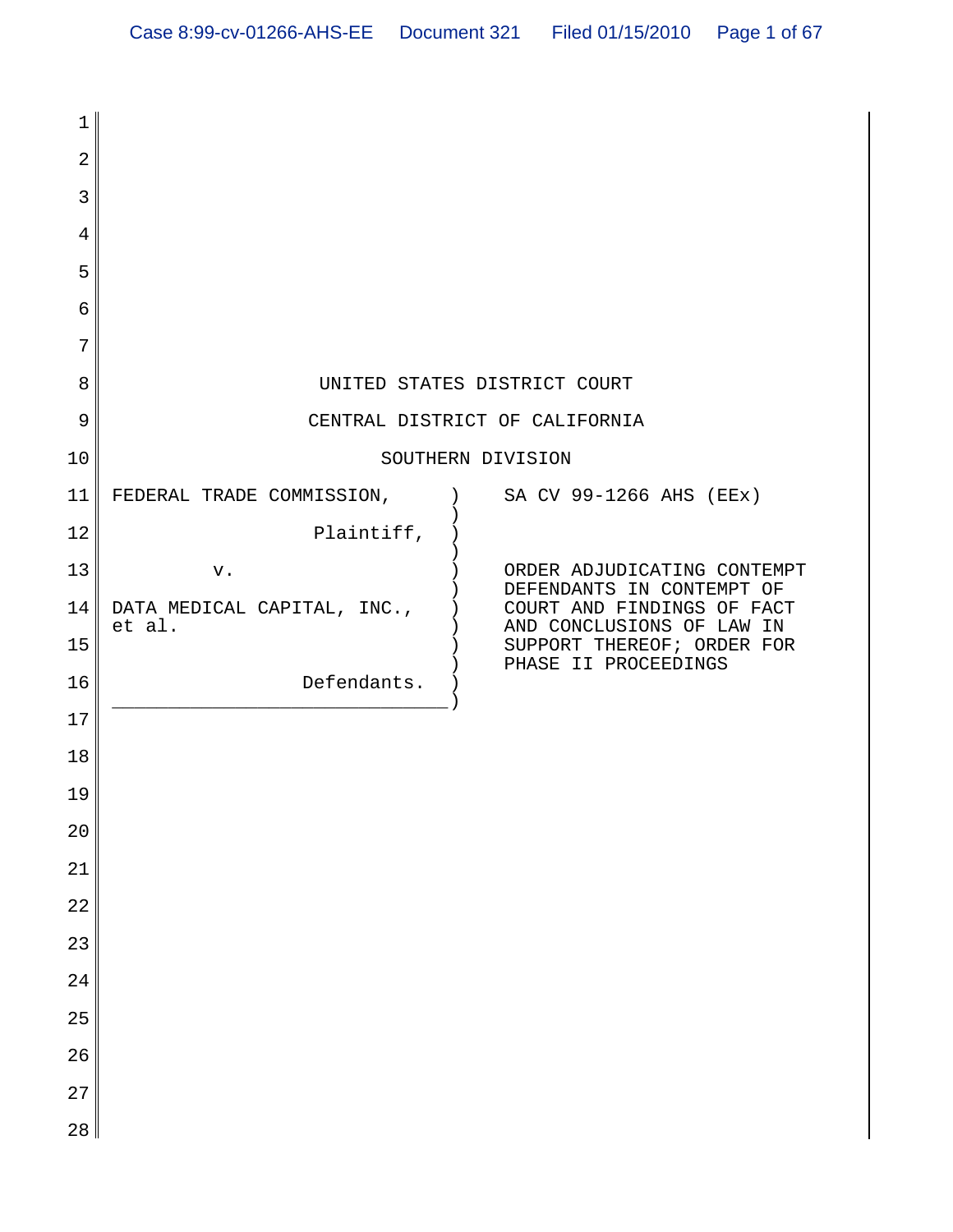| 1  | TABLE OF CONTENTS                                                                                                                                                                                                                                                                                                                                                                                                                                                                                                                                                    |
|----|----------------------------------------------------------------------------------------------------------------------------------------------------------------------------------------------------------------------------------------------------------------------------------------------------------------------------------------------------------------------------------------------------------------------------------------------------------------------------------------------------------------------------------------------------------------------|
| 2  | INTRODUCTION                                                                                                                                                                                                                                                                                                                                                                                                                                                                                                                                                         |
| 3  | FINDINGS OF FACT                                                                                                                                                                                                                                                                                                                                                                                                                                                                                                                                                     |
| 4  | The Case and the Parties.<br>Ι.<br>3                                                                                                                                                                                                                                                                                                                                                                                                                                                                                                                                 |
| 5  | Federal Trade Commission and Prior Proceedings.<br>$\mathsf{3}$<br>Α.<br>Contempt Citees.<br><b>B</b> .                                                                                                                                                                                                                                                                                                                                                                                                                                                              |
| 6  | Contempt Defendant D'Antonio.<br>1.<br>2.<br>Contempt Defendant RLG.                                                                                                                                                                                                                                                                                                                                                                                                                                                                                                 |
| 7  | Contempt Defendant ALG.<br>3.<br>12<br>Contempt Defendant TFG<br>16<br>4.                                                                                                                                                                                                                                                                                                                                                                                                                                                                                            |
| 8  | Contempt Defendants' Business Practices.<br>17<br>II.                                                                                                                                                                                                                                                                                                                                                                                                                                                                                                                |
| 9  | 17<br>Telemarketing.<br>Α.<br>Material Misrepresentations.<br>19<br>B.                                                                                                                                                                                                                                                                                                                                                                                                                                                                                               |
| 10 | Contempt Defendants Misrepresented That They<br>1.<br>20<br>Would Stop Foreclosures.                                                                                                                                                                                                                                                                                                                                                                                                                                                                                 |
| 11 | Contempt Defendants Misrepresented That They<br>2.<br>21<br>Would Modify Consumers' Mortgages.                                                                                                                                                                                                                                                                                                                                                                                                                                                                       |
| 12 | Contempt Defendants Misrepresented That Highly<br>3.<br>Qualified Attorneys Would Prevent Foreclosures                                                                                                                                                                                                                                                                                                                                                                                                                                                               |
| 13 | and Negotiate Modified Mortgages.<br>26<br>Contempt Defendants Misrepresented That They<br>4.                                                                                                                                                                                                                                                                                                                                                                                                                                                                        |
| 14 | Conducted "Forensic" Analyses of Consumers'<br>33<br>Mortgages.<br>$\sim$ $\sim$ $\sim$ $\sim$ $\sim$ $\sim$ $\sim$ $\sim$                                                                                                                                                                                                                                                                                                                                                                                                                                           |
| 15 | Contempt Defendants Changed Policies and<br>$5.$<br>Practices After They Learned of the FTC's                                                                                                                                                                                                                                                                                                                                                                                                                                                                        |
| 16 | 35<br>Investigation.<br>Contempt Defendants introduced disclaimers<br>a.                                                                                                                                                                                                                                                                                                                                                                                                                                                                                             |
| 17 | and terminated a group of recent telemarketer<br>hires after they learned of the FTC's                                                                                                                                                                                                                                                                                                                                                                                                                                                                               |
| 18 | 35<br>investigation.<br>$\frac{1}{2}$<br>Contempt Defendants implemented other<br>b.                                                                                                                                                                                                                                                                                                                                                                                                                                                                                 |
| 19 | operational changes after the FTC and other<br>federal and state law enforcement agencies                                                                                                                                                                                                                                                                                                                                                                                                                                                                            |
| 20 | announced a crackdown on mortgage relief<br>37<br>fraud.<br>$\mathbf{r}$ . The state of the state of the state $\mathbf{r}$                                                                                                                                                                                                                                                                                                                                                                                                                                          |
| 21 | 38<br>CONCLUSIONS OF LAW                                                                                                                                                                                                                                                                                                                                                                                                                                                                                                                                             |
| 22 | I.<br>The Court Has Inherent Power to Enforce the Permanent                                                                                                                                                                                                                                                                                                                                                                                                                                                                                                          |
|    | Injunction through Civil Contempt<br>38                                                                                                                                                                                                                                                                                                                                                                                                                                                                                                                              |
| 23 | Jurisdiction.<br>38<br>Α.<br>Legal Standard for Civil Contempt.<br>39<br>B.                                                                                                                                                                                                                                                                                                                                                                                                                                                                                          |
| 24 | The Permanent Injunction Applies to Contempt<br>$C$ .<br>Defendants.<br>40                                                                                                                                                                                                                                                                                                                                                                                                                                                                                           |
| 25 | Contempt Defendant D'Antonio Is Bound by the<br>$1$ .<br>Permanent Injunction.<br>40                                                                                                                                                                                                                                                                                                                                                                                                                                                                                 |
| 26 | Contempt Defendant RLG Is Bound by the Permanent<br>2.<br>Injunction.<br>40<br>$\mathbf{1} \quad \mathbf{1} \quad \mathbf{1} \quad \mathbf{1} \quad \mathbf{1} \quad \mathbf{1} \quad \mathbf{1} \quad \mathbf{1} \quad \mathbf{1} \quad \mathbf{1} \quad \mathbf{1} \quad \mathbf{1} \quad \mathbf{1} \quad \mathbf{1} \quad \mathbf{1} \quad \mathbf{1} \quad \mathbf{1} \quad \mathbf{1} \quad \mathbf{1} \quad \mathbf{1} \quad \mathbf{1} \quad \mathbf{1} \quad \mathbf{1} \quad \mathbf{1} \quad \mathbf{1} \quad \mathbf{1} \quad \mathbf{1} \quad \mathbf{$ |
| 27 | Contempt Defendant ALG Is Bound by the Permanent<br>3.<br>Injunction.<br>43                                                                                                                                                                                                                                                                                                                                                                                                                                                                                          |
| 28 |                                                                                                                                                                                                                                                                                                                                                                                                                                                                                                                                                                      |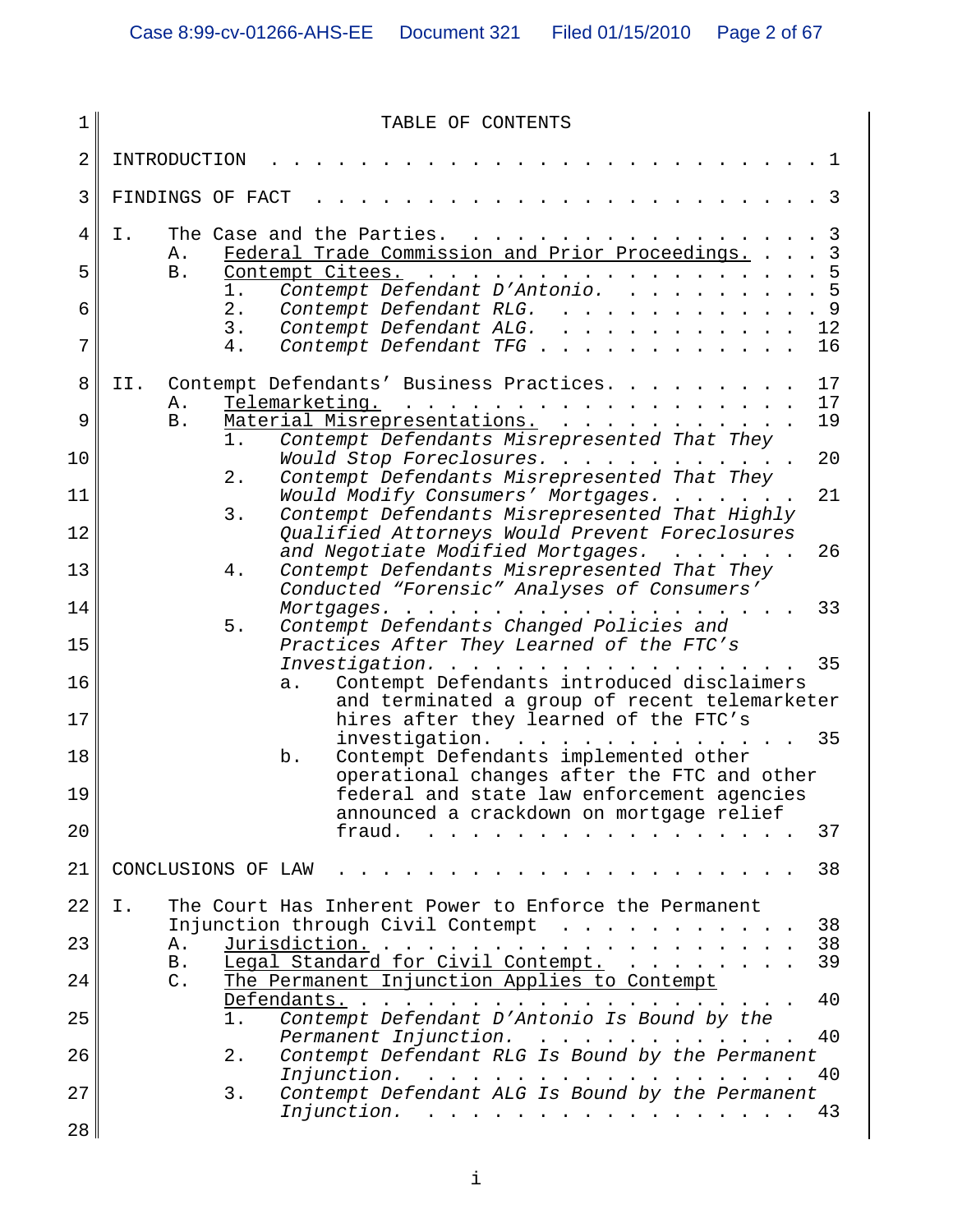| 1  | Contempt Defendant TFG Is Bound by the Permanent<br>4.                                                                       |
|----|------------------------------------------------------------------------------------------------------------------------------|
| 2  | Injunction.<br>44<br>Corporate Contempt Defendant TFG Was an Alter Ego<br>5.<br>of D'Antonio, and Therefore Is Bound by the  |
| 3  | Permanent Injunction<br>45                                                                                                   |
| 4  | Corporate Contempt Defendants Are Bound by the<br>б.<br>Permanent Injunction as a Common Enterprise. .<br>47                 |
| 5  | Contempt Defendants Violated a Definite and Specific Court<br>II.<br>Order.<br>48                                            |
| 6  | The Permanent Injunction Is Definite and Specific<br>48<br>Α.<br>The Telemarketing Ban Is Definite and Specific.<br>1.<br>48 |
| 7  | The Prohibition on Misrepresenting Material<br>$2$ .<br>Facts Is Clear and Definite. .<br>53                                 |
| 8  | The FTC Established by Clear and Convincing Evidence<br>Β.                                                                   |
| 9  | That Contempt Defendants Violated the Permanent<br>Injunction's Prohibition Against Telemarketing.<br>53                     |
| 10 | The FTC Has Established by Clear and Convincing<br>$C$ .<br>Evidence That Contempt Defendants Violated the                   |
| 11 | Permanent Injunction's Prohibition Against Making<br>Material Misrepresentations.<br>54                                      |
| 12 | Contempt Defendants Misrepresented the Nature of<br>1.<br>the Services Provided, Their History of Success,                   |
|    | and the High Likelihood That Contempt Defendants                                                                             |
| 13 | Would Negotiate a Substantially Reduced Mortgage<br>55<br>Payment.                                                           |
| 14 | Contempt Defendants' Misrepresentations Were<br>2.<br>58<br>Material                                                         |
| 15 | 3.<br>Contempt Defendants' Disclaimers Did Not Change<br>the Net Impression of the Misrepresentations.<br>58                 |
| 16 | Evidentiary Objections are Overruled in Part and<br>4.<br>59<br>Sustained in Part.                                           |
| 17 | The Contempt Defendants Did Not Substantially Comply<br>D.<br>61<br>with the Permanent Injunction.                           |
| 18 |                                                                                                                              |
| 19 | III. Contempt Defendants Face Sanctions to be Determined<br>64                                                               |
| 20 | 64<br>CONCLUSION                                                                                                             |
| 21 |                                                                                                                              |
| 22 |                                                                                                                              |
| 23 |                                                                                                                              |
| 24 |                                                                                                                              |
| 25 |                                                                                                                              |
| 26 |                                                                                                                              |
| 27 |                                                                                                                              |
| 28 |                                                                                                                              |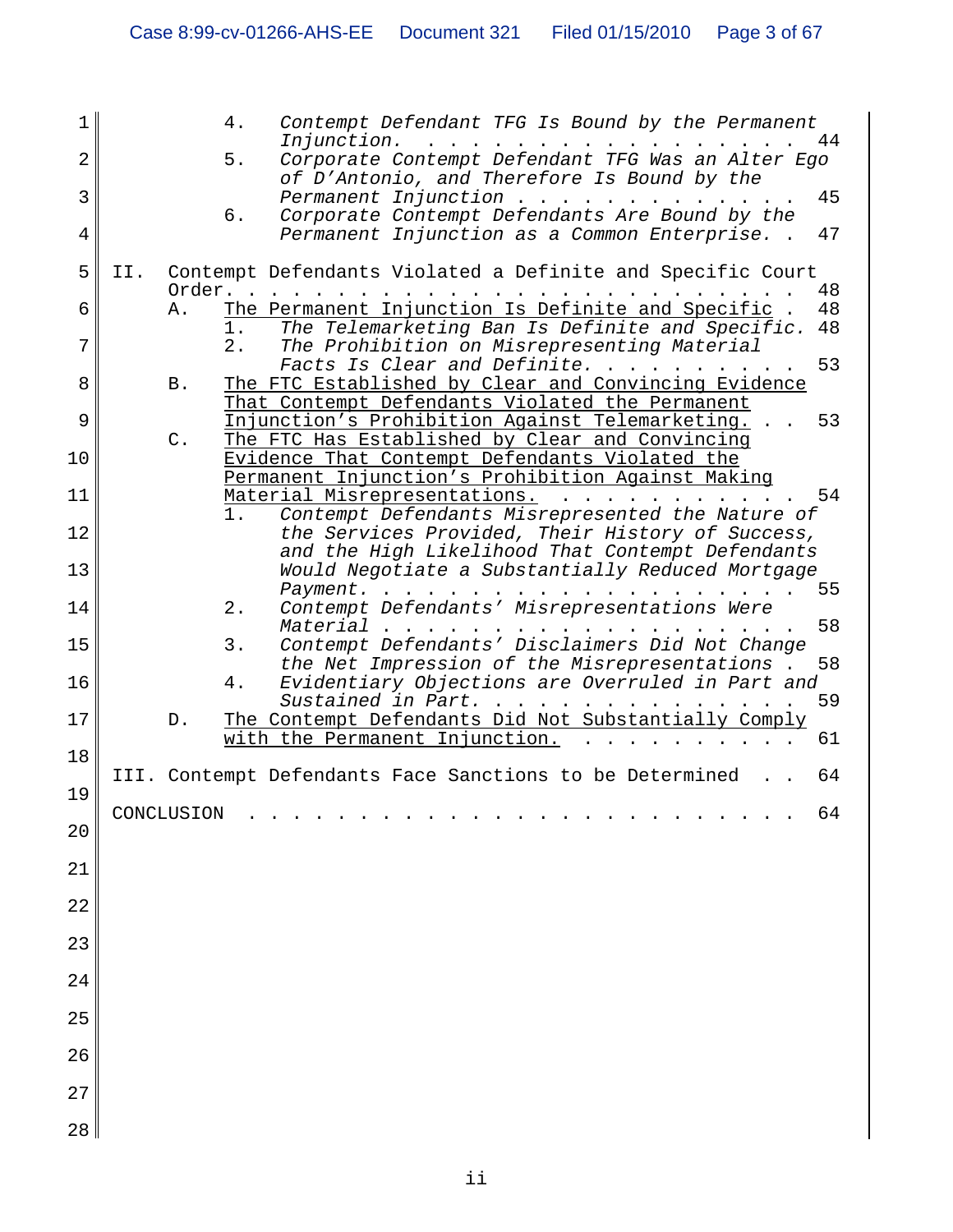1 2 3 4 5 6 7 8 9 10 11 12 13 14 15 16 17 18 19 20 21 22 23 24 25 26 27 **I. INTRODUCTION** The Court read and considered all materials submitted in connection with the November 18, 2009 civil contempt hearing, including: • The FTC's *Ex Parte* Application for Order to Show Cause Why Contempt Defendants Should Not be Held in Contempt (Doc. 91); Memorandum of Points and Authorities in Support of that Application (Doc. 92); and *Ex Parte* Application to Modify Stipulated Final Order; Memorandum in Support (Doc. 94); Contempt Defendants The Rodis Law Group, Inc.'s ("RLG") and Bryan D'Antonio's ("D'Antonio's) oppositions to those applications (Docs. 245, 246, 247); and the FTC's reply briefs (Docs. 271, 272); All of the Exhibits submitted by the parties in support of their respective applications and memoranda for or against a finding of civil contempt, including Exhibits 3-30, 32-38, 40-51, 53-65, 68, 76, 84-85, 89-90, 93, 97, 102, 104-109, and 500-501; • Volumes I-III of Declarations In Support of Federal Trade Commission's *Ex Parte* Applications Seeking Civil Contempt Sanctions and to Modify Stipulated Final Order; Supplemental Declaration of Kenton Johnson (Doc. 275); Supplemental Declaration of Naomi Parnes (Doc. 276); and Declaration of Victor Nguyen (Doc. 277); and all of the related attachments thereto; • Declarations in support of Opposition of Defendant Bryan

1

D'Antonio to Ex Parte Application for Order to Show Cause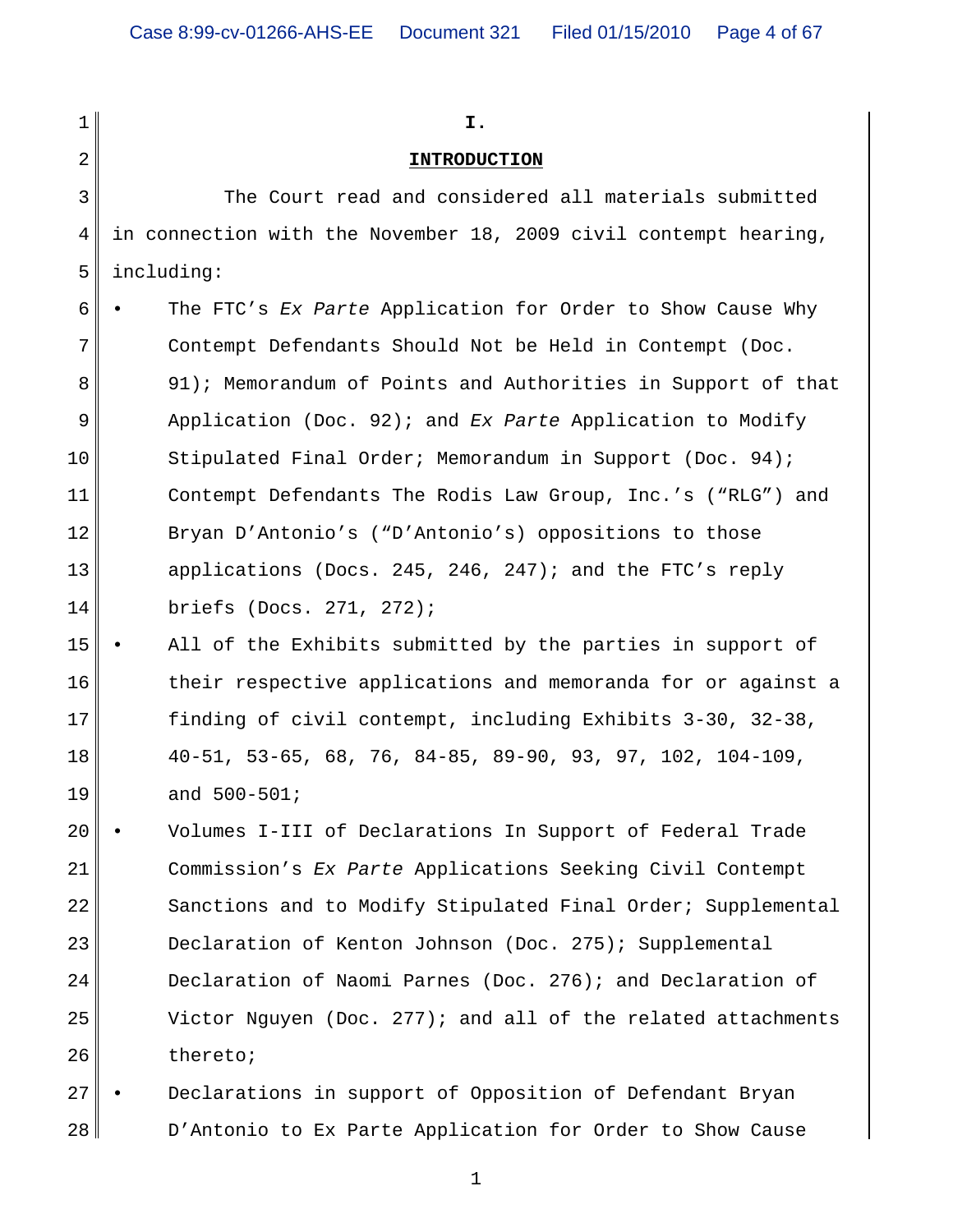1 2 3 4 5 6 7 8 9 Why Contempt Defendants Should Not be Held in Contempt, including J. Gregory Dyer; Victoria Vanransom; Consumers Martin Aiello, Bob Barton, Ted Bernard, Bill Dynek, Paulette Olsen, Deborah Ray, Rebecca Spallino, and William Young; Previous Employees Thi Cao, Dianna Castillo, Maria Del Gallego, Aaron Garcia, Linda Le, Christopher Lekawa, Katherina Nguyen, Jamie Norris, Ralph Osborne, and Nadar Qsar; Second Declaration of Nadar Qsar; and all of the related attachments thereto;

10 11 12 13 14 15 • America's Law Group's ("ALG") designated declarations, including the declarations of Jane Marchman and Nadar Qsar; The FTC's designations of the depositions of Nicholas Chavarela (August 19, 2009); Bryan D'Antonio (June 11, 2009); Charles Wayne Farris (August 18, 2009); and Ronald P. Rodis (June 12, 2009);

16 17 18 19 20 21 22 23 24 25 26 All of the parties' designations - including initial, counter, supplemental, updated, and reply, as appropriate – of the depositions of David Dyssegard (August 24, 2009); Rick McCullar (August 26 and 28, 2009); Nadar Qsar (October 27, 2009); Sarah Rudder (August 27, 2009); Juliette Smith (August 27, 2009); and Thomas Yeager (July 28, 2009); The Report of Temporary Receiver's Activities for the Period of May 27, 2009 through June 12, 2009, filed with the Court on June 16, 2009 ("Temp. Receiver's Rpt.," Doc. 119), which the Court approved by Order issued on September 25, 2009 (Doc. 230);

27 28 All other materials filed or lodged in support or opposition in this matter; and;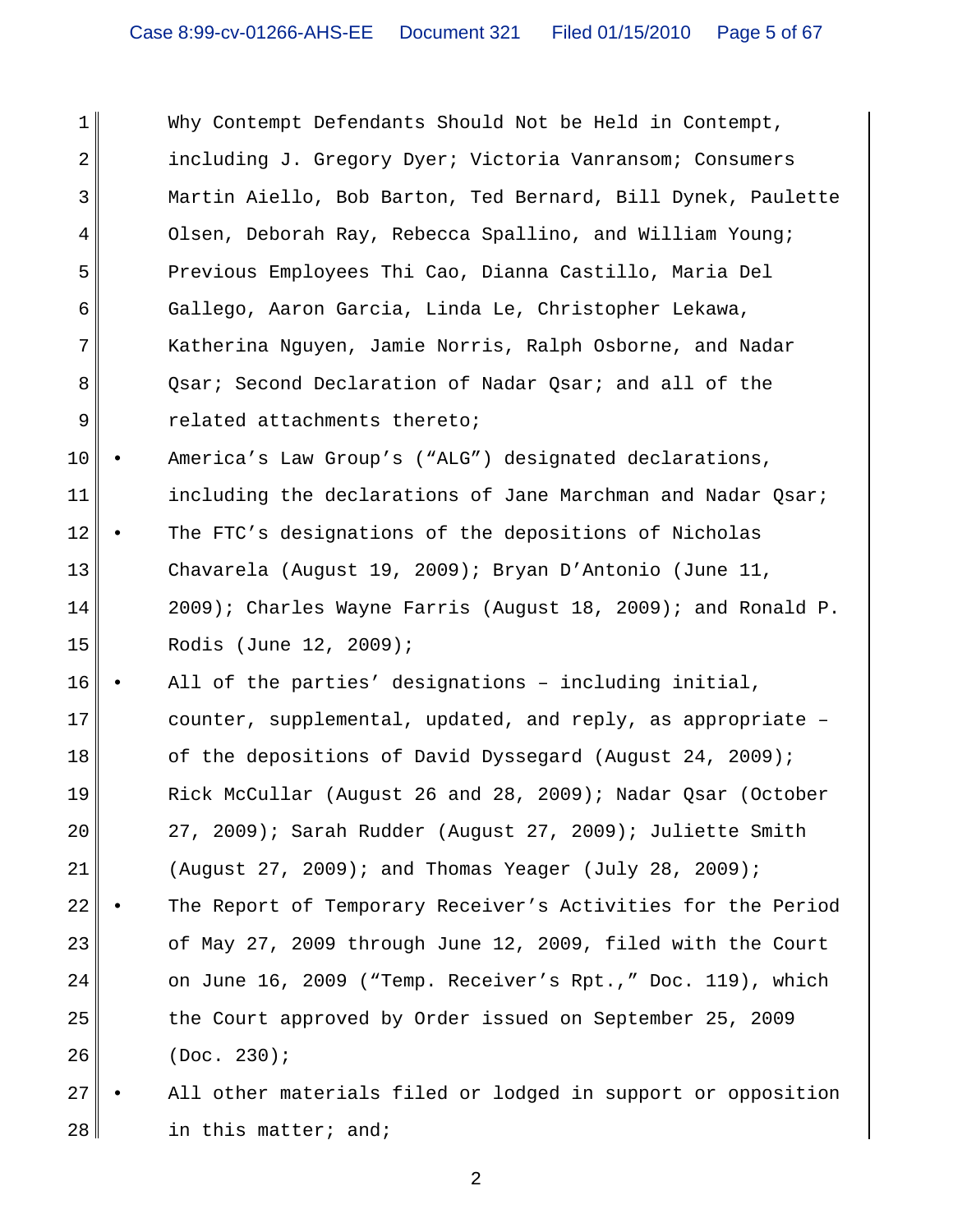2

1

The arguments made by the parties at the November 18, 2009 hearing.

3 4 5 6 The Court grants judicial notice as requested in D'Antonio's Request for Judicial Notice re Ex Parte Application for Order to Show Cause re: Why Contempt Defendants Should Not Be Held in Contempt (Doc. 248).

7 8 9 10 11 12 13 14 After due consideration of the submissions made before and after the hearing, including all proposed findings of fact and conclusions of law and various parties' objections, the Court finds by clear and convincing evidence the following facts which support the Court's conclusion, as set forth in the following Conclusions of Law, that defendant Bryan D'Antonio and all named contempt citees are in contempt of the Court's July 13, 2001 Permanent Injunction.

**II.**

**FINDINGS OF FACT**

15

16

17

**I. The Case and the Parties**.

18 19 20 21 22 23 A. Federal Trade Commission and Prior Proceedings. 1. Plaintiff, the Federal Trade Commission ("FTC" or "Commission"), initiated this action on October 14, 1999, by filing a complaint against D'Antonio and entities he controlled (Doc. 1) and seeking an *ex parte* TRO with an asset freeze, which the Court granted on October 18, 1999 (Doc. 10).

24 25 26 27 2. The Complaint alleged that defendants used general media advertisements to generate inbound telemarketing calls and then made deceptive representations during their telemarketing operation. (Doc. 1.)

28

3. D'Antonio agreed to the Stipulated Final Judgment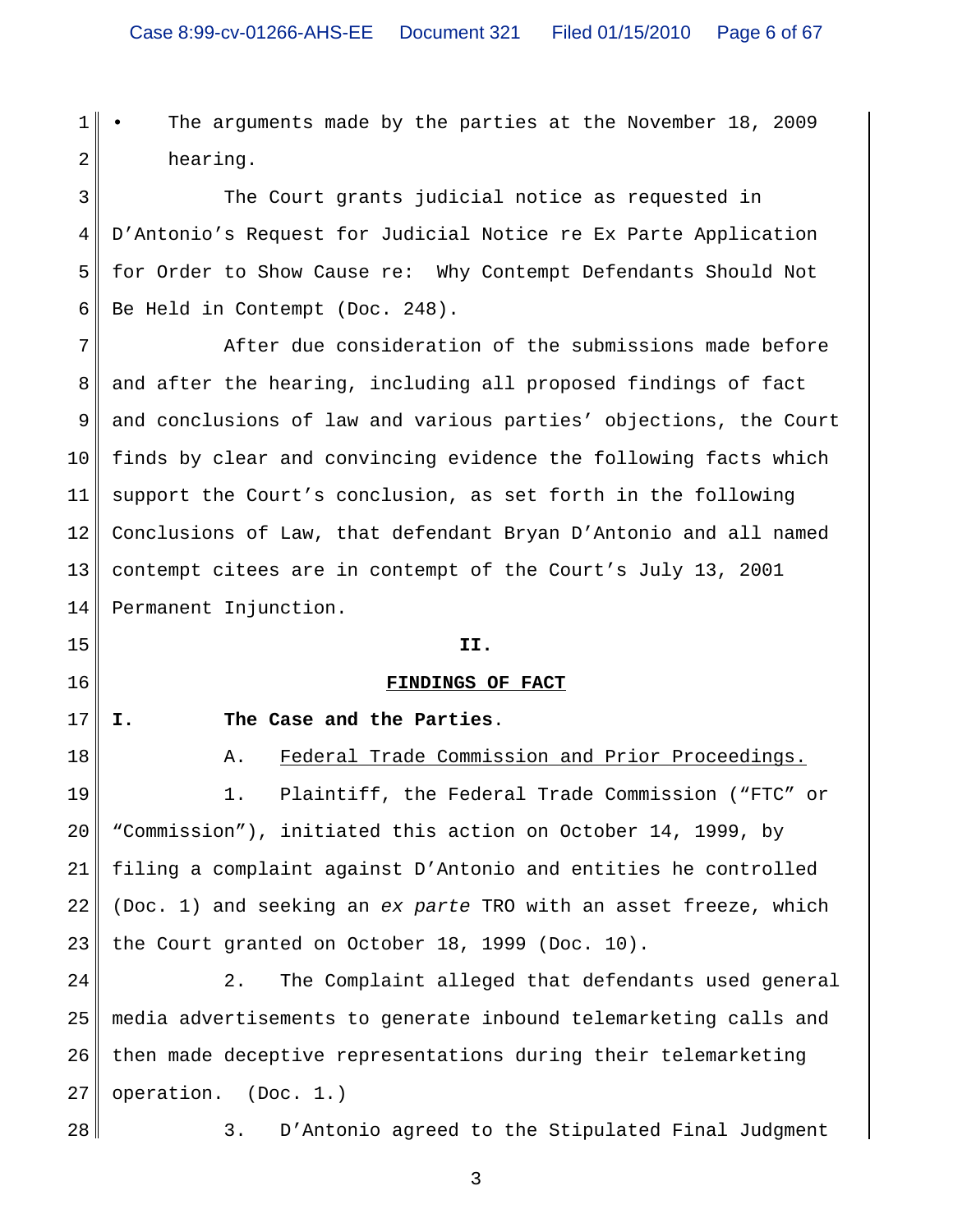1 2 and Order for Permanent Injunction ("Permanent Injunction") that the Court entered on July 13, 2001. (Doc. 74.)

3 4 5 6 7 8 9 10 11 12 13 14 15 16 4. The Permanent Injunction, *inter alia,* permanently banned D'Antonio, and "all persons or entities directly or indirectly under [defendants'] control, and all other persons or entities in active concert or participation with them who receive actual notice of this Order by personal service or otherwise, and each such persons, whether acting directly or through any corporation, limited liability company, subsidiary, division, or other device, are hereby permanently restrained and enjoined from: (1) telemarketing or assisting others engaged in telemarketing" ; and (2) making, or assisting in the making of, expressly or by implication, any false or misleading statement or representation of material fact, including, but not limited to, any misrepresentation about any other fact material to a consumer's decision to purchase any employment program."

17 18 19 20 21 22 23 24 5. In a related criminal proceeding, D'Antonio entered a guilty plea to one count of mail fraud in connection with telemarketing and one count of wire fraud in connection with telemarketing in a criminal indictment alleging similar facts. D'Antonio was sentenced to a term of four years in prison followed by three years supervised release for leading that enterprise. (*U.S. v. D'Antonio*, CR-00158-AHS (C.D. Cal.) J. & Prob./Commitment Order, March 6, 2003, Ex. 108.)

25 26 27 28 6. On May 27, 2009, the FTC filed its *Ex Parte* Application for a Temporary Restraining Order and a Preliminary Injunction, Pending Decision on Its *Ex Parte* Application for An Order to Show Cause Why Contempt Defendants Should Not Be Held in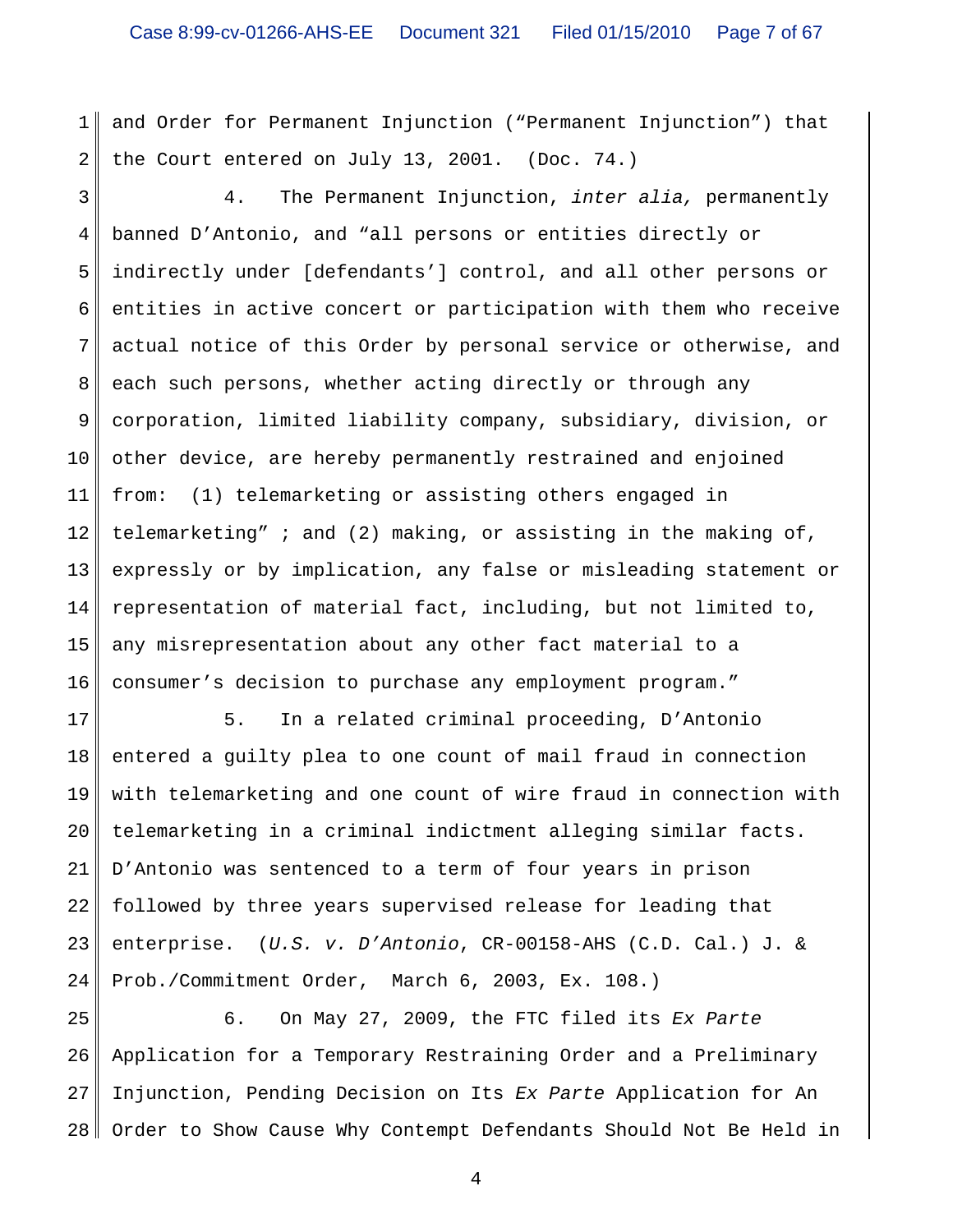1 2 3 4 5 6 7 8 9 10 11 12 13 14 15 16 17 18 19 20 21 22 23 24 25 26 27 28 Contempt ("TRO Application"). (Doc. 83.) 7. On May 27, 2009, this Court issued a Temporary Restraining Order ("TRO") with an asset freeze and appointment of a Temporary Receiver. (Doc. 85.) The Contempt Defendants were served with the TRO on May 28, 2009. (Doc. 110.) 8. On June 22, 2009, the Court issued the requested Preliminary Injunction, including a continued asset freeze and receivership, and set the contempt hearing for July 28, 2009. (Docs. 136, 140, 172.) The contempt hearing was subsequently continued to November 18, 2009. B. Contempt Citees. 9. For purposes of this contempt proceeding, the Contempt citees, collectively hereafter referred to as "Contempt Defendants" are: a. Bryan D'Antonio ("D'Antonio"); b. The Rodis Law Group, Inc. ("RLG"); c. America's Law Group ("ALG"); and d. The Financial Group, Inc. ("TFG"). 1. *Contempt Defendant D'Antonio.* 10. D'Antonio provided the FTC with a sworn statement acknowledging receipt of the Permanent Injunction on July 23, 2001. (Doc. 95, Ex. 2.) 11. D'Antonio controlled the RLG, ALG, and TFG foreclosure prevention and loan modification operation. He oversaw and controlled the business operations of RLG, ALG, and TFG, set basic marketing and operational policies and philosophies, and served as the final senior officer to resolve problems with clients.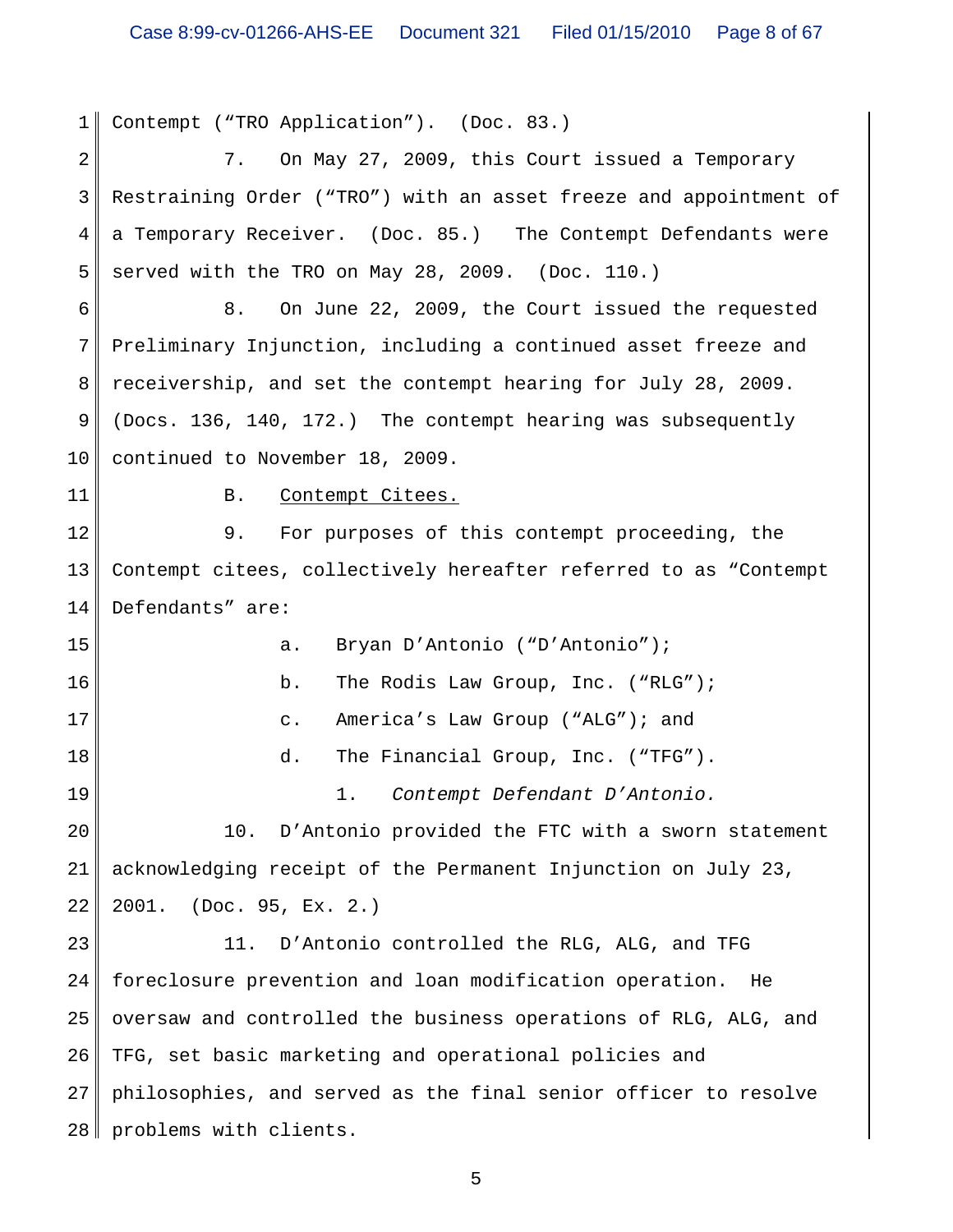1 2 3 4 5 6 7 12. Wayne Farris (aka C. Wayne Farris and Charles Wayne Farris, hereafter "Farris"), a senior manager for Contempt Defendants, and Rob Hart, a sales manager for Contempt Defendants, informed employees that D'Antonio determined how much money the company spent on advertising and that D'Antonio and others spent extensive time developing advertising scripts (Exs. 63, 64).

8 9 10 11 12 13 14 15 16 17 18 13. D'Antonio oversaw critical financial aspects of the operations, including commission structure and funding of leads (Ex. 15), as well as approval of refunds, particularly refunds involving large amounts (Temp. Receiver's Rpt., Doc. 119 at 16 (the Temporary Receiver's Report is not paginated consecutively throughout; the page numbers referenced herein are the page numbers assigned to the filed document (Doc. 119)) (Ex. 25); Lekawa Decl. ¶¶ 4, 8, Nov. 2, 2009), and approval of advance issuance of employee pay checks (McCullar Dep. 138:13-139:10). D'Antonio also funded the start-up expenses for ALG. (Ex. 27; Temp. Receiver's Rpt., Doc. 119 at 30-31.)

19 20 21 22 23 24 25 26 14. D'Antonio had signature authority for bank accounts for each of the Contempt Defendants (R. Lewis Decl. ¶¶ 27-30, Atts. CC, DD, May 18, 2009; Ex. 13, 14, 34) and directed the entities' Controller, Linda Le (L. Le Decl. ¶ 3, Oct. 30, 2009), to transfer more than one million dollars in corporate funds to his personal accounts (Exs. 23, 27, 57, 28-30; Temp. Receiver's Rpt., Doc. 119 at 7, 14; Supp. Decl. of K. Johnson, Att. B).

27 28 15. D'Antonio influenced operational and other policies in areas ranging from matters involving retainer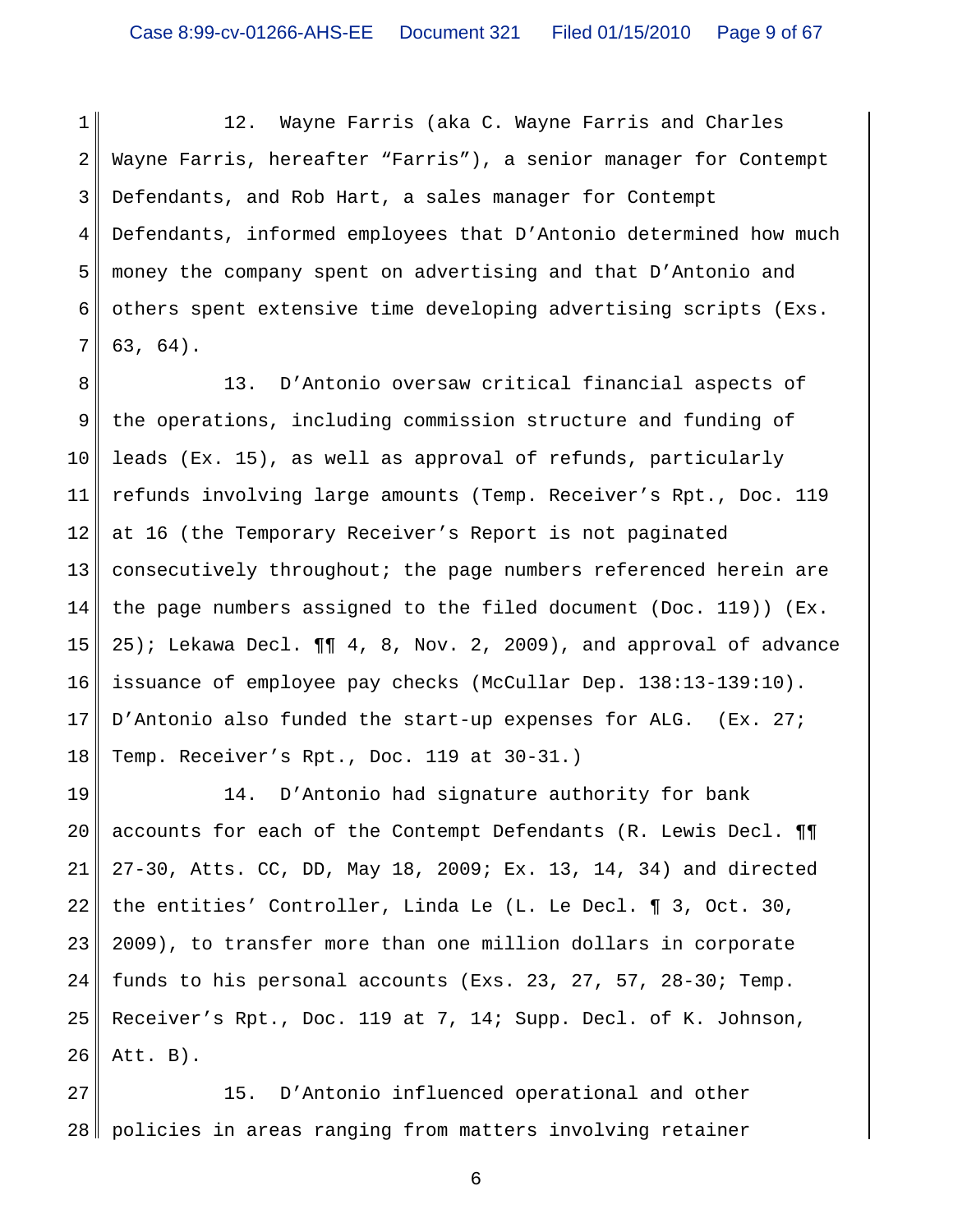1 2 3 4 agreement language (Ex. 56) and how to handle retainer agreements received under the RLG name after the business began using the ALG name (Ex. 57) to employee dress code and office space logistics (Ex. 15).

5 6 7 8 9 10 11 12 13 14 15 16 17 18 19 16. D'Antonio recruited, first, Ronald P. Rodis ("Rodis"), and then Nicholas Chavarela ("Chavarela"), to be involved with Contempt Defendants' operations. (Rodis Law Group, Inc.'s Opp. To Pl.'s App. For Contempt Order "RLG Opp.," Doc. 245 Att. C. (Mar. 6, 2009 letter from Rodis to D'Antonio, describing how D'Antonio influenced Rodis' involvement and describing how D'Antonio's management impacted RLG); McCullar Dep. 110:3-111:20, 112:2-13, 114:4-115:2 (D'Antonio and Farris first announced loan modification business pilot program, then offered opportunity for telemarketers to transition from TFG dba Tax Relief ASAP to RLG); Ex. 24; Kane Decl. Att. A; Exs. 21, 24, 53-55 (e-mails establishing D'Antonio's connection to Nick Chavarela, role in recruiting him to replace Rodis, and position of authority in determining whether and how to respond to Chavarela's correspondence.))

20 21 22 23 24 25 26 17. D'Antonio expressly held himself out as CEO of Contempt Defendants. (Dyssegard Dep. 43:10-21, Aug. 25, 2009.) His name, with the title "CEO," appeared on pages of the RLG employee handbook, entitled "Welcome to Rodis Law Group" and "Closing Statement." (Exs. 10, 11.) He identified himself as TFG's president and CEO on documents provided to U.S. Bank. (R. Lewis Decl. ¶ 30, Att. CC at 441, 445, 452.)

27 28 18. D'Antonio conveyed his authority to staff in various meetings by making statements about corporate goals and,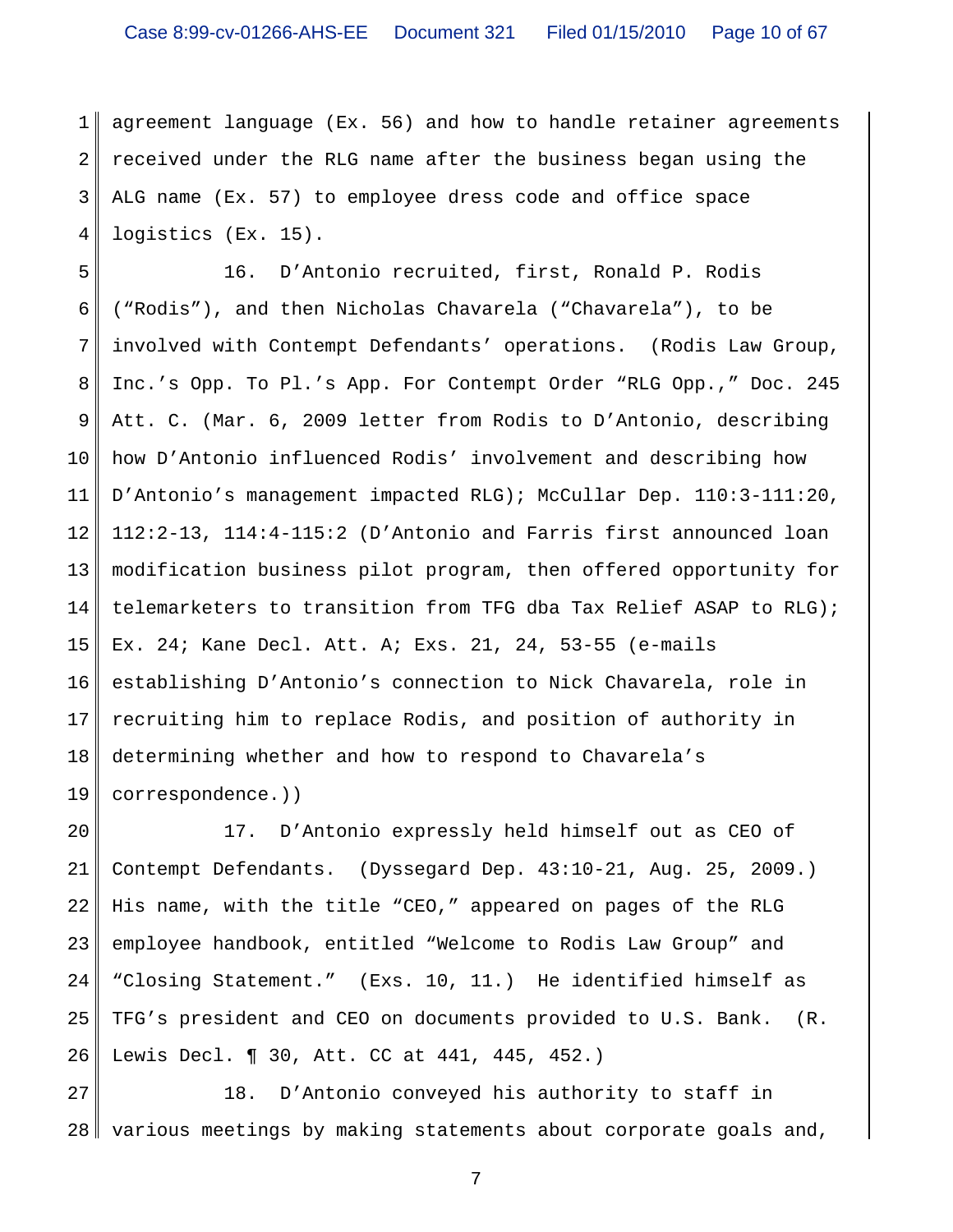1 2 3 4 5 6 7 8 9 10 11 12 13 at times, stating that he would fire employees who did not follow his instructions. (McCullar Dep. 62:23-63:8, 110:3-111:8, 112:2- 13, 183:23-184:8, 197:8-198:23; J. Smith Dep. 82:6-24, Aug. 27, 2009 ("Bryan basically came out and said that what we are going to be doing is just getting as much – bringing in as much money as possible, files. These people are bottom feeders. They didn't really care about their house and we are going to make as much money as possible."); N. Nguyen Decl. ¶ 7-9; J. Smith Decl. ¶ 4; Rudder Decl. ¶¶ 4-7.) D'Antonio hosted Contempt Defendants' Christmas party at the home he shared with Christi D'Antonio, at which he gave a speech, describing the company as a family-owned company and thanking everyone for "all the hard work" they were doing "for our company." (McCullar Dep. 197:8-10, 198:9-19.)

14 15 16 17 18 19 20 21 22 23 24 25 19. On other occasions, mid-and senior-level managers referred to D'Antonio as the person in charge. (Temp. Receiver's Rpt., Doc. 119 at 6-7; Dyssegard Decl. ¶ 15; McCullar Dep. 183:16-22; 184:18-185:14.) On one such occasion, Farris likened D'Antonio's status to that of Bill Gates at Microsoft, while chastising staff for making "blind transfers" to D'Antonio (transferring callers directly to D'Antonio without announcing them), saying, "Absolutely nobody should be able to call into the floor and then be passed straight on to [D'Antonio]. . . . Can you imagine calling the customer service department of Microsoft and then being transferred straight to Bill Gates? Come on guys, get a clue!" (Kane Decl. ¶ 12, Att. C.)

26 27 28 20. The FTC noticed the depositions of D'Antonio, Rodis, Chavarela, and Farris during the course of these proceedings. Each invoked his Fifth Amendment privilege against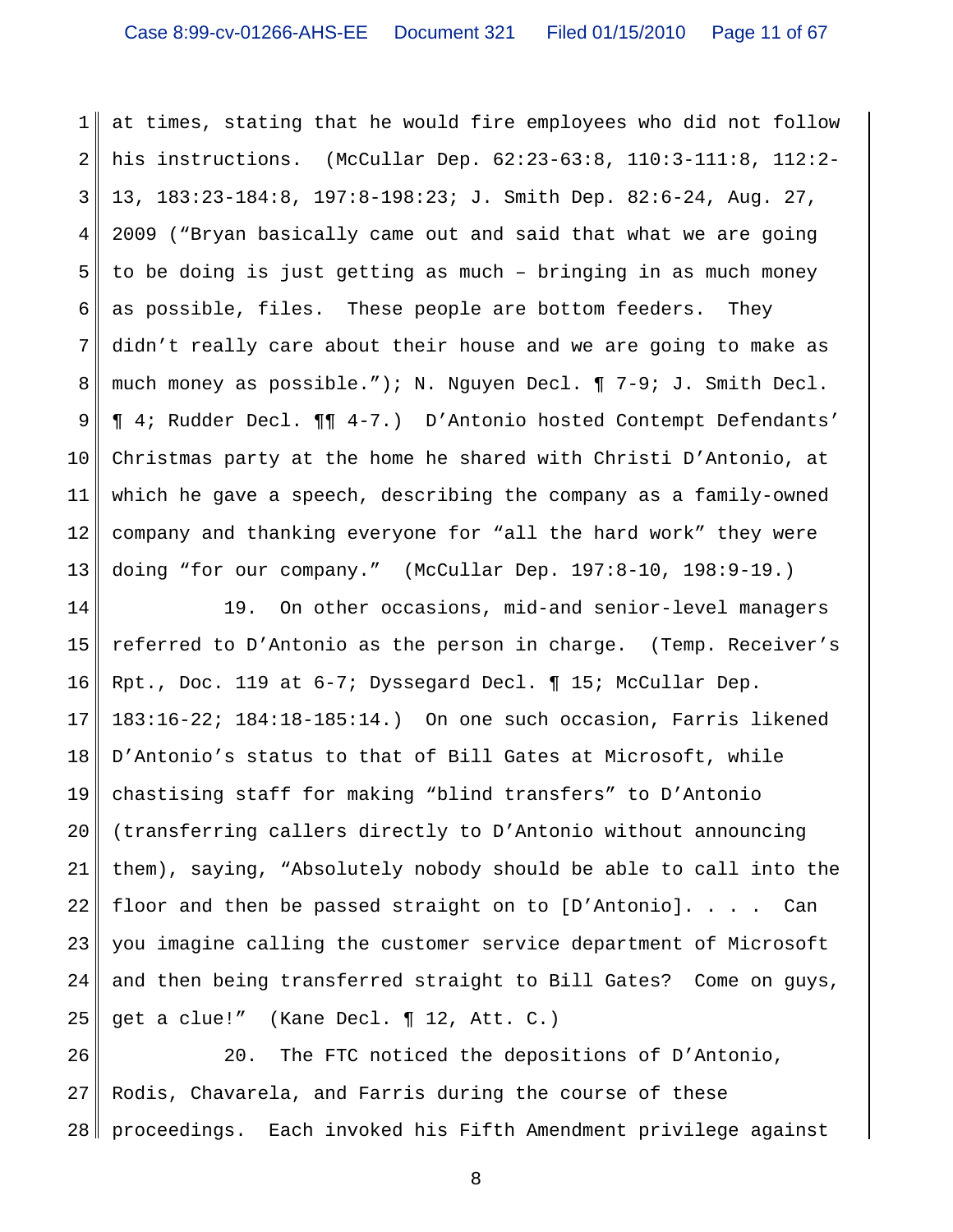1 2 3 4 5 6 7 8 9 10 11 12 13 14 15 16 17 18 19 20 21 22 23 24 25 self-incrimination as to all questions about D'Antonio's control of and the operations of RLG, ALG, and TFG. (D'Antonio Dep. 58:8-62:3, 63:10-22, 65: 7-71:7, 71:14-73:8, 83:21-107:19, June 11, 2009; Rodis Dep. 23:13-27:19, 37:3-8, 37:20-22, June 12, 2009; Chavarela Dep. 10:23-11:21; 12:16-20, 13:4-14:16, 15:4-6, 25:18-26:18, 35:24-39:1, Aug. 19, 2009; Farris Dep. 11:13-12:16, 13:5-14:9, 15:8-17:1, 40:14-42:3, 54:18-55:20, 62:5-64:19, 65:11- 66:6, 70:19-78:21, 86:20-88:24, Aug. 18, 2009.) 2. *Contempt Defendant RLG.* 21. RLG, a California corporation, is located at 1100 Town and Country Road, Orange, Calif. (R. Lewis Decl. ¶ 42.) 22. According to the Temporary Receiver's Report, RLG had gross service revenues approximating \$1.1 million in 2008 and \$6.2 million in 2009. (Temp. Receiver's Rpt., Doc. 119 at 13.) 23. Rodis incorporated RLG on October 30, 2008. (R. Lewis Decl. Att. A.) 24. The FTC took the deposition of Rodis on June 12, 2009, but he declined to answer questions, invoking his Fifth Amendment privilege against self-incrimination, including but not limited to, questions related to: (a) the operations of RLG; (b) the representations RLG made in sales scripts, telephone sales calls, radio advertisements, and websites; (c) RLG's foreclosure prevention and loan modification services; and (d) D'Antonio's control of Contempt Defendants' operations. (Rodis Dep. 23:13- 66:22.)

26 27 28 25. D'Antonio recruited Rodis to be associated with his foreclosure prevention and loan modification operations and set up the "operational framework" for RLG. (Temp. Receiver's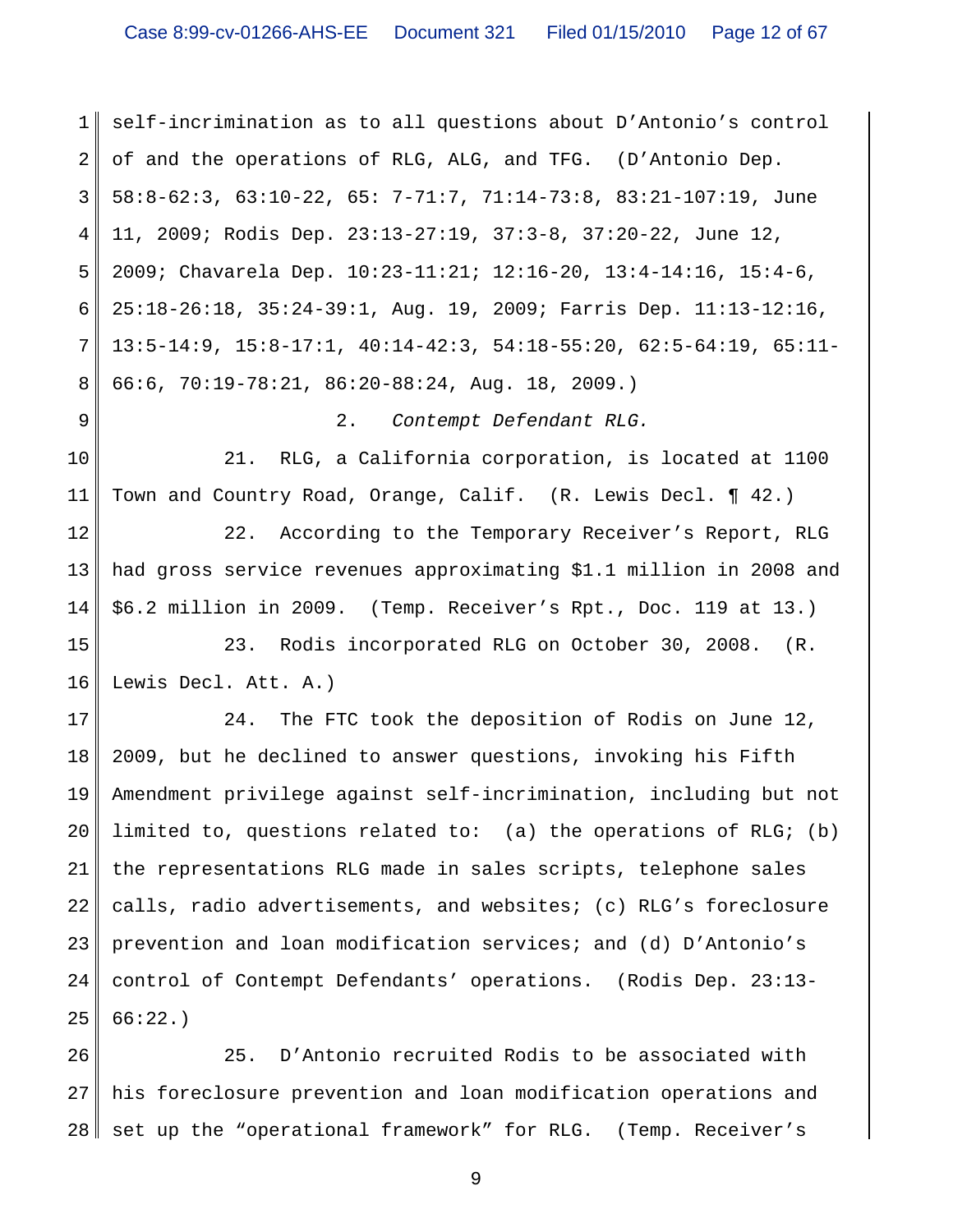1 2 3 Rpt., Doc. 119 at 5; K. Johnson Decl. ¶¶ 2-3; Kane Decl. ¶¶ 2-3; RLG Opp., Doc. 245 Att. C; McCullar Dep. 110:3-111:20, 112:2-13, 114:4-115:2.)

4 5 6 7 26. TFG, controlled by D'Antonio, recruited, hired, and trained sales personnel and legal support personnel servicing RLG. (Temp. Receiver's Rpt., Doc. 119 at 5; K. Johnson Decl. ¶¶ 2-3; Kane Decl. ¶¶ 2-3.)

8 9 10 27. D'Antonio used the titles CEO and Senior Managing Director while at RLG. (Exs. 10, 11; Dyssegard Decl. Att. C at 60-61; Temp. Receiver's Rpt., Doc. 119 at 18, 74, 77.)

11 12 13 14 15 28. D'Antonio, and not Rodis, controlled RLG's operations. On April 1, 2009, RLG filed a Statement of Information with the California Secretary of State, identifying Rodis as CEO for the first time. (RLG Opp. Att. A.) Prior to April 1, 2009, D'Antonio was the only CEO identified for RLG.

16 17 18 19 20 29. D'Antonio had signature authority over RLG bank accounts and had ultimate authority over transfers of RLG funds to other accounts, including TFG accounts, and made policy and operational decisions regarding the customers that RLG would accept.

21 22 23 24 25 26 27 28 30. Employees who worked at RLG between November 2008 and February 2009 testified that Rodis was a figurehead who did not manage RLG, and who was, at best, minimally involved in providing any services to consumers. (N. Nguyen Decl. ¶¶ 23-26, June 4, 2009; Rudder Decl. ¶¶ 10, 38-41, April 19, 2009.) In a January 22, 2009 e-mail, Rodis told D'Antonio that it was "physically impossible" for him to speak to clients in a timely manner based on the high volume of clients that D'Antonio was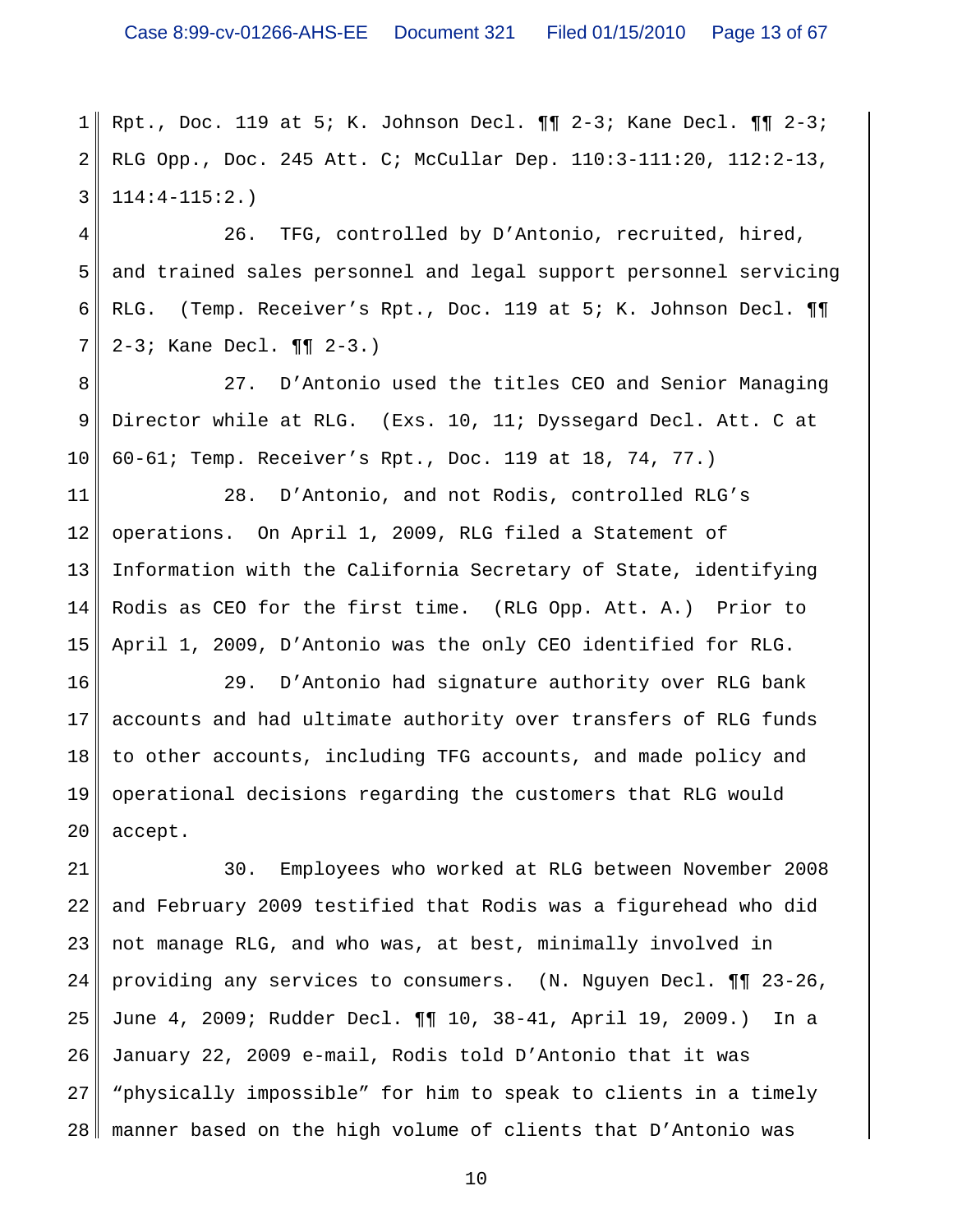1 2 bringing in as compared to the amount of staff hired to provide loan modification services. (RLG Opp. Ex. B.)

3 4 5 6 7 8 9 10 11 12 13 14 15 16 17 18 19 20 31. In the January 22, 2009 e-mail, Rodis stated that he would no longer take on clients under his name. (*Id.*) In a March 6, 2009 letter, Rodis admitted that he knew about the underlying action against D'Antonio, expressed his disappointment that the details had not been disclosed by D'Antonio, and again expressed dissatisfaction with how D'Antonio ran the operation. (RLG Opp. Att. C.) In an April 6, 2009 e-mail, Rodis related his understanding of the contractual agreements between RLG and TFG, and he outlined D'Antonio's actions to the contrary. (Temp. Receiver's Rpt., Doc. 119, at 77-78.) Despite Rodis' requests and complaints, RLG continued to solicit and bring on clients until April 11, 2009. **(**McCullar Decl. ¶ 12.) Rodis did not stop ongoing deceptive solicitations in RLG's name. Notwithstanding his dissatisfaction with D'Antonio, and although he maintained a law office at another location (Lewis Decl. Att. D), Rodis did continue working with D'Antonio at the RLG/ALG/TFG complex until May 28, 2009, when the Receiver took control of the premises (Temp. Receiver's Rpt., Doc. 119 at 1).

21 22 23 24 25 26 27 28 32. Fifteen consumers testified that they rarely or never spoke to Rodis, or spoke to him only after complaining or when facing imminent foreclosure, and did not experience positive results when they did. (Barrett-Sparrow Decl. ¶¶ 13-23, Sept. 18, 2009; Brand Decl. ¶¶ 10, 12-13, April 2, 2009; Caley Decl. ¶¶ 18-30, Sept. 18, 2009; Castro Decl. ¶¶ 10-25, Sept. 22, 2009; Eddinger Decl. ¶¶ 7-12, April 20, 2009; Hottel Decl. ¶¶ 13-20, Sept. 16, 2009; Linares Decl. ¶¶ 11-24, Sept. 29. 2009; Mitchell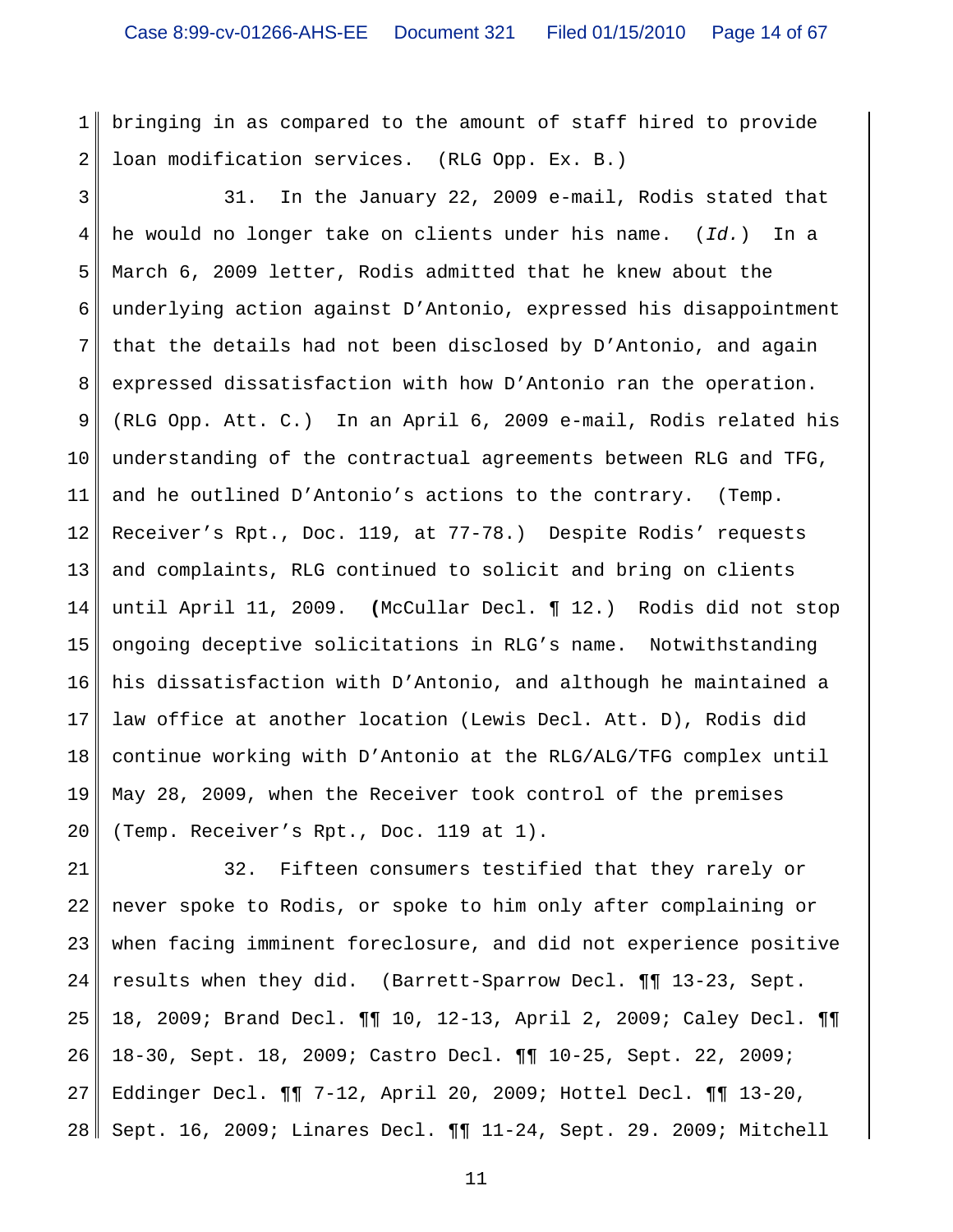1 2 3 4 5 6 7 8 9 10 11 12 13 14 15 16 17 18 19 20 21 22 23 24 25 <sup>1</sup> RLG also submitted these consumer declarations previously in connection with RLG's September 18, 2009 Application for an order requiring the Receiver to permit Rodis to work for these Decl. ¶¶ 6-8, 12-15, Sept. 17, 2009; Peralta Decl. ¶¶ 10-21, Sept. 25, 2009; Pocasangre Decl. ¶¶ 11-12, November 2, 2009; Reed Decl. ¶¶ 14-26, Oct. 2, 2009; Reyes Decl. ¶¶ 5-19, Sept. 23, 2009; Rodriguez Decl. ¶¶ 13-28, Sept. 18, 2009; Servin Decl. ¶¶ 16-20, 22-28, Sept. 18, 2009; Shusterman Decl. ¶¶ 12-22, Sept. 29, 2009.) D'Antonio identified five consumers who testified that Rodis provided assistance.<sup>1</sup> (Aiello Decl.  $\P\P$  6-7, Sept. 16, 2009; Barton Decl. ¶ 6, Aug. 29, 2009; Bernard Decl. ¶¶ 6-7, Sept. 16, 2009; Dynek Decl. ¶ 5, Sept. 15, 2009; Young Decl. ¶ 7, Sept. 10, 2009.)<sup>2</sup> However, testimony that Rodis was in contact with five consumers does not refute nor overcome the evidence that Rodis' involvement was minimal. 33. Rodis admitted that RLG had not conducted a forensic audit. (Kane Decl. ¶ 6; Temp. Receiver's Rpt., Doc. 119 at 10.) 3. *Contempt Defendant ALG.* 34. ALG is also located at 1100 Town and Country Road, Orange, California. (R. Lewis Decl. ¶ 42.) 35. D'Antonio recruited Chavarela to be associated with his foreclosure prevention and loan modification operations. (Exs. 21, 24, 53-55; Temp. Receiver's Rpt., Doc. 119 at 5, 74-77; K. Johnson Decl. ¶¶ 2-3; Kane Decl. ¶¶ 2-3.)

27 28  $^2$  D'Antonio submitted testimony from another consumer, Deborah Ray, which references work performed by "Ron and his staff," but does not clearly contain testimony that Ms. Ray ever worked directly with Rodis. (Ray Decl. ¶¶ 8-9, Sept. 16, 2009.)

26

clients. (*See* Doc. 219.)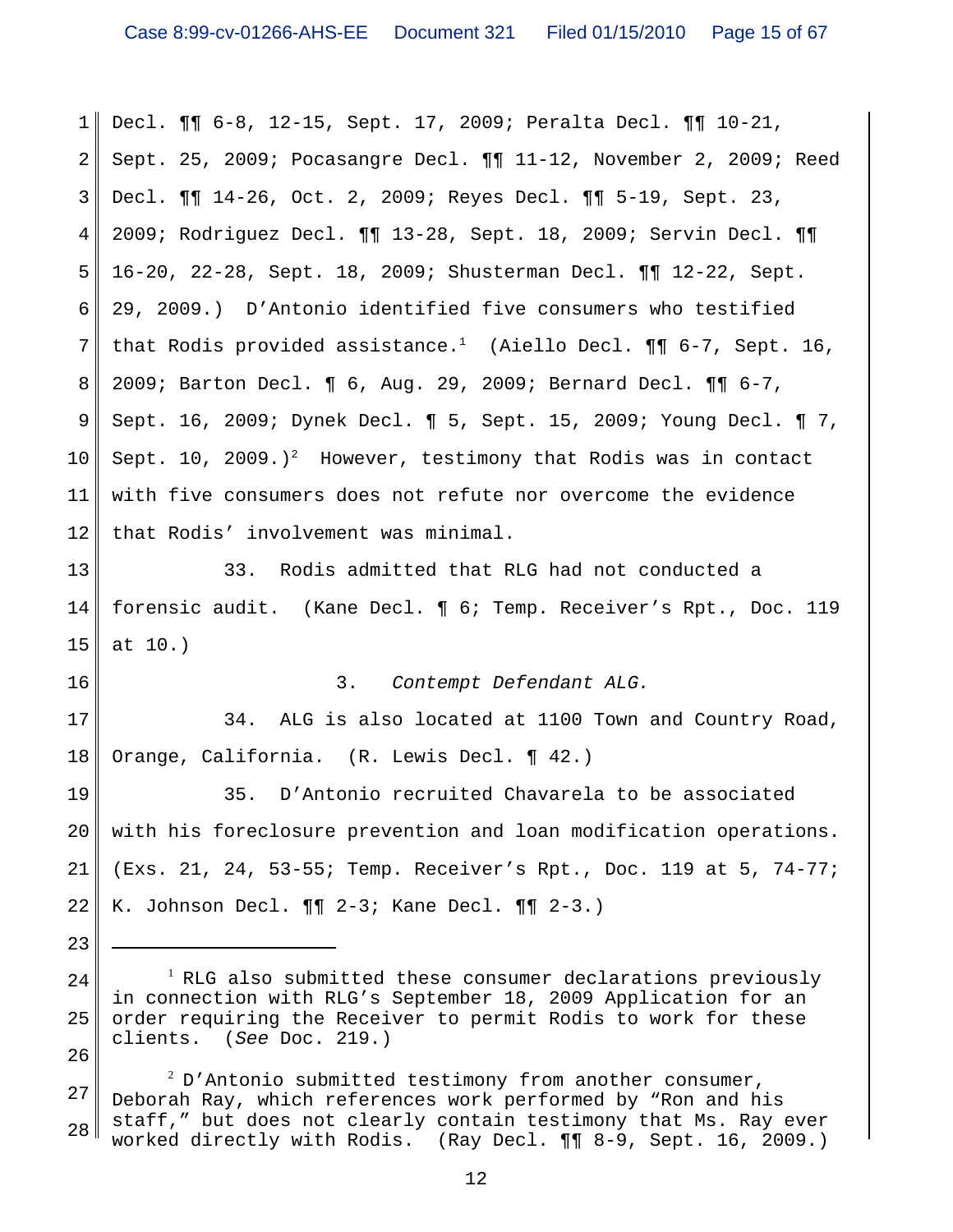1 2 3 4 5 6 7 8 9 36. The FTC took the deposition of Chavarela on August 19, 2009. Chavarela invoked his Fifth Amendment privilege against self-incrimination as to all questions, including but not limited to, questions related to: (a) the operations of ALG; (b) the representations ALG made in sales scripts, telephone sales calls, radio advertisements, and websites; (c) ALG's foreclosure prevention and loan modification services; and (d) D'Antonio's control of Contempt Defendants' operations. (Chavarela Dep. 10:23-11:21, 13:4-34:15, 39:3-40:24.)

10 11 12 13 37. Chavarela incorporated The Law Offices of Nicholas Chavarela, Inc. on April 1, 2009, and filed a fictitious business name statement on April 9, 2009, indicating he would conduct business as ALG. (Temp. Receiver's Rpt., Doc. 119 at 4.)

14 15 16 17 18 38. D'Antonio transferred the "operational framework" of RLG to ALG, and TFG, controlled by D'Antonio, funded ALG's start-up and recruited, hired, and trained sales and legal support personnel for the entity. (Ex. 27; Temp. Receiver's Rpt., Doc. 119 at 30-31.)

19 20 21 22 23 24 39. On Friday, April 10, 2009, D'Antonio and Farris announced ALG's formation to staff and said that, effective the next day, April 11, 2009, the business would conduct all new sales under the ALG name. (McCullar Decl. ¶ 12.) D'Antonio and the rest of the company management remained the same. (Le Decl. ¶¶ 3; Lekawa Decl. ¶ 4, 8-10; McCullar Decl. ¶¶ 15-16, 19.)

25 26 27 28 40. Nader Qsar began working at RLG in March of 2009, and testified he worked for both RLG and ALG. He did not distinguish between the entities when testifying regarding various topics including the entities' relationships with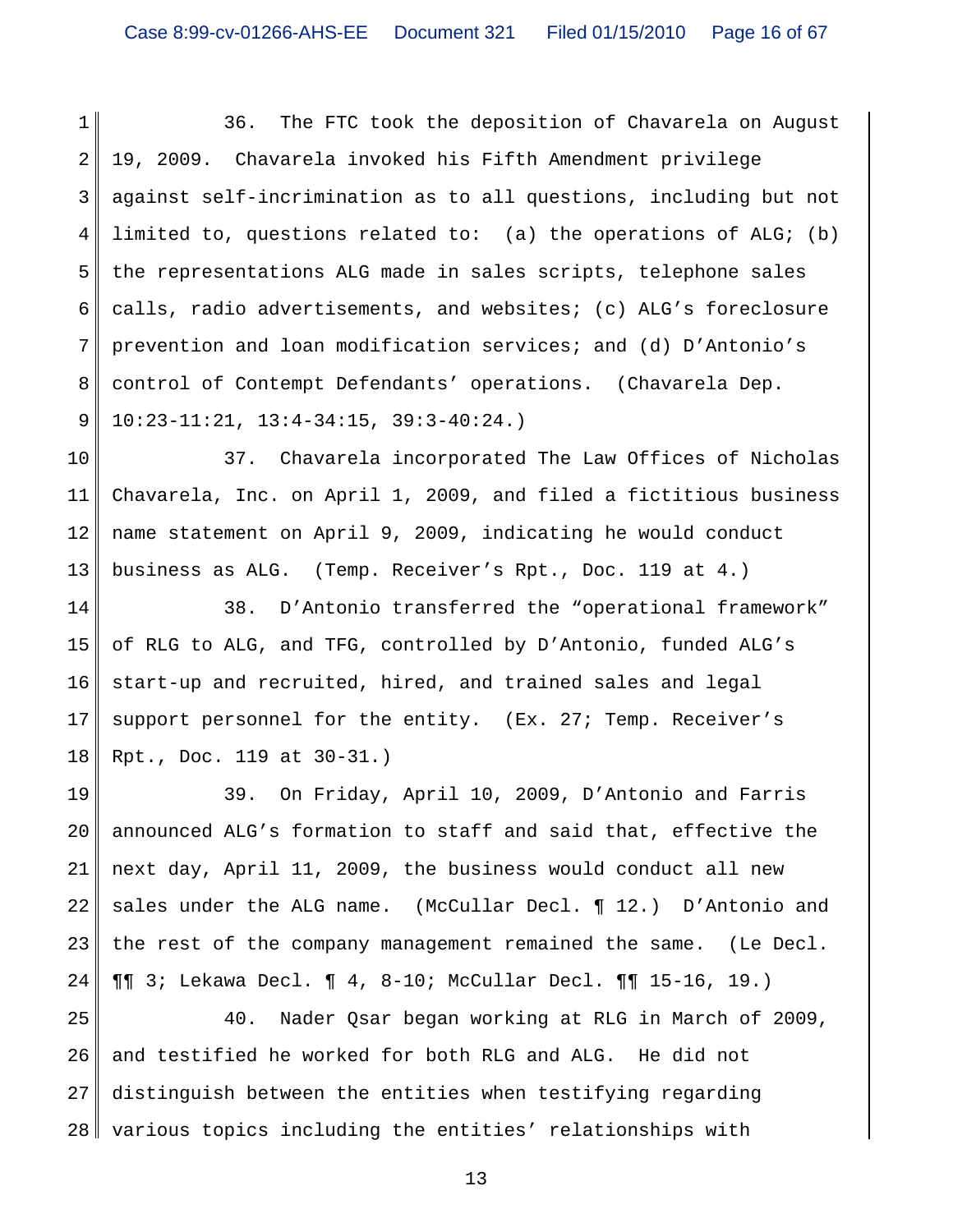1 2 3 4 5 6 7 8 9 lenders, legal support department practices, and loan modification results. (Qsar Dep. 20:16-25, 21:16-22:1, 22:22- 24:5, 37:3-25; Qsar Decl. ¶¶ 2, 5-8; Second Qsar Decl. ¶ 4-6.) D'Antonio submitted declarations of a number of former employees who similarly referred to RLG and ALG as a single entity in connection with testimony regarding various matters including operations, sales, refund practices, and management. (Castillo Decl. ¶ 7; Le Decl. ¶ 8; Lekawa Decl. ¶¶ 4-6, 8-12; Osborne Decl. ¶¶ 4, 6, 10, 14-15.)

10 11 12 13 14 15 16 17 18 19 41. When identifying attorneys besides Rodis and Chavarela who provided assistance at times, D'Antonio, RLG, and ALG name the same attorneys. (RLG Opp., Doc. 245 at 6 (identifying Erik Brimmer, Barbara Marie Dennis, and Jennifer Lee); B.D. Opp., Doc 247 at 13 ("There were five attorneys working on client files, Rodis, Chaverela [sic], Erik Brimmer, Maria Dennis, and Jennifer Lee); Def. ALG's Designated Decls. of Jane A. Marchman and Nader E. Qsar, Doc. 263, at 3 (stating that Erik Brimmer, Barbara Marie ("Maria") Dennis, and Jennifer J. Lee worked with Chavarela on ALG files.))

20 21 22 23 24 25 26 27 28 42. In an April 16, 2009 press release issued by Contempt Defendants to announce the "Homeowner's Benefit Program," it states, quoting Chavarela, that ALG "is currently in the process of helping almost 2,000 customers modify their loan payments in order to stay in their homes." (Ex. 59.) The chart that Qsar helped prepare for the Receiver after May 28, 2009 (Ex. 38) identified 1,760 RLG clients and 408 ALG clients – a total of 2,168. Thus, the press release total of "almost 2,000" clearly referred to the combined total number of clients.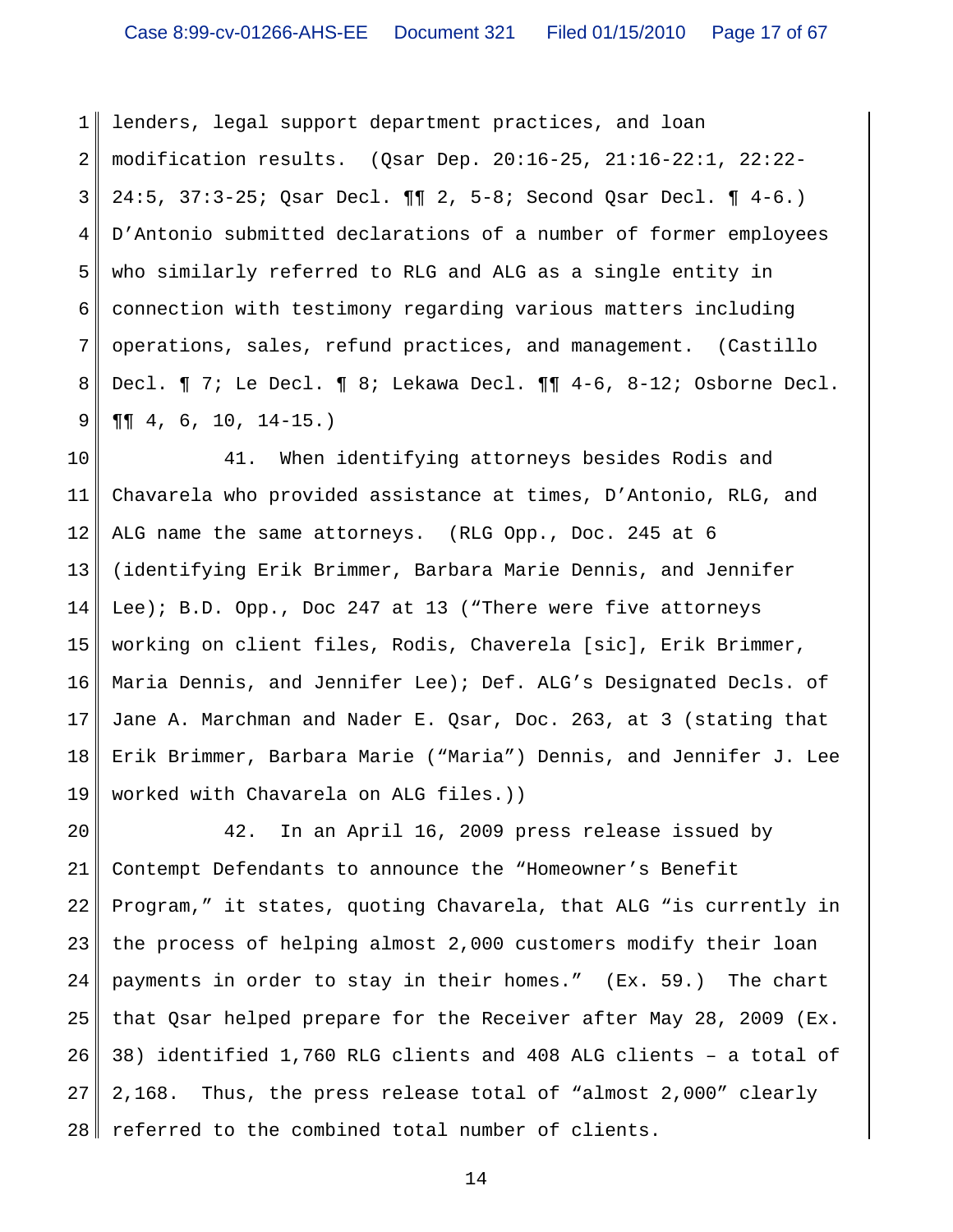1 2 3 4 5 6 7 8 43. ALG was merely a continuation of the RLG foreclosure prevention and loan modification operation run by D'Antonio. (Exs. 21, 24; Temp. Receiver's Rpt., Doc. 119 at 74- 77; McCullar Decl. ¶¶ 12-19; McCullar Dep. 190:24-191:10, 192:20- 25; Pocasangre Decl. ¶ 12.) When the name of the company was changed from RLG to ALG, D'Antonio maintained control over the foreclosure prevention and loan modification operation. (McCullar Decl. ¶ 15.)

9 10 11 12 13 14 15 16 44. D'Antonio identified himself as Senior Managing Director for ALG to ALG staff (Temp. Receiver's Rpt., Doc. 119 at 16 (approving a \$4,000 refund on May 27, 2009) and 30 (approving reimbursement from ALG to TFG on April 21, 2009); Kane Decl. ¶ 3; K. Johnson Decl. ¶ 3). In addition, D'Antonio identified himself as an ALG Director in a sworn financial statement, stating that he earned \$128,000 for two months work (D'Antonio Decl., Doc. 116 at 6).

17 18 19 20 21 22 23 24 45. D'Antonio controlled the ALG funds. D'Antonio, Sandy Le, and Ngoc Mong Le were the signatories on the bank accounts of The Law Offices of Nicholas Chavarela, Inc. – but, significantly, Chavarela was not. (Exs. 13, 14; Temp. Receiver's Rpt., Doc. 119 at 7.) D'Antonio's approval was required for refunds to ALG customers (Temp. Receiver's Rpt., Doc. 119 at 16). D'Antonio wired \$100,000 from an ALG account to a personal account on May 8, 2009. (Supp. Decl. of K. Johnson, Att. A-4.)

25 26 27 46. According to the Temporary Receiver's Report, ALG had gross service revenues of approximately \$986,000 in 2009. (*Id*. at 13.)

28

47. Chavarela admitted that ALG had not conducted a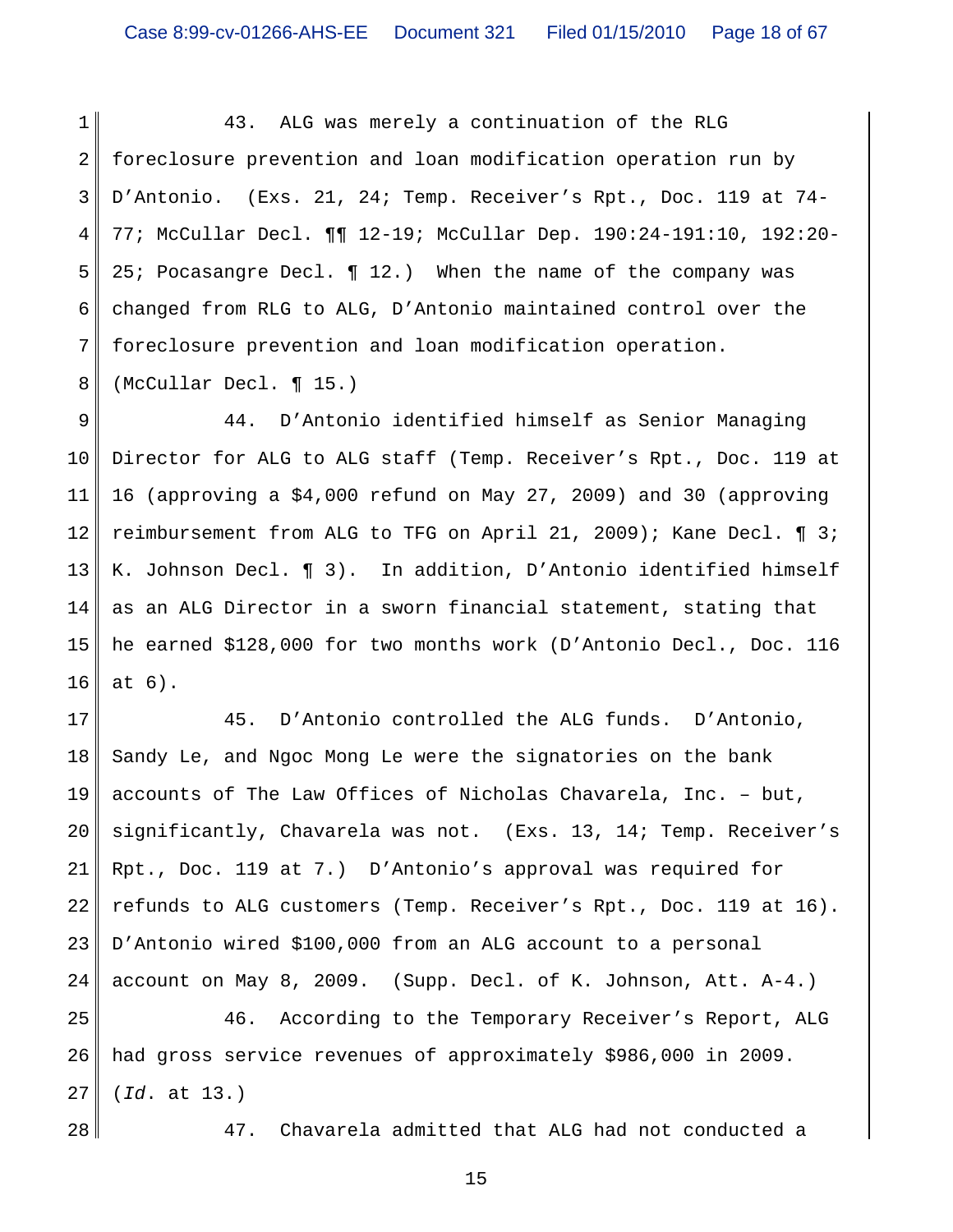1 2 3 4 5 6 7 8 9 10 11 12 13 14 15 16 17 18 19 20 21 22 23 24 25 26 forensic audit. (Kane Decl. ¶ 6; Temp. Receiver's Rpt., Doc. 119 at 10.) 4. *Contempt Defendant TFG* 48. TFG has not entered an appearance or contested any of the allegations in the FTC's motions and applications. 49. TFG is also located at 1100 Town and Country Road, Orange, California. (R. Lewis Decl. ¶ 42.) 50. D'Antonio is a signatory on multiple TFG bank accounts. (*Id.* ¶ 28, Att. CC-421.) 51. D'Antonio identified himself as the Owner, Secretary, President, and Chief Executive Officer ("CEO") of TFG to U.S. Bank, a bank used by TFG. (*Id.* ¶ 30, Att. CC-440-41, 452.) 52. D'Antonio controlled TFG and all of the activities it performed in conjunction with RLG and ALG. (Temp. Receiver's Rpt., Doc. 119 at 5; Kane Decl. ¶ 3; K. Johnson Decl. ¶ 3.) 53. D'Antonio approved transfers of funds from ALG accounts to TFG accounts. (Temp. Receiver's Rpt., Doc. 119 at 30-31.) Funds were transferred between RLG and TFG on multiple occasions. (R. Lewis Decl. ¶ 32, Att. GG.) 54. Although some RLG employee paychecks were issued from RLG (*see*, *e.g.*, Qsar Dep. 28:4-8), many other RLG employee paychecks were issued from a TFG bank account, issued by "The Financial Group, Inc. dba Tax Relief ASAP." (R. Lewis Decl. ¶ 31, Att. II-473-561; McCullar Decl. ¶ 7; Dyssegard Dep. 114:12- 17.)

27 28 accounts as both TFG and Tax Relief ASAP, as well as RLG. (Brand 55. Charges for RLG's services appeared on customers'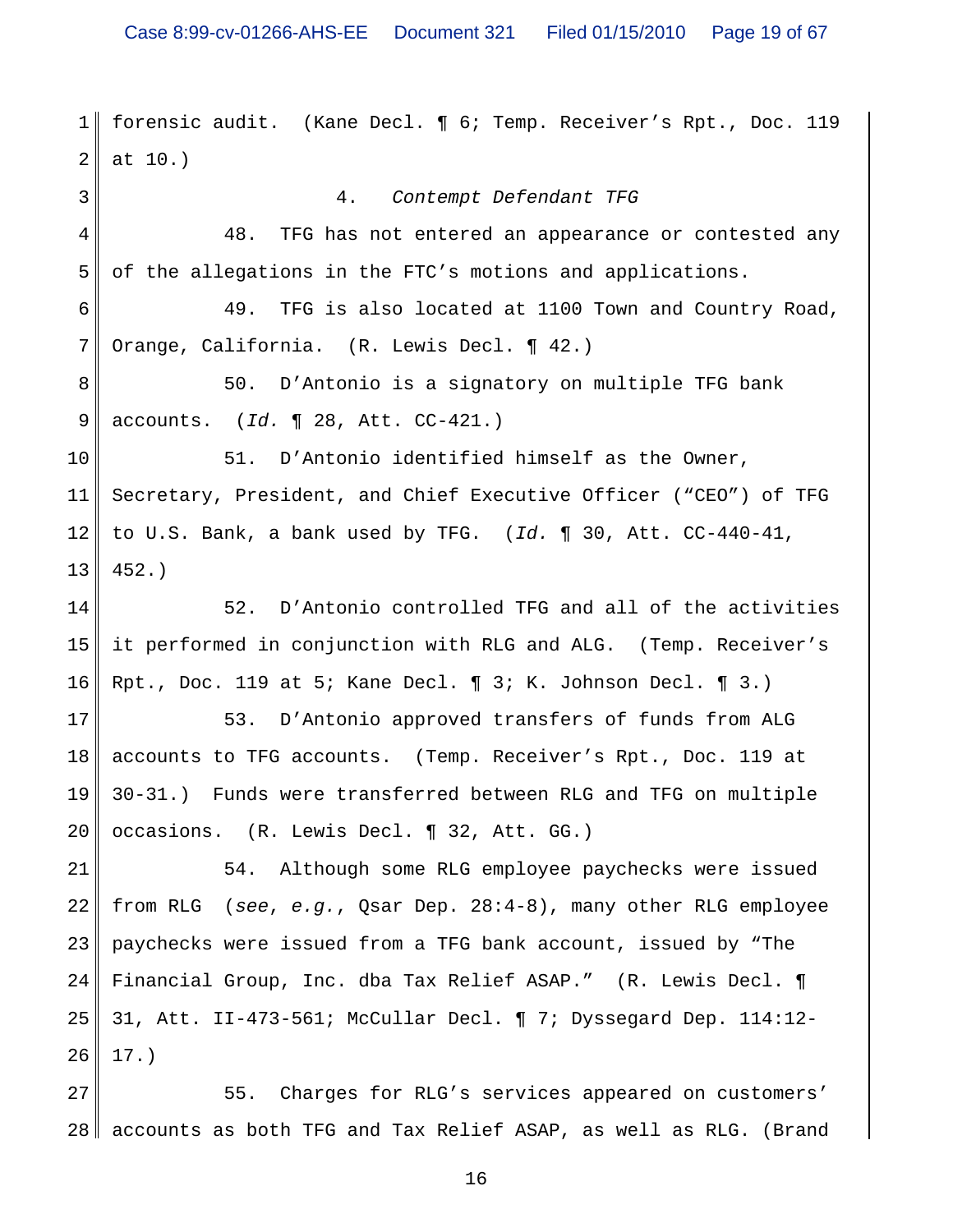1 2 3 4 5 Decl. ¶ 9; Barrett-Sparrow Decl. Ex. 5; Castro Decl. Exs. 4, 6, 7; Hottel Decl. Ex. 4; Linares Decl. Ex. 4; Pocasangre Decl. Att. B-15; Reyes Decl. Ex. 1-9, Ex. 4-20; K. Rodriguez Decl. Ex. 4- 17.) Other consumers made checks payable to RLG. (Peralta Decl. Ex. 2; Pocasangre Decl. Att. B; Reed Decl. Ex. 3.)

6 7 8 9 56. RLG, ALG, and TFG used the same human resources, accounting, and information technology staff. (Temp. Receiver's Rpt., Doc. 119 at 5, 8; McCullar Decl. ¶ 17; Le Decl. ¶ 3; Lekawa Decl. ¶ 4, 8-10.)

**II. Contempt Defendants' Business Practices.**

11

10

#### A. Telemarketing.

12 13 14 15 16 17 18 57. Contempt Defendants' foreclosure rescue and loan modification operation relied upon a nationwide radio campaign in conjunction with websites to generate thousands of inbound telephone calls from consumers. (R. Lewis Decl. ¶ 14; Kolozsvary Decl. ¶¶ 1-10, Atts. A-C; Temp. Receiver's Rpt., Doc. 119 at 8.) Contempt Defendants' did not make outbound cold calls to procure customers.

19 20 21 22 23 24 25 26 58. When consumers called the advertised numbers, they reached telemarketers at RLG or ALG, who made various representations regarding Contempt Defendants' services. (Barrett-Sparrow Decl. ¶¶ 4-5; Brand Decl. ¶ 2; Caley Decl. ¶¶ 4- 5; Castro Decl. ¶¶ 4-5; Eddinger Decl. ¶¶ 2-3; Hottel Decl. ¶¶ 4- 5; Mitchell Decl. ¶¶ 5-6; Pocasangre Decl. ¶¶ 2-3; Reed Decl. ¶¶ 4, 6; Rodriguez Decl. ¶¶ 4, 6; Shusterman Decl. ¶¶ 4-5; R. Lewis Decl. ¶¶ 4, 7.)

27 28 website, after hearing a radio advertisement for ALG. She was 59. Consumer Holly Johnson contacted ALG via its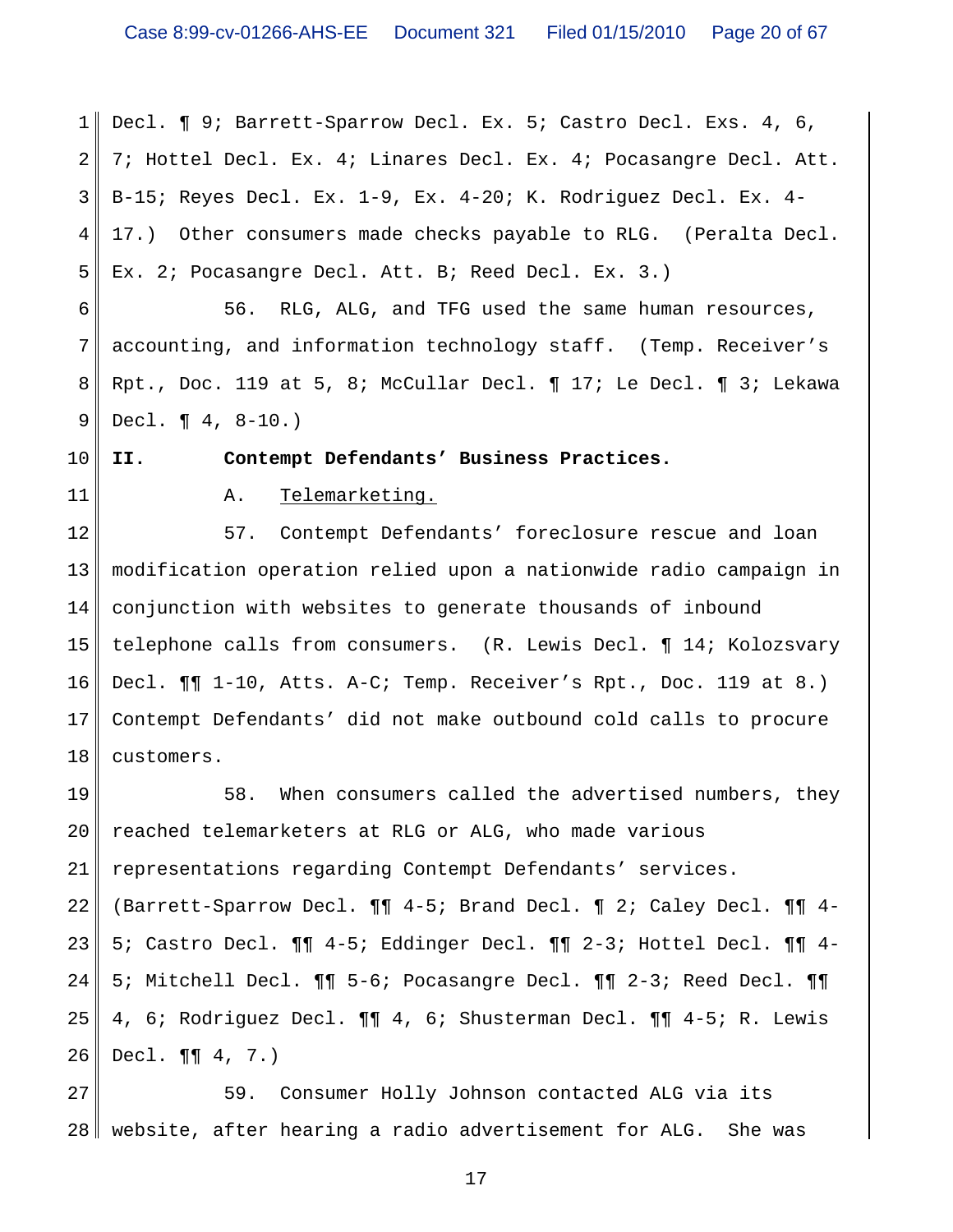1 2 3 4 5 subsequently contacted by an ALG telemarketer. (H. Johnson Decl. ¶¶ 2-3.) Similarly, consumer Thomas Yeager initially contacted RLG via its website, but testified regarding RLG's aggressive radio campaign in Nevada. (Yeager Dep. 11:18-13:7, July 28, 2009.)

6 7 8 9 10 11 12 13 14 15 16 17 18 60. Contempt Defendants employed as many as eighty telemarketers, or "intake officers," in February 2009. (Dyssegard Decl. ¶ 12.) By May 2009, former employee Ralph Osborne oversaw all of Contempt Defendants' telemarketing activity, supervising a sales team of fifty telemarketers and five supervisors. (Osborne Decl. ¶ 6.) Osborne trained telemarketers with "explicit instructions about what they could say and what they could not say to clients." (*Id.* ¶ 14.) Osborne and other intake supervisors in fact trained Contempt Defendants' telemarketers to misrepresent the companies' history of success, the likelihood of obtaining a loan modification, and other material facts. The telemarketers that Osborne supervised were provided with, and used, deceptive telemarketing scripts.

19 20 21 22 23 24 25 26 61. The radio advertisements, websites, and telemarketers' pitches induced consumers to purchase Contempt Defendants' services. **(**Barrett-Sparrow Decl. ¶¶ 6-10; Brand Decl. ¶ 9; Caley Decl. ¶¶ 4-17; Castro Decl. ¶¶ 5-10; Eddinger Decl. ¶ 6; Hottel Decl. ¶¶ 5-10; H. Johnson Decl. ¶¶ 3-7; Linares Decl. ¶¶ 5-10; Mitchell Decl. ¶¶ 6-10; Pocasangre Decl. ¶¶ 5-8; Reed Decl. ¶¶ 7-14; Reyes Decl. ¶¶ 5-8; Rodriguez Decl. ¶¶ 6-10; Servin Decl. ¶¶ 7-15; Shusterman Decl. ¶¶ 6-7, 10, 12.)

27 28 62. D'Antonio invoked his Fifth Amendment privilege against self-incrimination as to all questions, including but not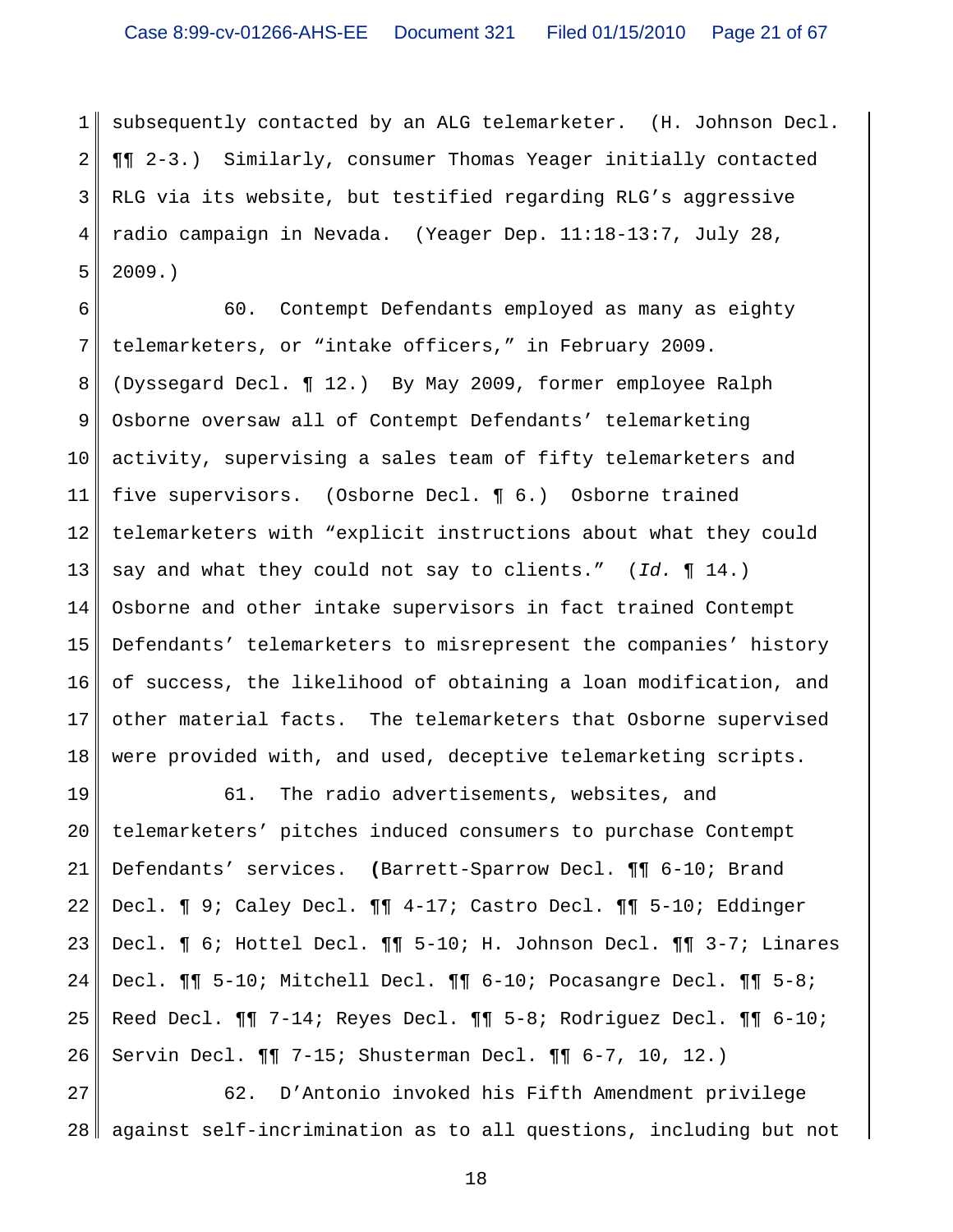1 2 3 4 5 6 limited to, questions related to: (a) his control of and the operations of RLG, ALG, and TFG; (b) the representations RLG and ALG made in sales scripts, telephone sales calls, radio advertisements, and websites; and (c) RLG's and ALG's foreclosure prevention and loan modification services. (D'Antonio Dep. 17:9- 35:6, 36:8-71:13, 93:13-107:19.)

7

#### B. Material Misrepresentations.

8 9 10 11 12 63. From October 2008 to mid-April 2009, D'Antonio marketed purported mortgage rescue services through RLG. (McCullar Decl. ¶ 12.) On or about April 10, 2009, D'Antonio and Farris announced a change in the operation's business name from RLG to ALG. (*Id.* ¶ 12.)

13 14 15 16 17 18 19 20 64. ALG's and RLG's websites were all but identical, using the same 800-number for consumers to call for free consultations. (R. Lewis Decl. ¶ 22, *compare* Ex. 3 *with* Ex. 4.) One RLG consumer testimonial from "Randy E." thanking RLG for saving his home and reducing his principal balance was recycled into a testimonial for ALG. (Ex. 5.) This testimonial is fictitious because ALG admitted that none of its customers received mortgage loan modifications. (Ex. 106.)

21 22 23 24 65. ALG's radio advertisements are very similar to RLG's, encouraging consumers to hire ALG's experienced lawyers and "Put the power of America's Law Group on your side and keep your home." (Exs. 36, 60, 61.)

25 26 27 28 66. RLG's and ALG's telemarketing scripts and marketing materials were almost identical. (Temp. Receiver's Rpt., Doc. 119 at  $8-9$ ; K. Johnson Decl.  $\P$  4; Kane Decl.  $\P$  4; *compare*, *e.g.*, Ex. 6 (RLG "Seven Things" telemarketing script) *to*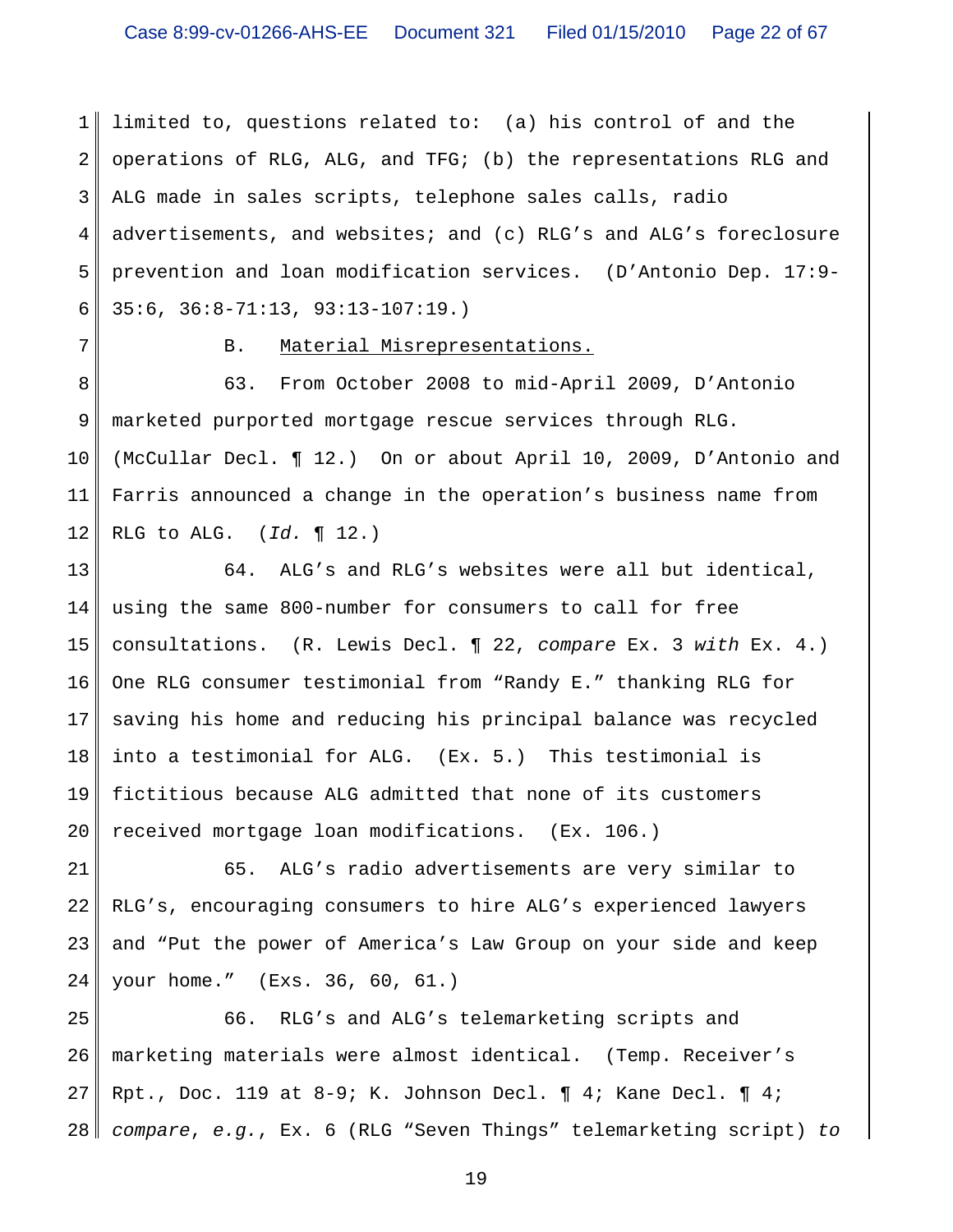1 Ex. 17 (ALG "Seven Things" telemarketing script.))

2

3

1. *Contempt Defendants Misrepresented That They Would Stop Foreclosures.*

4 5 6 7 8 9 10 11 12 13 14 15 67. Contempt Defendants represented that they would stop foreclosures and save consumers' homes. They made these representations in radio advertisements, on their websites, and in telemarketing calls and written communications with consumers. (Dyssegard Decl. ¶¶ 4, 7, 9; Barrett-Sparrow Decl. ¶ 9; Brand Decl. ¶ 4; Caley Decl. ¶¶ 4, 6-12; Castro Decl. ¶ 7, Ex. 1-8; Eddinger Decl. ¶ 4; Hottel Decl. ¶ 5; H. Johnson Decl. ¶ 4; Linares Decl. ¶ 7; Mitchell Decl. ¶ 6; Peralta Decl. ¶ 6; Pocasangre Decl. ¶ 7; Reyes Decl. ¶¶ 5-6; Rodriguez Decl. ¶ 7; Servin Decl. ¶ 11; Shusterman ¶ 4; R. Lewis Decl. ¶¶ 13,15, Att. I-123:7-8, 14-16, Att. J-125:14-15, Att. K-129:13-15, Att. L-147:15-16, Att. O-217:11-12, Att. U-378:24-379:7, Att. V-386-87.)

16 17 18 19 68. Contempt Defendants told consumers they never lost a home to foreclosure. (*See*, *e.g.,* R. Lewis Decl., Att. L-146:4- 9*,* Att. M-168:5-7, Att. O-204:23-205:4, Att. R-300:17-20, Att. U-378:22-379:**7**; Barrett-Sparrow Decl. ¶ 9; Rodriguez Decl. ¶ 7.)

20 21 22 23 24 25 26 27 28 69. Contrary to these promises, consumers lost homes to foreclosure. (Brand Decl. ¶¶ 11,14; Eddinger Decl. ¶¶ 7, 9- 10; Reyes Decl. ¶¶ 17-18, 23; *see also* Rudder Decl. ¶ 27; J. Smith Decl. ¶ 30 (legal support staff were unable to prevent the loss of some consumers' homes to foreclosure); RLG Opp. Att. B (Rodis states foreclosure client lost his home and hired another attorney who threatened malpractice.)) Other consumers listed their homes for sale when RLG failed to help them. (Rodriguez Decl. ¶ 31; Shusterman Decl. ¶ 26.)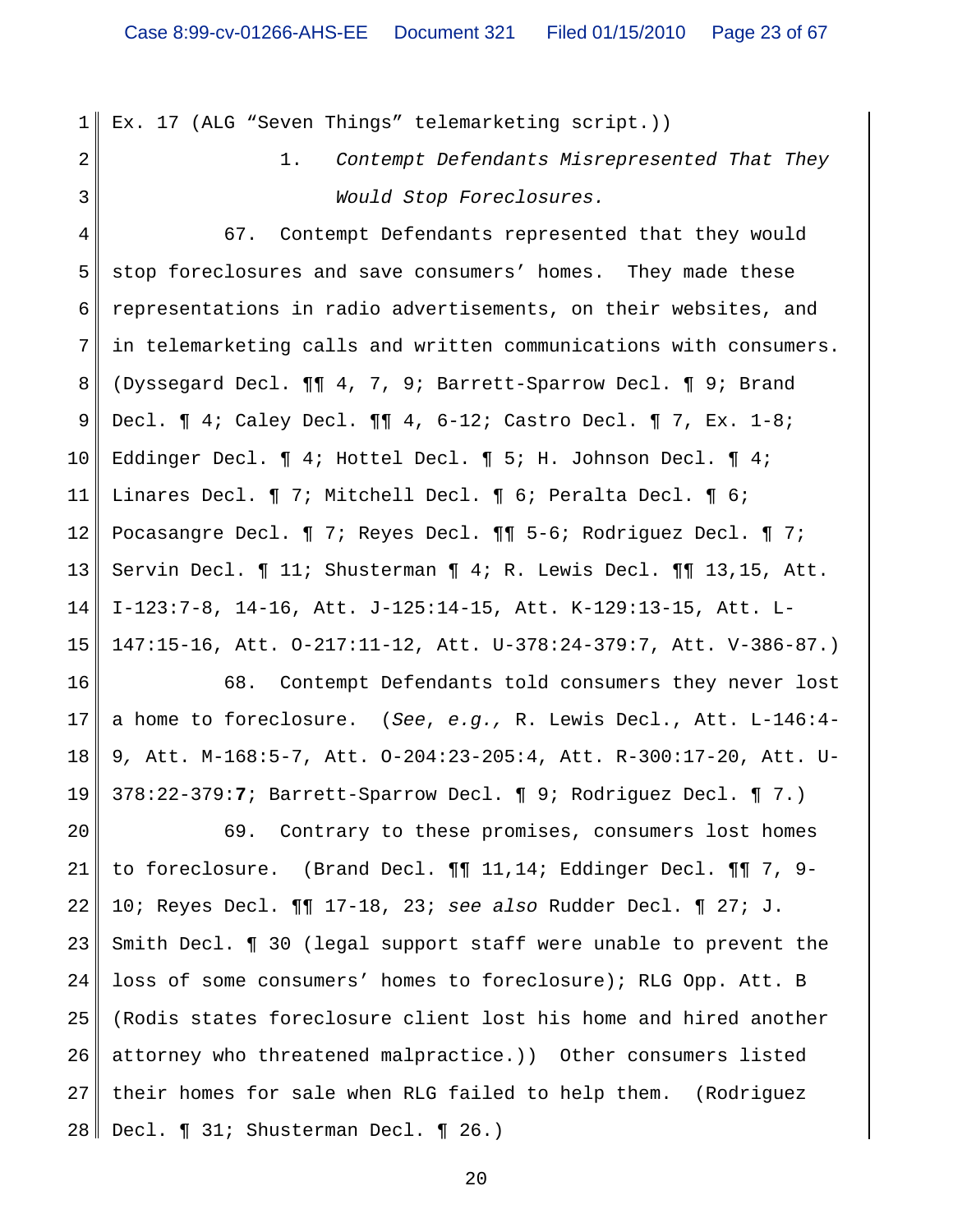1 2 3 4 5 6 7 8 9 10 11 12 13 14 15 16 17 18 19 20 21 22 23 24 25 26 27 70. Moreover, as many as fifty RLG customers had foreclosure sales scheduled after they became clients. (*See*, *e.g.*, Castro Decl. ¶ 23; Mitchell Decl. ¶ 19; Servin Decl. ¶ 31; *see also* Rudder Decl. ¶ 37; J. Smith Decl. ¶ 29.) 2. *Contempt Defendants Misrepresented That They Would Modify Consumers' Mortgages.* 71. Contempt Defendants represented that they would "rewrite" and modify mortgages by negotiating substantially lower interest rates, lower and more affordable monthly payments, and reduced principal balances. Contempt Defendants told consumers they routinely obtained these results and had a 90% or 100% success rate in obtaining loan modifications. (Barrett-Sparrow Decl. ¶¶ 7-10; Brand Decl. ¶ 7; Caley Decl. ¶¶ 6-14; Castro Decl. ¶¶ 5-9; Hottel Decl. ¶¶ 5-9; H. Johnson Decl. ¶¶ 3-4; Linares Decl. ¶¶ 6-9; Mitchell Decl. ¶ 8; Peralta Decl. ¶ 6; Pocasangre Decl. ¶¶ 5-8; Reed Decl. ¶¶ 7-8; Reyes Decl. ¶¶ 5-6; Rodriguez Decl. ¶¶ 6-7; Servin Decl. ¶¶ 8-11; Shusterman Decl. ¶¶ 5-7; Yeager Dep. 16:24-17:12, 22:21-24:14, 24:18-25:5, Ex. 40; R. Lewis Decl. ¶ 8, Att. G-64:2-4, 69:22-23, 79:7-8, Att. H-105:8- 10, 106:1-3, Att. J-125:9-13, Att. L-145:6-10, Att. M-158:7-11, 163:2-7, Att. N-185:20-25, 187:19-188:2, Att. O-205:13-21, Att. Q-268:17-20, Att. R-294:17-295:6, Att. S-321:9-10, Att. T-353:22- 25; Dyssegard Decl. ¶¶ 6-7, 9, Att. B; Temp. Receiver's Rpt., Doc. 119 at 9, 33-46; K. Johnson Decl. ¶ 4; Kane Decl. ¶ 4.) 72. For example, Contempt Defendants' representations include, but are not limited to the following: a. Telemarketers told Mary Barrett-Sparrow that

they "could reduce the principal balance of [her] home

28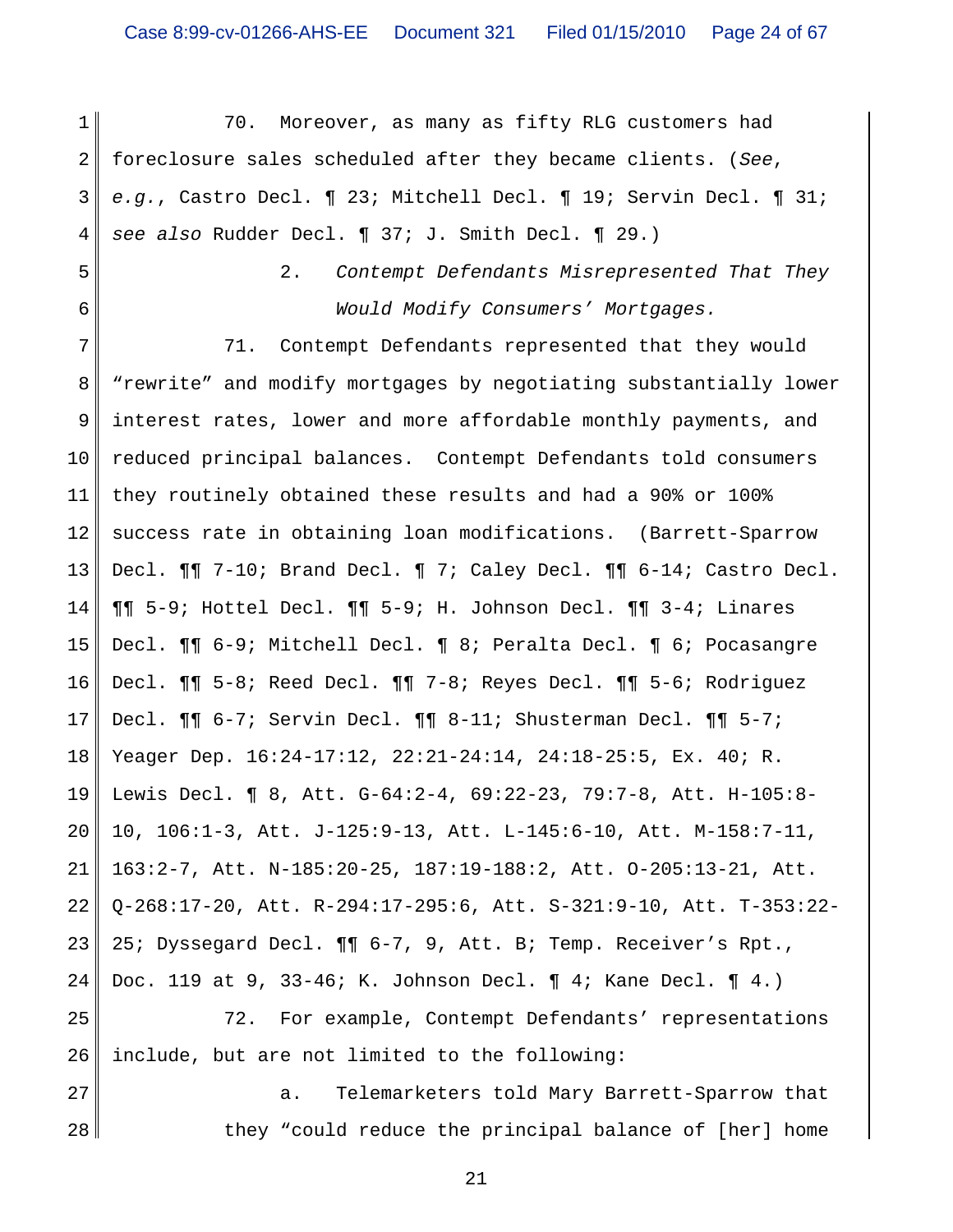loan by fifty percent (50%)" and "they could probably take [her] interest rate down to about three percent (3%)." (Barrett-Sparrow Decl. ¶ 7.)

1

2

3

4

5

6

7

8

9

10

20

21

22

b. RLG telemarketer "Shu" told Deborah Caley that she "did not know of any instance where one of RLG's clients lost his home to foreclosure," that "RLG would certainly lower [her] interest rate, and possibly reduce it by as much as 4%," and that "RLG had a high success rate because it had relationships with lenders." (Caley Decl. ¶ 11.)

11 12 13 14 c. RLG promised John Hottel a reduced interest rate and reduced principal balance and stated that interest rate reductions of 4-5% were typical. (Hottel Decl. ¶¶ 5-6.)

15 16 17 18 19 d. Mark Berman, an RLG telemarketer, told Maricela Pocasangre that RLG reduced interest rates "100 percent of the time" and promised her an interest rate reduction of between three and six percent. (Pocasangre Decl. ¶ 5; R. Lewis Decl. Att. S-321:6-14.)

> e. Rodis told Mary Reyes that RLG was ninety percent (90%) successful. (Reyes Decl. ¶ 6.)

23 24 25 26 27 28 representations, submitted via consumer testimony, transcripts of recordings between telemarketers and consumers, and former employees, matches the representations in Contempt Defendants' sales scripts, including "rebuttal scripts," about the high likelihood that Contempt Defendants would negotiate a mortgage loan modification resulting in substantial reductions in monthly

73. The evidence of Contempt Defendants'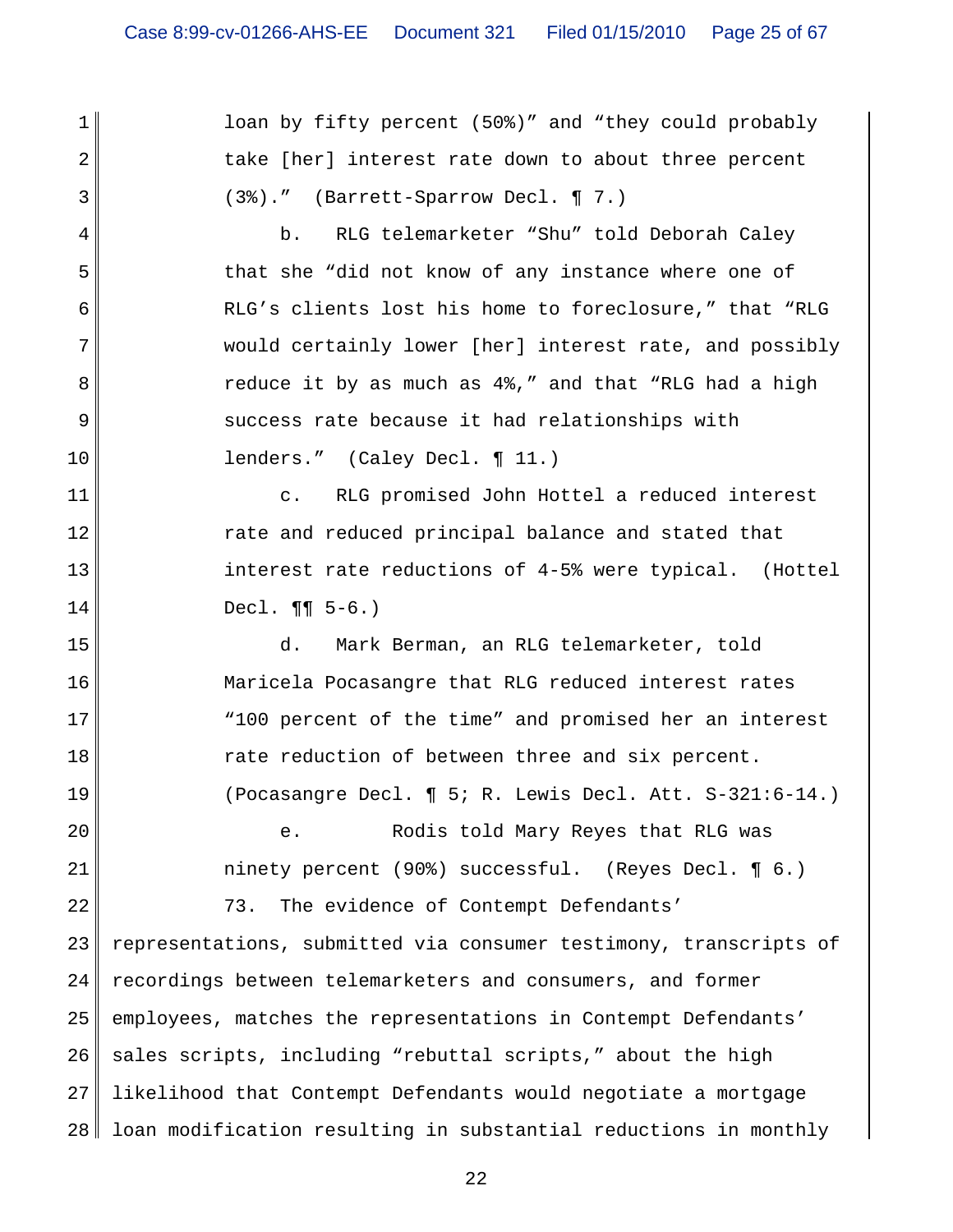1 2 mortgage payments. For example, scripts prompted telemarketers to tell consumers that:

3 4 5 6 7 8 9 10 11 12 13 14 15 16 17 18 19 20 21 22 23 24 25 26 a. "Now when we take on a client we routinely postpone trustee sales, lower monthly payments and even negotiate for a reduction in principal loan amounts." (Ex. 9; Temp Receiver's Rpt., Doc. 119 at 42; *see also* Exs. 6, 8, 17, 18 (substantially similar representations about "routine" or "typical" results.)) b. "As A Law Firm We Have Not Taken On A Case We Can't Resolve." (Temp. Receiver's Rpt., Doc. 119 at 33.) c. "We are a Law Firm, if we do take you on as a client, we will significantly REDUCE your payments, even potentially lowering your principal balance, and getting the lenders to forgive any late payments you may have incurred." (*Id.* at 36.) d. "What is your success rate in cases like mine? A) Well, we wouldn't take you on as a client if we weren't confident we can help you." (*Id.*) e. "We are a Law Firm, our job is to save your home." (*Id.*) 74. The Receiver found copies of scripts containing these representations on one-third to one-half of the work areas in the telemarketers' work areas. (K. Johnson Decl. ¶ 4.) 75. Telemarketers also told customers that they would not lose their homes even if they paid Contempt Defendants

27 28 instead of making a mortgage payment. (R. Lewis Decl. Att. M-167:25-168:7, Att. O-211:14-215:22, Att. P-234:25-235:5, Att. S-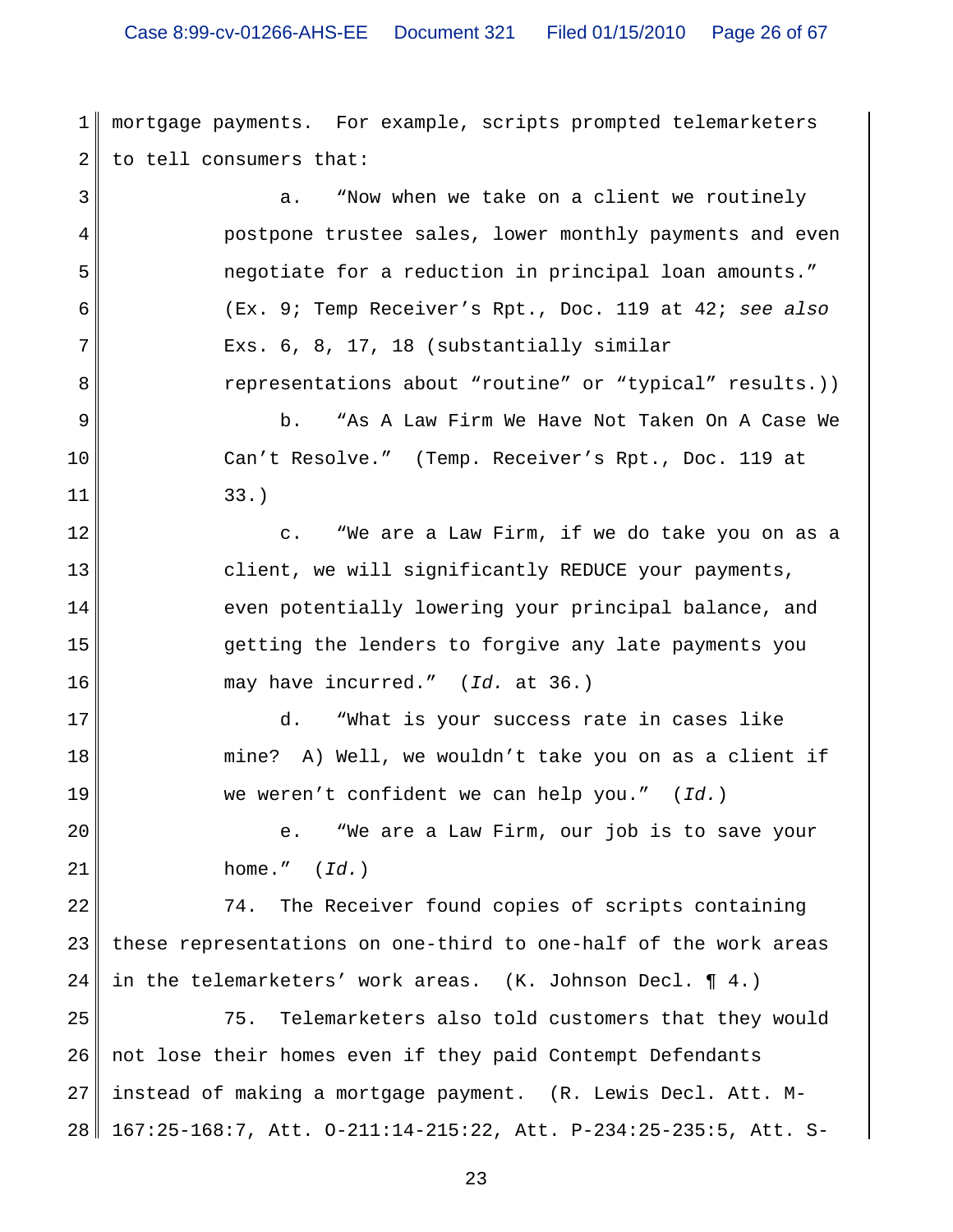1 2 3 4 5 6 7 8 9 10 11 12 13 333:5-14; Att. U-378:24-379:7; Barrett-Sparrow Decl. ¶ 8; Caley Decl. ¶ 12; Hottel Decl. ¶ 8; Linares Decl. ¶ 9; Pocasangre Decl. ¶ 7; Reed Decl. ¶ 9; Reyes Decl. ¶ 6; Servin Decl. ¶ 8.) These representations correspond to sales script language prompting telemarketers to tell consumers that if you "feel that is it [sic] in your best interest not to make your payements [sic], you don't have to and we will neg. any future late payments you incur to be eliminated/waived." Also, most of our clients . . . what they "elect" to do is save those payments and create a cash reserve fund.

14 (Ex. 8.)

15 16 17 18 19 20 21 22 23 76. RLG did not deliver on its promises to modify mortgage loans. In addition to the consumers who received foreclosure notices and lost their homes, multiple consumers testified about the lack of results obtained on their behalf by Contempt Defendants. (*See*, *e.g.*, Barrett-Sparrow Decl. ¶¶ 16-24; Caley Decl ¶¶ 18-31; Castro Decl. ¶¶ 10-24; Hottel Decl. ¶¶ 13- 21; Mitchell Decl. ¶¶ 10-14; Peralta Decl. ¶¶ 9-16; Pocasangre Decl. ¶¶ 11-12; Reed Decl. ¶¶ 14-23; Rodriguez Decl. ¶¶ 11-24; Servin Decl. ¶¶ 16-26; Shusterman Decl. ¶¶ 12-22.)

24 25 26 27 28 77. Consumer testimony submitted by the Contempt Defendants demonstrates a lack of the promised results. Of eight consumer declarants submitted by D'Antonio, half did not obtain successful results, despite having retained RLG's services six to eight months before the Receiver took control of Contempt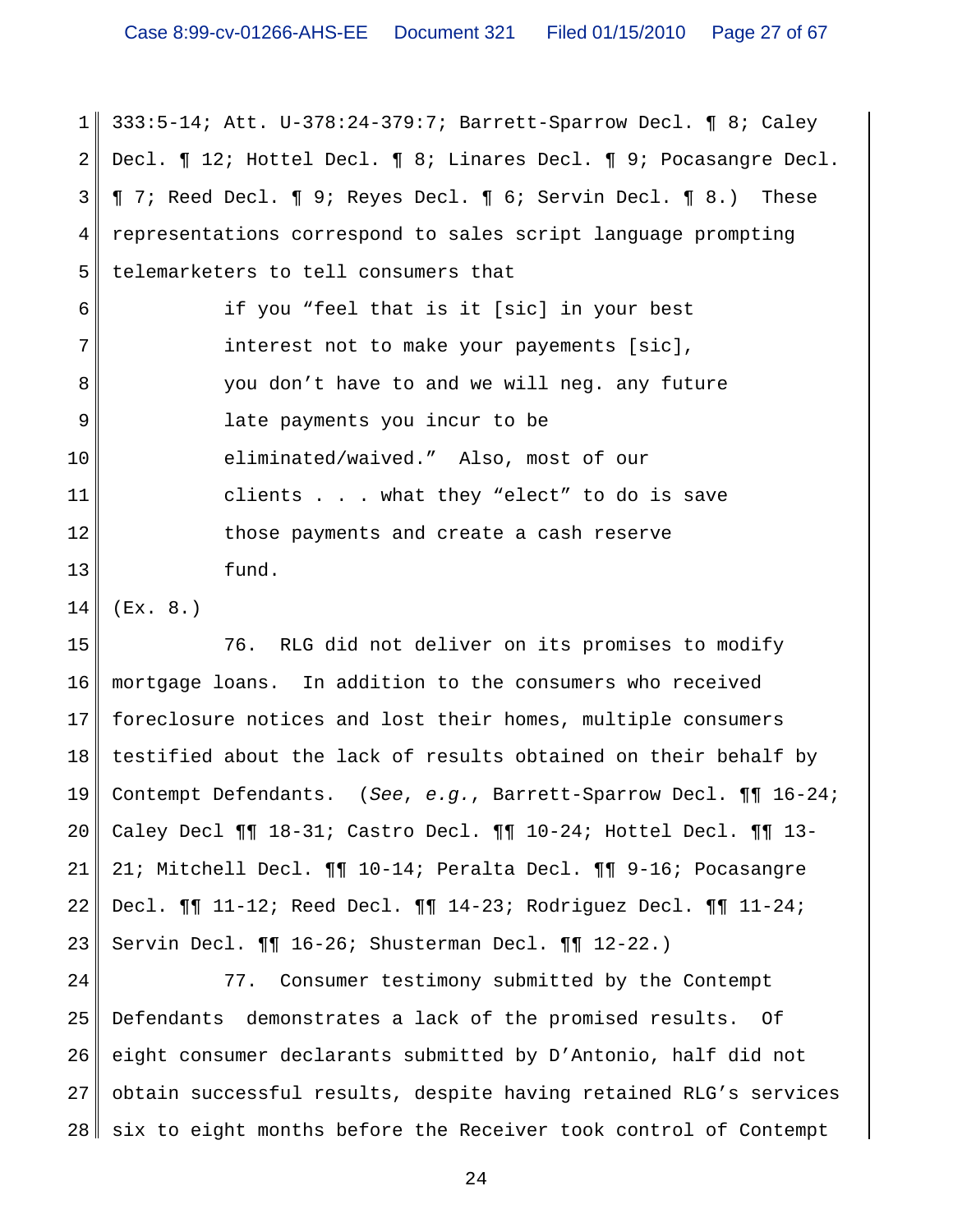1 2 3 4 5 6 7 8 Defendants' premises. (*See* Aiello Decl., Doc. 252-2; Bernard Decl., Doc 252-4; Dynek Decl., Doc. 252-5; Young Decl., Doc. 252- 9.) Of the remaining four declarants, two testified that they received mortgage loan modifications (Olsen Decl., Doc. 252-6; Spallino Decl., Doc. 252-8), and the other two, each of whom had multiple properties, testified that they experienced only partial success with Contempt Defendants' assistance (Barton Decl., Doc. 252-3; Ray Decl. 252-7).

9 10 11 12 13 14 78. Qsar created a chart indicating fifty-one loan modifications for 2,138 combined clients of RLG and ALG. (Ex. 38). He estimated that "fifty-one plus another probably handful, dozen, still that needed to go to the attorney for final review, so I would say close to a hundred" RLG customers received loan modifications. (Qsar Dep. 96:21-24.)

15 16 17 18 19 79. ALG admitted in its Further Responses and Objections to Plaintiff FTC's First Set of Interrogatories that it attained no completed loan modifications on behalf of clients who retained services while the operation used the name ALG. (Ex. 106.)

20 21 22 23 24 80. The Receiver reviewed files for the fifty-one customers that Qsar identified as "mod approved," plus an additional 43 files identified by Rodis, and found that eight received completed loan modifications. (Temp. Receiver's Rpt., Doc. 119 at 6, 11; Kane Decl. ¶¶ 7.)

25 26 27 28 81. In an April 12, 2009 email, D'Antonio admitted that eleven out of 1,311 clients – or 0.84% – were categorized as "Mod Approved." (Kane Decl. Att. B; V. Nguyen Decl. Att. B.) Qsar testified that "Mod Approved" meant that a lender had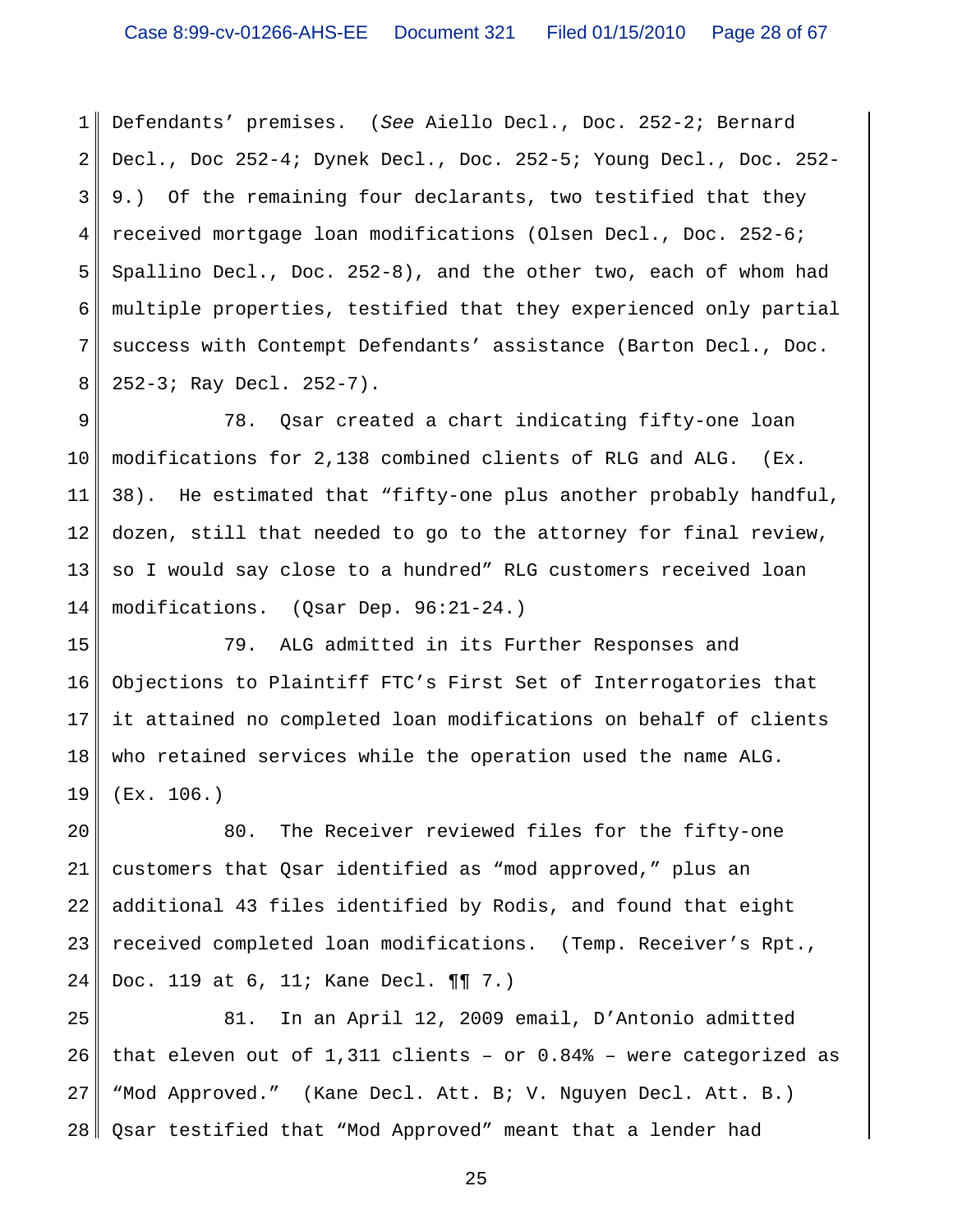1 actually approved a modification. (Qsar Dep. 35: 11-14.)

2 3 4 5 6 7 8 9 10 11 12 82. FTC economist Patrick McAlvanah identified a random sample comprised of fifty-five customers of Contempt Defendants $^3\!$ ; the FTC was able to locate files for forty-nine of those customers among the business records obtained from Contempt Defendants' premises. A review of the paper files, as well as the corresponding "Activity Logs" (logs documenting Contempt Defendants' conversations and other actions performed in connection with the files, sometimes called "con logs" (McCullar Dep. 72:11-15)), revealed that one of the forty-nine received a mortgage loan modification (Parnes Decl. ¶ 6, October 21, 2009; Supp. Parnes Decl. ¶¶ 6-7, Nov. 10, 2009).

13 14 15 16 3. *Contempt Defendants Misrepresented That Highly Qualified Attorneys Would Prevent Foreclosures and Negotiate Modified Mortgages.*

17 18 19 20 21 22 83. Contempt Defendants told consumers that experienced attorneys would aggressively negotiate on their behalf. In radio advertisements, websites, e-mails, and telemarketing calls, Contempt Defendants told consumers they had multiple attorneys with foreclosure prevention and mortgage loan modification expertise. (Dyssegard Decl., Att. B; R. Lewis Decl.

23

24 25 26 27 28  $^3$  The fifty-five customers were selected from a sub-set of 1,208 of the collective total of RLG and ALG clients by restricting a "date name" field to yield an initial pool comprised of individuals who became customers of Contempt Defendants between October 2008 and February 2009 – a data pool that, given Contempt Defendants' telemarketing claims that it takes six weeks to three months to complete a loan modification, would be most likely to yield favorable results for Contempt Defendants. (*See* McAlvanah Decl. ¶¶ 4-5.)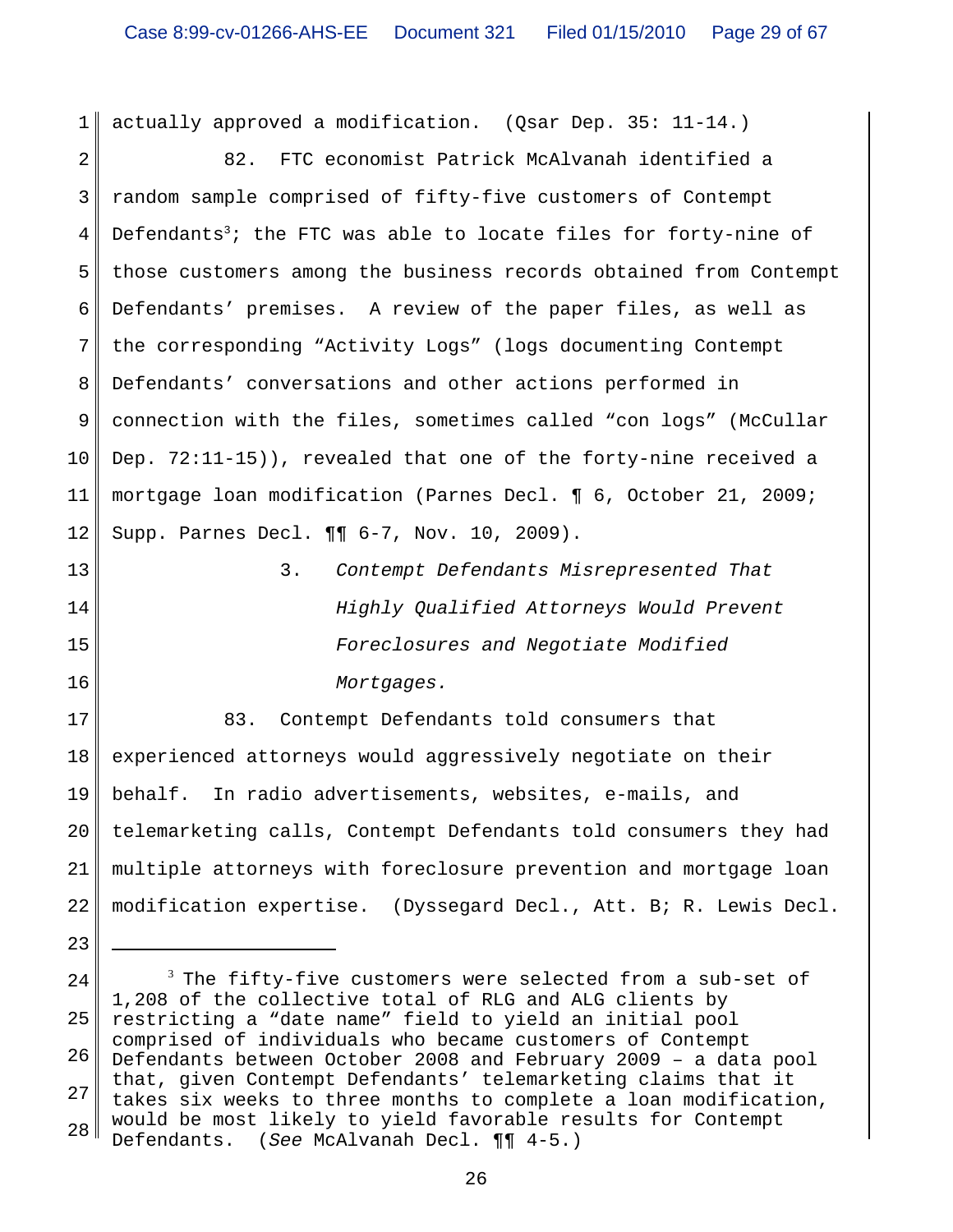1 2 3 4 Att. I-121:7-12, Att. J-125: 6-8, Att. K-129:9-12; Att. M-160:17- 19, Att. N-185:20-25, Att. O-198:19-24, Att. P-229:14-18, Att. R-297:12-16, 302:7-19, Att. S-324:18-23, Att. U-377:22-23, Att. V-386-87, Att. Y-408-09, Att. QQ-584; Castro Decl. Ex. 1-8.)

5 6 7 8 84. Contempt Defendants' representations about their staff and experience, which were often intermingled with other representations about successful results, included, but were not limited to telling consumers:

9 10 11 12 13 14 15 a. "My staff of real estate attorneys will fight for you. I have been protecting homeowners like you since 1996, and my team of experienced attorneys are highly skilled in negotiating lower interest rates and even lowering your principal balance. Yes, I said even lowering your principal balance." (R. Lewis Decl. Att. I-121:8-13 (radio advertisement.))

16 17 18 19 20 21 b. "[Lenders] won't do anything for you unless you have an attorney in your corner. So, that's why we're so successful at what we do. We're actually 100 percent successful. We've never had one instance where a lender is not willing to work with us." (R. Lewis Decl. Att. N-185:20-25 (telemarketer.))

22 23 24 25 26 27 28 c. "[W]e're a law firm. We're a law firm. We're made up of several real estate attorneys and we've been doing this for over a decade now, so before this mortgage meltdown even started. . . . if the California Bar Association would let us use the word "guarantee" we would be because we are 100 percent successful. We've never ever had one instance where a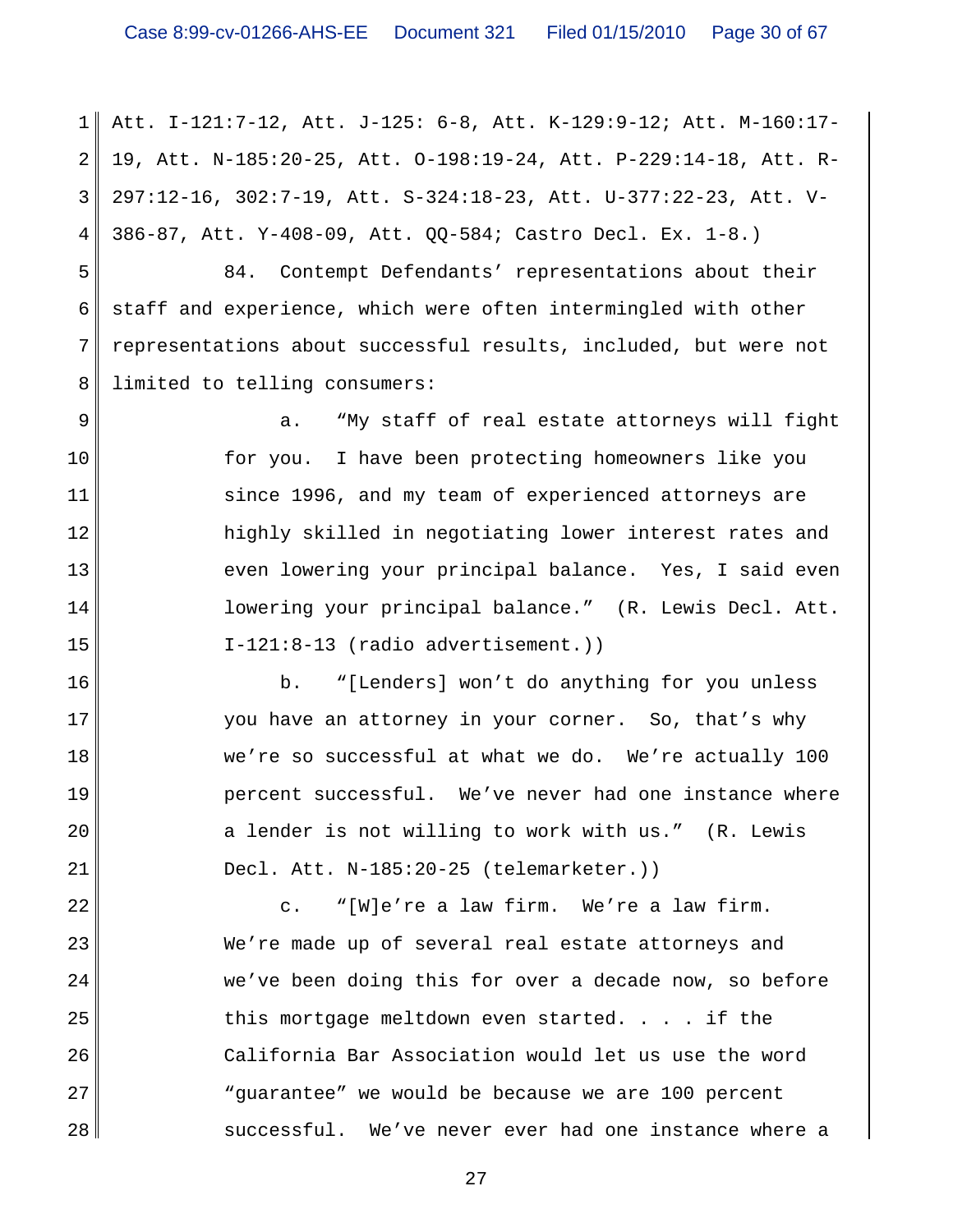1 2

3

4

5

6

7

8

9

10

11

12

13

14

15

16

17

18

19

20

21

22

lender is not willing to work with us." (R. Lewis Decl. Att. R-302:7-19 (telemarketer.))

d. "We are not mortgage brokers, nor realtors. We are skilled Attorneys who act as tough negotiators between the homeowner and the lender . . . . With our state of the art software and professional staff of attorneys, paralegals, compliance officers, asset managers, real estate agents and brokers we have the experience necessary to achieve the most dynamic resolutions available and help stop foreclosure fast and effectively in this troubled market." (R. Lewis Decl. Att. V-386-87 (RLG website.))

e. "We are not mortgage brokers, nor realtors. We are a law firm with licensed attorneys who act as tough negotiators between the home owner and lender . . . . With our state of the art software and professional staff of licensed attorneys, paralegals, compliance officers, asset managers, real estate agents and brokers we have the experience necessary to achieve the most dynamic resolutions available and help stop foreclosure fast and effectively in this troubled market." (*Id.* Att. Y-408-09 (ALG website.))

23 24 25 26 27 28 f. "[RLG] is the leading Law Firm in the country, specializing in renegotiating mortgage contracts. Ron Rodis has personally been involved in real estate law since 1996 and has extensive contract and litigation experience. The other attorneys on staff are all highly skilled in real estate law and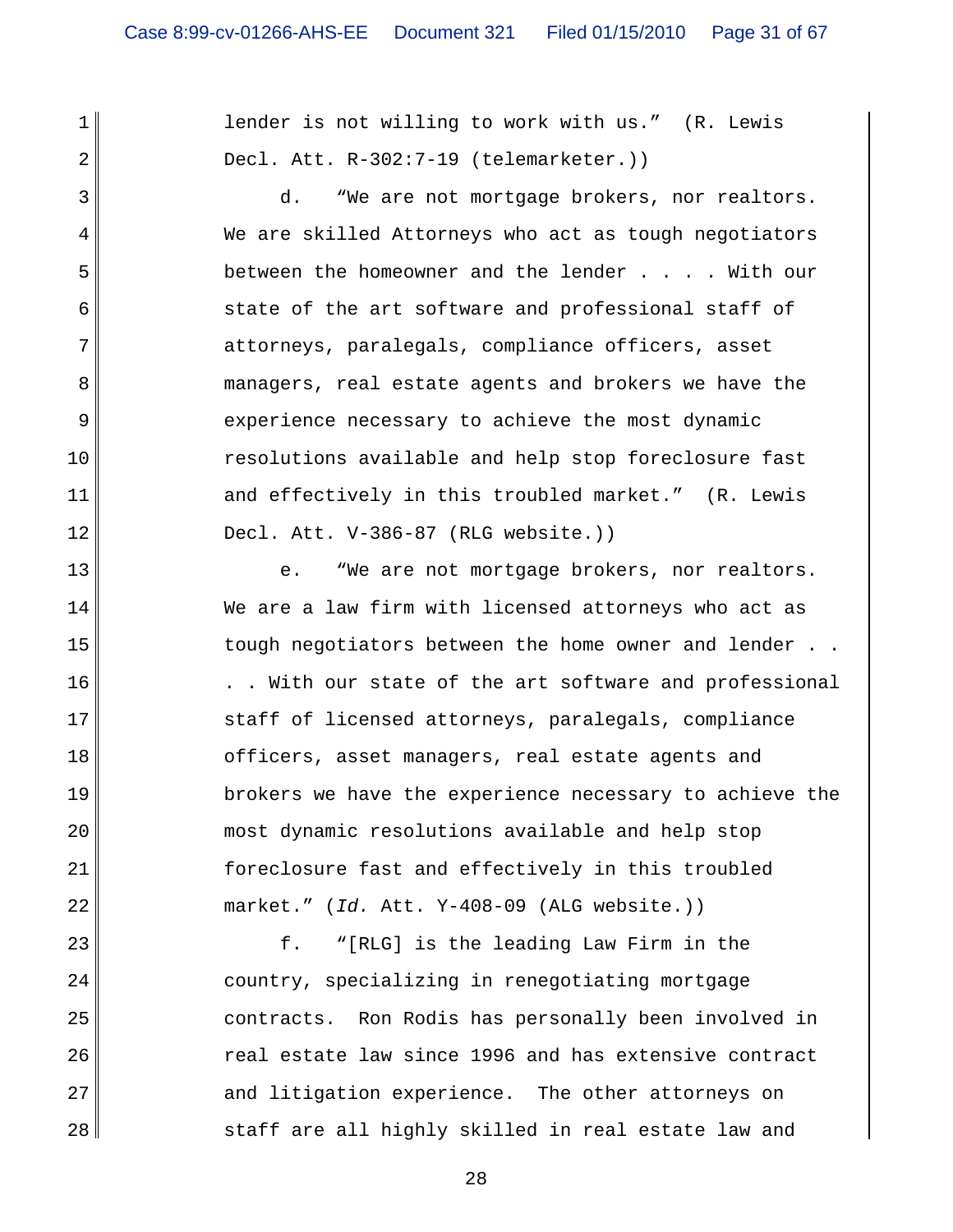1 2 3 4 5 6 7 8 9 10 11 12 13 14 15 16 17 18 19 20 21 22 23 24 25 26 27 renegotiating mortgage contracts." (Castro Decl. Ex. 1-8 (e-mail from telemarketer to consumer); *see also* Linares Decl. Ex. 1-7; Temp. Receiver's Rpt., Doc. 119 at 39-40.)) 85. These claims induced consumers to pay for Contempt Defendants' purported services. For example: a. "I wanted a firm with actual lawyers to handle my loan modification case since the bank likely had attorneys on its side. Thus, RLG was more appealing to me than other companies, because its advertisement made it seem that the firm consisted of several experienced attorneys that would be handling my loan modification." (Hottel Decl. ¶ 4.) b. "I felt comfortable ultimately hiring RLG and paying the upfront fee in part because I believed that RLG was a reputable law firm." (Caley Decl. ¶ 10.) c. "The biggest selling point for me, however, was that [the telemarketer] told me that an attorney would ultimately be responsible for my case. This was the primary reason that I decided to hire RLG in January 2009." (Servin Decl. ¶ 11; *see also id.* ¶ 4.) d. Other consumers' testimony similarly demonstrates that the claims about the experience and role of attorneys induced them to pay Contempt Defendants' retainer fees. (Barrett-Sparrow Decl. ¶¶ 9- 10; Castro Decl. ¶ 6; Reed Decl. ¶ 5, 7; Reyes Decl. ¶¶ 5-8; Shusterman Decl. ¶ 10.)

28 86. The evidence of Contempt Defendants'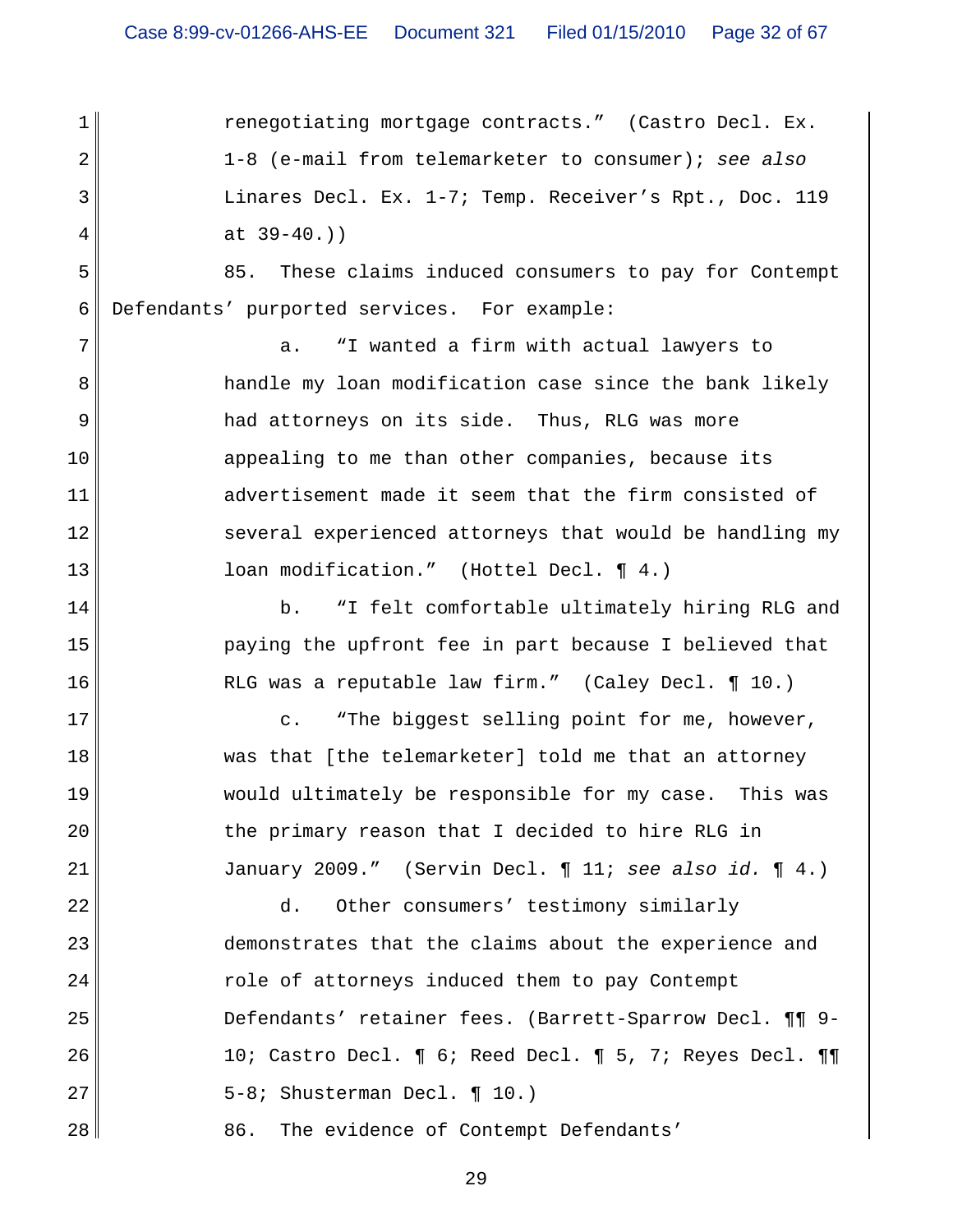1 2 3 4 5 6 7 8 representations about the number and experience of attorneys and others on staff, submitted via consumer testimony, transcripts of recordings between telemarketers and consumers, former employee testimony, radio advertisement transcripts, and copies of the RLG and ALG websites, matches the representations in Contempt Defendants' sales scripts. Scripts, which the Receiver found in one-third to one-half of the telemarketers' work areas, prompted telemarketers to, *inter alia*, tell consumers that:

9 10 11 12 a. "Our lead attorney Ron Rodis has been doing this since 1996 and every case he has brought on has had principle [sic] reduction or rate reduction." (Temp. Receiver's Rpt., Doc. 119 at 33.)

b. "[W]e are a law firm, and we won't take on your case unless we are confident we can help your situation." (*Id.* at 34)

13

14

15

22

23

24

25

26

16 17 18 19 20 21 c. "How come I couldn't do this on my own? What makes you different? A) Well, you don't have a Law Degree, do you? You are hiring a Law Group that has been re-writing mortgage contracts since 1996. Our Legal Team will be fighting on your behalf with their Legal Team." (*Id.* at 35.)

d. "We are a Law Firm, if we do take you on as a client, we will significantly REDUCE your payments, even potentially lowering your principal balance, and getting the lenders to forgive any late payments you may have incurred." (*Id.* at 36.)

27 28 e. "We are a law firm made up of real estate attorneys who have been helping homeowners save their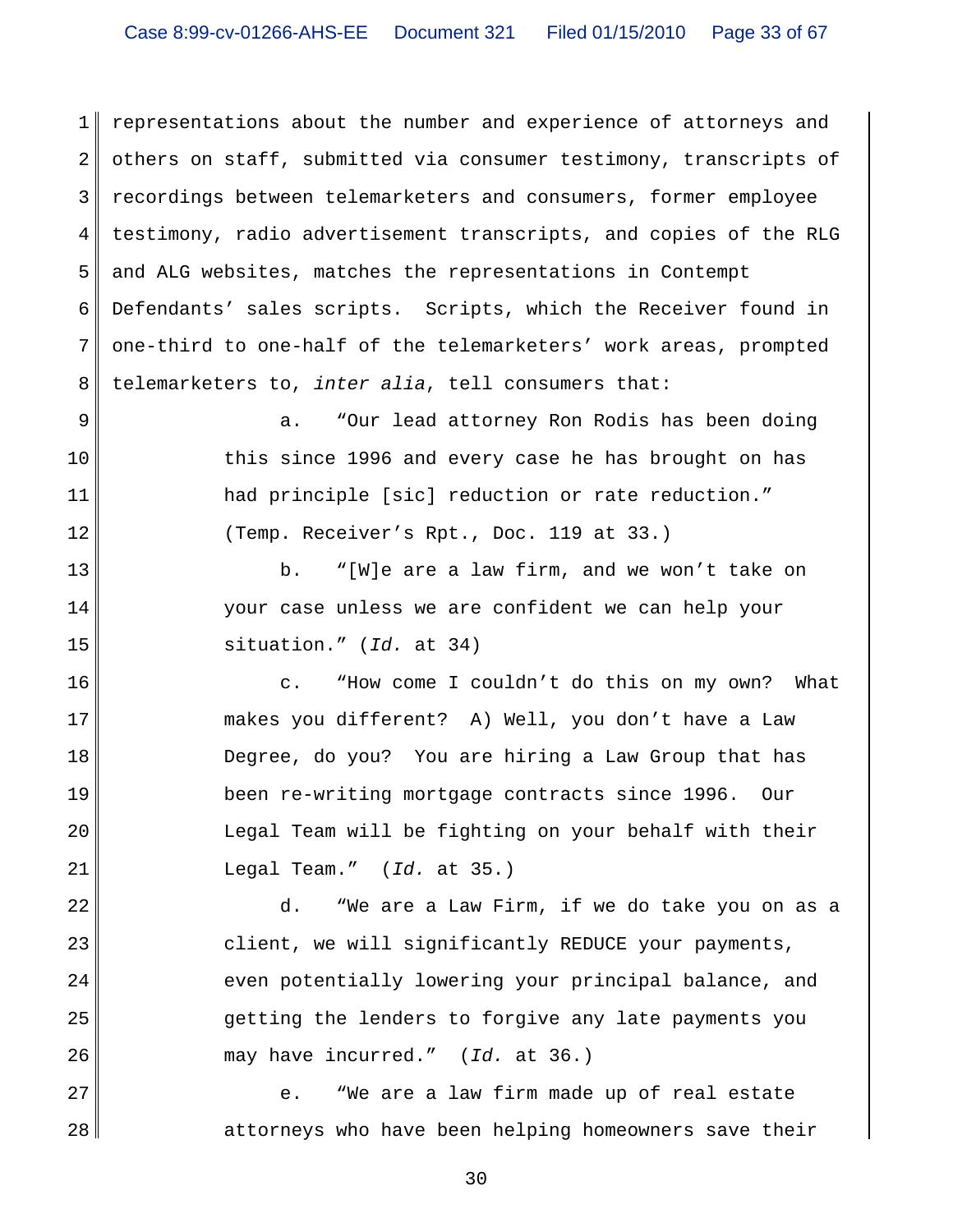homes from foreclosure and battling mortgage lenders for more than a decade now . . . So we were rewriting the terms and conditions of our clients' mortgages way before the term "Loan Modification" was even used. (Ex. 7.)

6 7 8 9 10 11 12 13 14 f. "We are NOT a loan modification company. We are a Law Firm. Our Attorneys are Federally Licensed, we represent you in court, will they?" and "All of our Attorneys are licensed in Federal Court so we will be able to represent you in any State." (Temp. Receiver's Rpt., Doc. 119 at 36 (scripted responses to "Typical Objections" about how Contempt Defendants are different and how they can represent consumers outside of California.))

15 16 17 18 19 20 87. Contempt Defendants did not employ the promised "team" or "staff" of experienced real estate attorneys purportedly working aggressively on customers' behalf. Rodis was the only lawyer whose involvement with RLG spanned the entire October 2008 to May 2009 time period. (Rudder Decl. at 90 ¶ 15; J. Smith Decl. ¶¶ 12-13.)

21 22 23 24 25 26 27 88. Rodis' involvement with the great majority of customer files was minimal (N. Nguyen Decl. ¶¶ 23-26; Rudder Decl. ¶¶ 10, 38-41), and for the limited number of customer files he did work on, his involvement was often reluctant, amounted primarily to assuaging irate customers, and rarely involved discussions with lenders. (Rudder Decl. ¶¶ 38-40; J. Smith Decl. ¶¶ 31-32; *see also* Rodis Dep. 58:9-22; 59:1-8.)

28

1

2

3

4

5

89. In January 2009, Rodis acknowledged that it was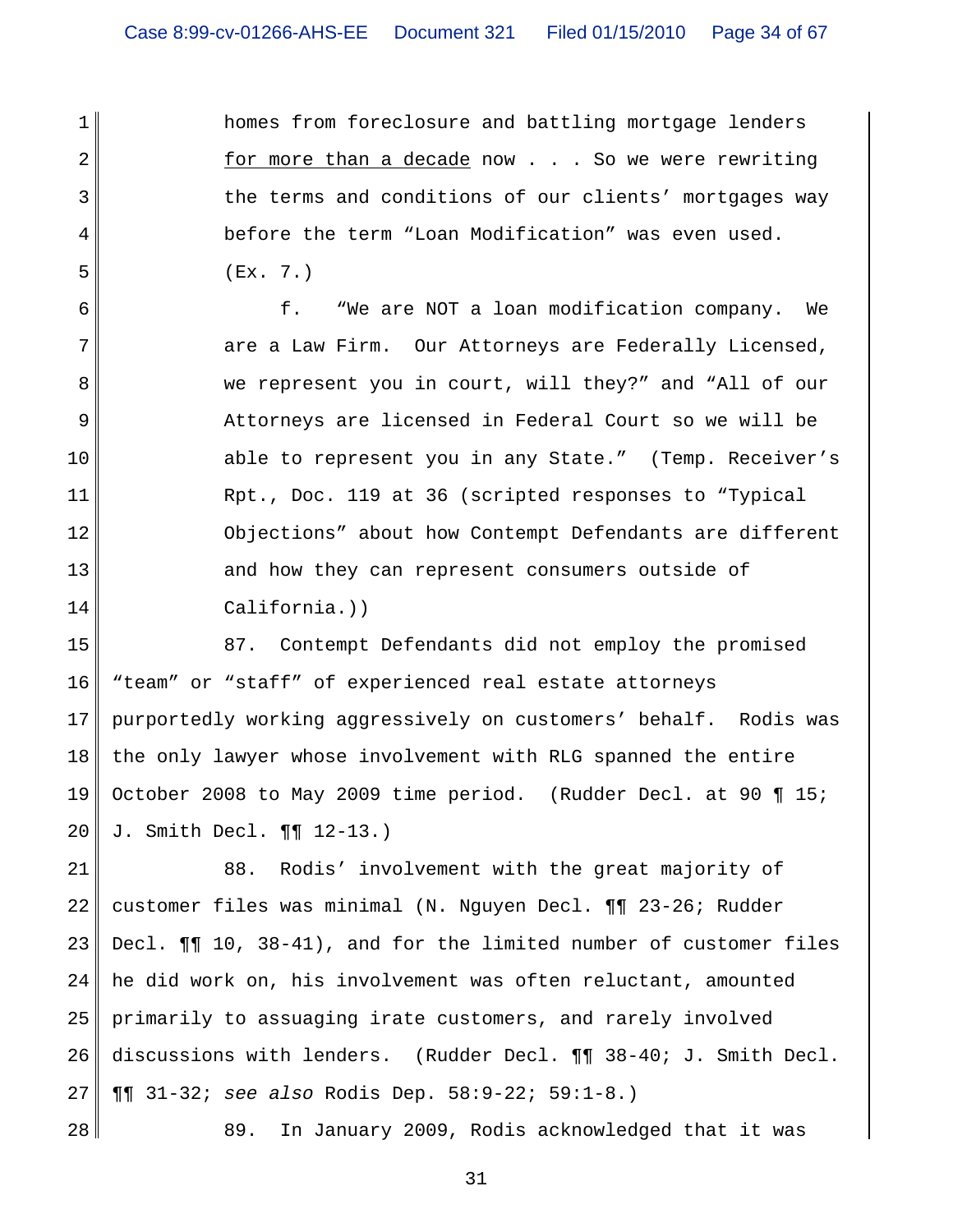1 2 3 4 "physically impossible" for him to speak to clients in a timely manner based on the high volume of clients (RLG Opp. Ex. B.) Consumer Testimony corroborates Rodis' and former employee testimony regarding his limited involvement.

5 6 7 8 9 10 11 12 13 14 15 90. D'Antonio hired Chavarela in March 2009, initially as Senior Partner at RLG. (Exs. 24, 53.) Chavarela was later identified as ALG's managing attorney. (Ex. 59.) Chavarela declined to answer questions regarding his experience at his deposition, instead invoking his Fifth Amendment right against self-incrimination as to all questions. (Chavarela Dep. 11:2- 13:3.) However, at the November 18, 2009 contempt hearing, Chavarela's counsel noted that Chavarela has been admitted to practice for less than two years (*see also* R. Lewis Decl. Att. NN) and stated that Chavarela had taken continuing legal education courses regarding mortgages and loan modification.

16 17 18 19 20 21 22 23 24 25 26 27 28 91. Besides Rodis and Chavarela, other attorneys at times worked on customer files, but they lacked the promised experience. Nhahanh Nguyen worked at RLG for just three days in February 2009 (N. Nguyen Decl.  $\P$  2); she was admitted to practice in November 2008 (*id.* ¶ 3; R. Lewis Decl. Att. PP). Erik Brimmer transferred to RLG from TFG dba Tax Relief ASAP in January or February 2009; he lacked experience with mortgage loan modifications and "shadowed" existing legal support staff to learn what to do. (Rudder ¶ 17; J. Smith Decl. ¶¶ 13-14.) Contempt Defendants identify Brimmer, as well as Barbara Marie "Maria" Dennis, and Jennifer Lee, as attorneys involved with the operation. RLG's Opposition Brief states that Brimmer and Dennis worked for RLG from January to May 2009 and that Lee joined the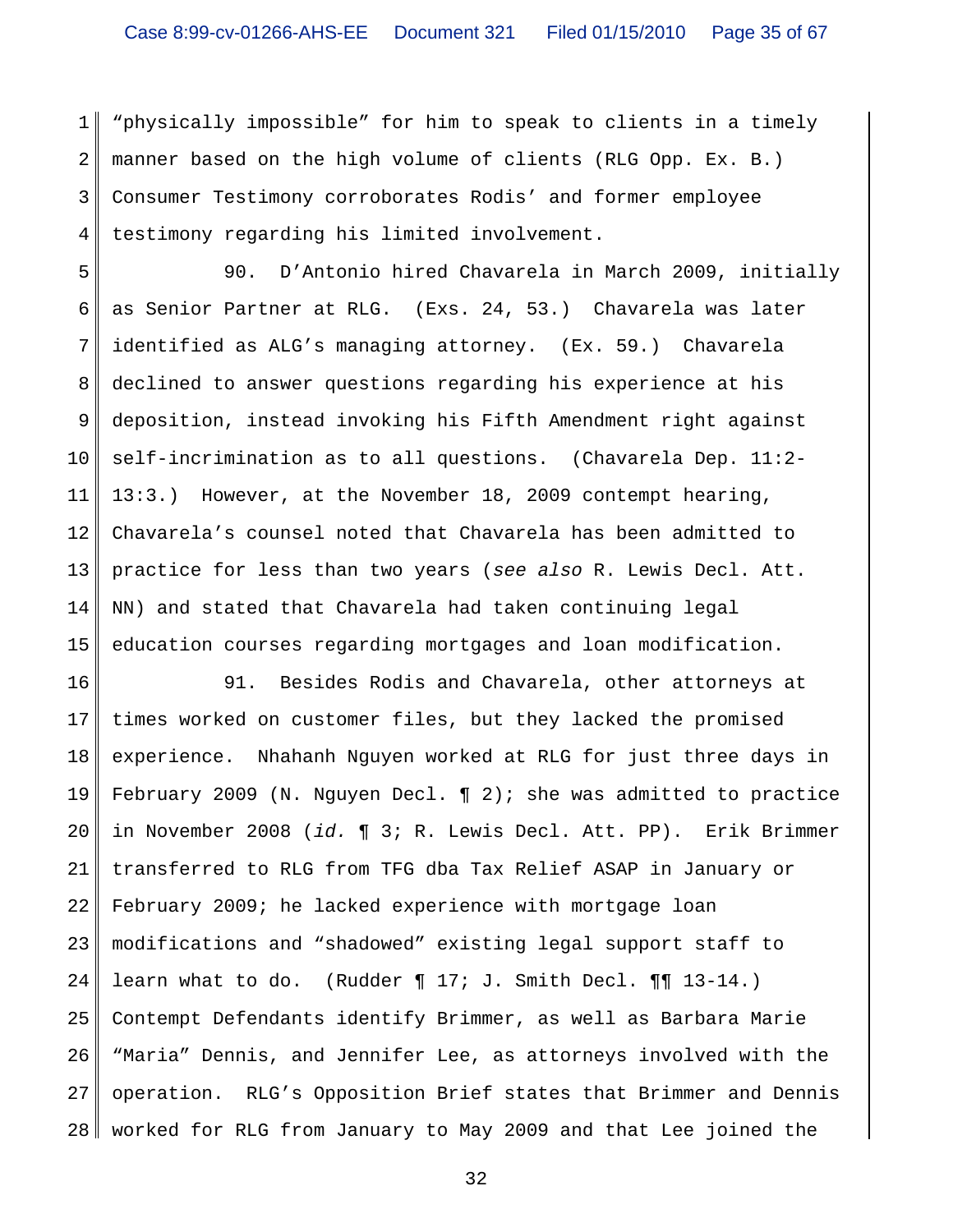1 2 3 4 5 staff in May 2009, and D'Antonio, RLG, and ALG each claim that Brimmer, Dennis, and Lee were attorneys who assisted Rodis and Chavarela. Otherwise, there is no record evidence regarding these employment dates, or the experience of either Dennis or Lee.

6 7 8 9 10 11 12 13 14 15 16 17 92. Most of the non-attorney staff did not have foreclosure prevention or loan modification experience, and Contempt Defendants did not provide instruction or training in preventing foreclosures or obtaining loan modifications between November 2008 and mid-April 2009. (*See* Rudder Decl. ¶¶ 19, 29- 30, J. Smith ¶ 22; Temp. Receiver's Rpt., Doc. 119 at 5-6; K. Johnson Decl. ¶ 5; Kane Decl. ¶ 5; Qsar Dep. 75:21-77:13.) To the extent that Contempt Defendants began hiring staff with more experience and started providing more training in mid-April, the timing of the changed practices coincided with public announcements about law enforcement activity in the mortgage loan and foreclosure relief area.

18

19 20 4. *Contempt Defendants Misrepresented That They Conducted "Forensic" Analyses of Consumers' Mortgages.*

21 22 23 24 25 26 27 93. Contempt Defendants also told consumers they would conduct forensic analyses of their mortgages to use as leverage in negotiations with lenders. (Temp. Receiver's Rpt., Doc. 119 at 9.) The websites and telemarketers claimed that experienced real estate attorneys would carefully review and analyze consumers' mortgages for legal violations. (Brand Decl. ¶ 8; R. Lewis Decl. Att. M-164:20-165:7, Att. V-386.)

28

94. The websites highlighted Contempt Defendants'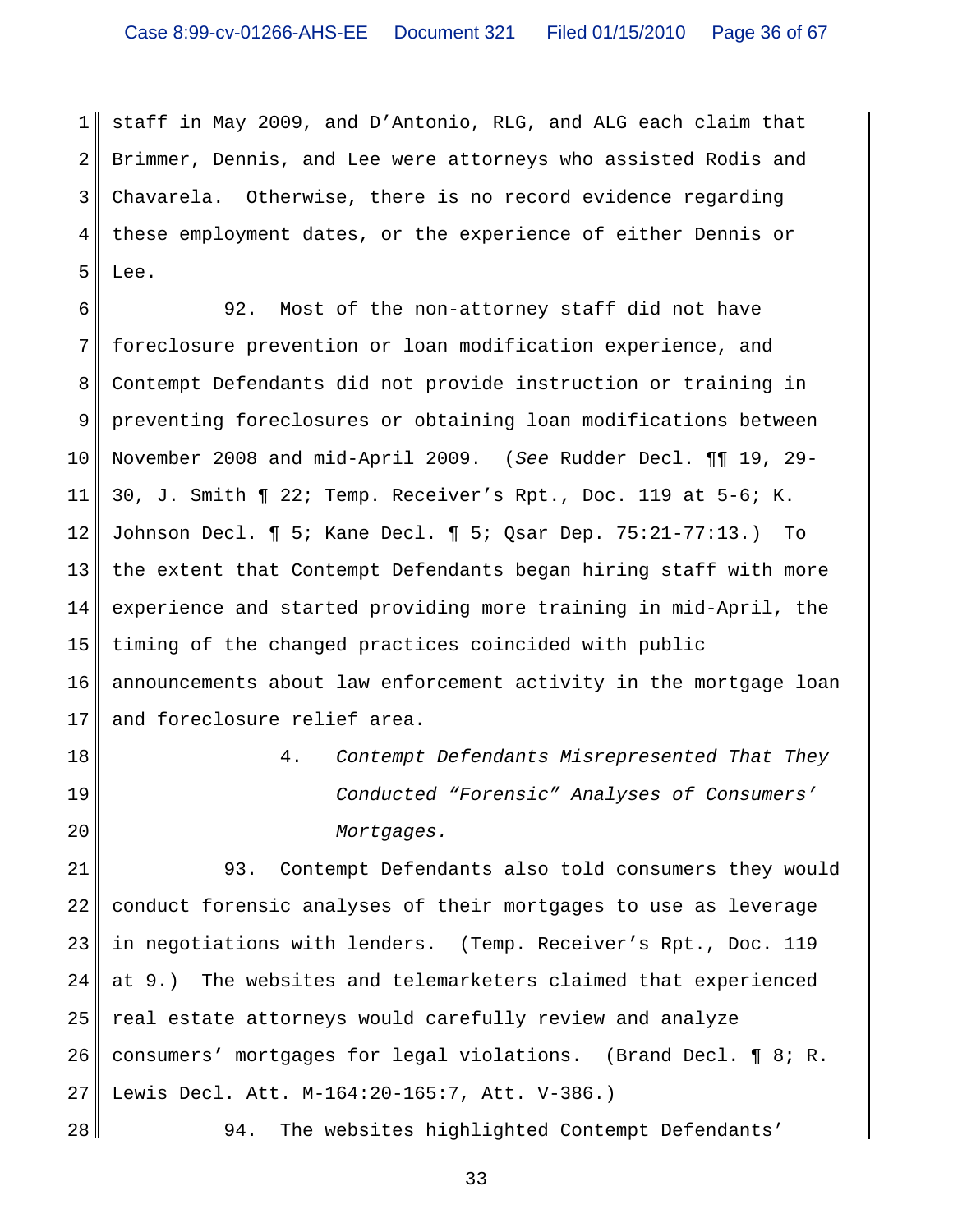1 2 promises to conduct a customized forensic review of each consumer's case:

3 4 5 6 7 8 9 10 There simply is not one right solution for everyone, and no one can tell you what is right for you without thoroughly analyzing your legal rights, financial situation and a **forensic audit** of your loan documents. We understand the mortgage industry from years of experience and will use leverage to negotiate to benefit you.

11 12 (R. Lewis Decl. Att. V-386, Att. Y-409; Exs. 3, 4.) (Emphasis added.)

13 14 15 16 95. Contempt Defendants admit they did not conduct a single "forensic analysis" of a customer's mortgage loan documents. (Temp. Receiver's Rpt., Doc. 119 at 10; Kane Decl. ¶ 6; *see also* Qsar Dep. 21:16-21.)

17 18 19 20 21 22 23 24 25 26 96. Both Rodis and Chavarela stated that any such audit "would need to be outsourced," but there is no evidence that Contempt Defendants ever outsourced such an audit. (Temp. Receiver's Rpt., Doc. 119 at 10; Kane Decl. ¶ 6*.*) Both Rodis and Chavarela declined to answer questions regarding forensic audits during their respective depositions, instead invoking their Fifth Amendment rights against self-incrimination as to all questions. (Rodis Dep. 41:7-19, 56:9-57:8; Chavarela Dep. 21:6-19, 24:16-  $25:8.$ ) //

- 27 //
- 
- 28 //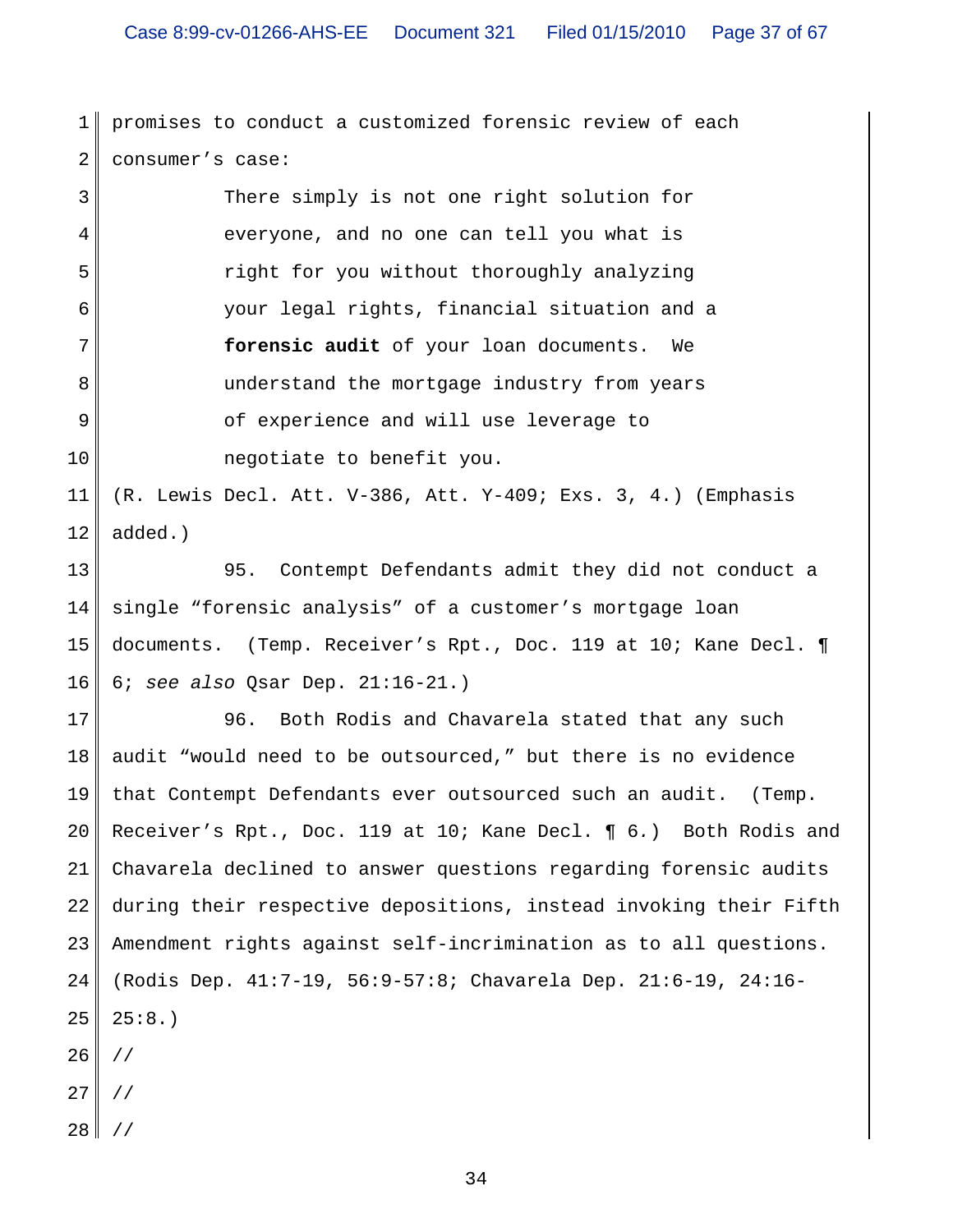1 2 3 5. *Contempt Defendants Changed Policies and Practices After They Learned of the FTC's Investigation.*

4 5 6 7 a. Contempt Defendants introduced disclaimers and terminated a group of recent telemarketer hires after they learned of the FTC's investigation.

8 9 10 11 12 13 14 15 16 17 18 97. D'Antonio suspected there was an FTC investigation sometime between January 14, 2009, and early February 2009. Christi D'Antonio held a meeting, which Bryan D'Antonio attended, at which she told staff to be careful what they said on the phone and directed them to follow up on every single file by the end of the day, because they "had caught wind of an FTC investigation." (Rudder Dep. 83:3-84:12.) The meeting took place sometime after a meeting with Bryan D'Antonio that Sarah Rudder testified took place on January 14, 2009 (Rudder Dep. 66:8-73:14), and before Rudder resigned from RLG in early February 2009 (Rudder Decl. ¶ 2).

19 20 21 22 98. During the same period, in late January or early February 2009, RLG instructed its telemarketers to add a "no guarantee" disclaimer at the end of the sales pitch. (Dyssegard Decl. ¶¶ 2, 10; McCullar Dep. 163:21-164:4.)

23 24 25 26 27 28 99. To the extent RLG may have provided the disclaimer to consumers, telemarketers were instructed to do so only *after* they concluded their sales pitch, including the misrepresentations. (*See* Dyssegard Decl. ¶ 10; Dyssegard Dep. 136:2-9; McCullar Dep. 265:13-23.) Similarly, Contempt Defendants' retainer agreements included a "No Guarantee-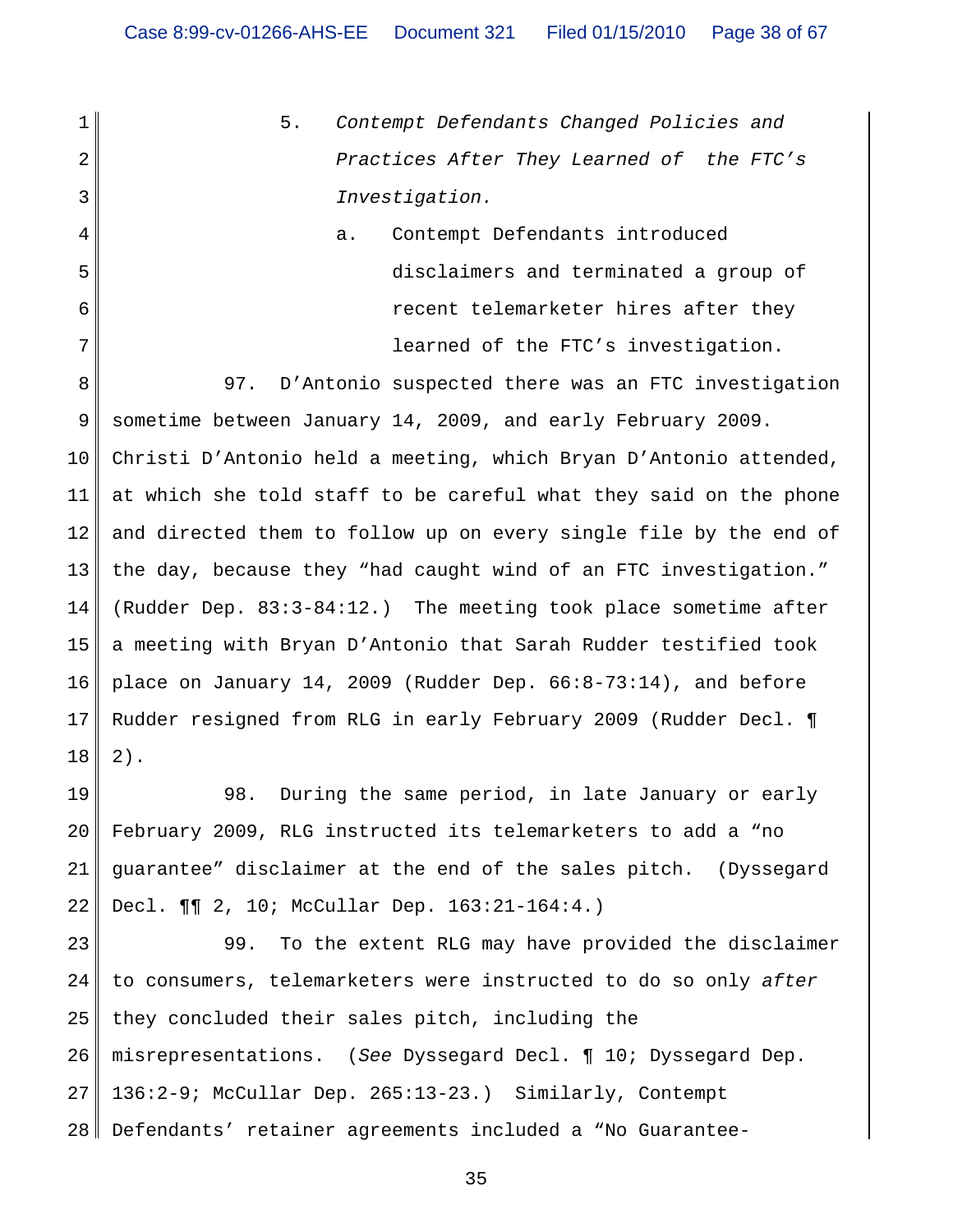1 2 3 4 5 6 7 8 9 10 11 12 13 14 15 16 17 18 19 20 Scheduling" provision. (*See, e.g.*, Barrett-Sparrow Decl. Ex. 1; Caley Decl. Ex. 2; Doc. 131 Ex. C.) The provision appears, however, at the end of three pages of legalese addressing such topics as arbitration, referral fees, jurisdiction, and severability. (Barrett-Sparrow Decl. Ex. 1; Caley Decl. Ex. 2; Doc. 131, Ex. C.) The agreement disclaims any representations regarding success or outcome (Barrett-Sparrow Decl. Ex. 1; Caley Decl. Ex. 2; Doc. 131, Att. C at 19), but was sent to consumers only *after* telemarketers completed the sales pitch that contained numerous promises about results. (R. Lewis Decl. Att. G-79:4-9 (RLG telemarketer told FTC undercover investigator that, despite retainer agreement language, loan would be modified); *see also* Temp. Receiver's Rpt., Doc. 119 at 34 (script for rebutting question "What is my guarantee?" directs telemarketers to state "We only bring on cases that we are confident we can help" or that law firms cannot guarantee an outcome, but "we won't take on your case unless we are confident we can help your situation"); *id.* at 37 (script for rebutting questions about refunds, "we wouldn't take you on as a client if we weren't confident we can help you."))

21 22 23 24 100. During the corresponding time period, in early February 2009, Contempt Defendants terminated Dyssegard, along with the other telemarketers who had been in his class of new hires. (Dyssegard Decl. ¶ 2.)

25 26 27 101. Contempt Defendants made an effort to hire more legal support staff around the same time period, beginning in February or March 2009. (Castillo Decl. ¶ 5.)

28 //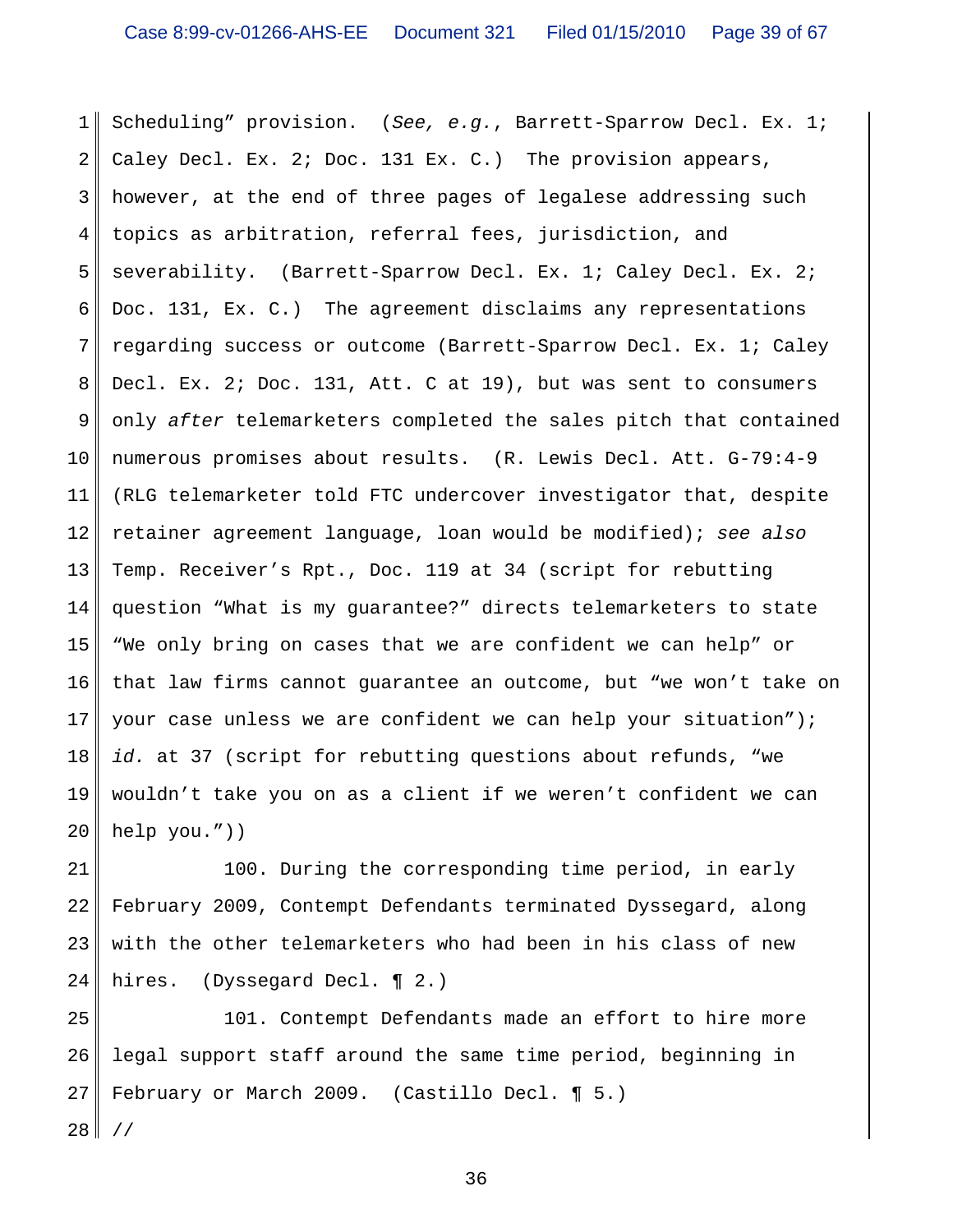1 2 3 4 5 b. Contempt Defendants implemented other operational changes after the FTC and other federal and state law enforcement agencies announced a crackdown on mortgage relief fraud.

6 7 8 9 10 11 12 13 14 15 16 17 102. On April 6, 2009, the FTC, the United States Department of Justice (DOJ), the United States Department of Housing and Urban Development (HUD), and state Attorneys General announced a crackdown on fraud and deception in the mortgage relief area. FTC Chairman Jon Leibowitz, Treasury Secretary Timothy Geithner, United States Attorney General Eric Holder, HUD Secretary Shaun Donovan, and Illinois Attorney General Lisa Madigan participated in a widely covered press conference. Among other actions and initiatives, the FTC announced four law enforcement actions alleging deceptive practices by loan modification companies, including one in Orange County, California. (Supp. Parnes Decl. Att. B., Doc. 276.)

18 19 20 21 22 23 24 25 26 27 28 103. Shortly thereafter, Contempt Defendants purportedly took steps to implement policies and procedures to return client phone calls and keep track of client files. These policies were largely unsuccessful, as consumers still had a difficult time reaching someone at RLG or ALG who could answer their questions. (*See* Caley Decl. ¶ 24; Hottel Decl. ¶ 18; Mitchell Decl. ¶¶ 13-14; Reed Decl. ¶ 20; Servin Decl. ¶ 23; Shusterman Decl. ¶ 18.) In addition, the Receiver found that, on May 28, 2009, the client files "were not physically maintained in a systematic or orderly manner." (K. Johnson Decl. ¶ 6.) Contempt Defendants also hired additional legal support personnel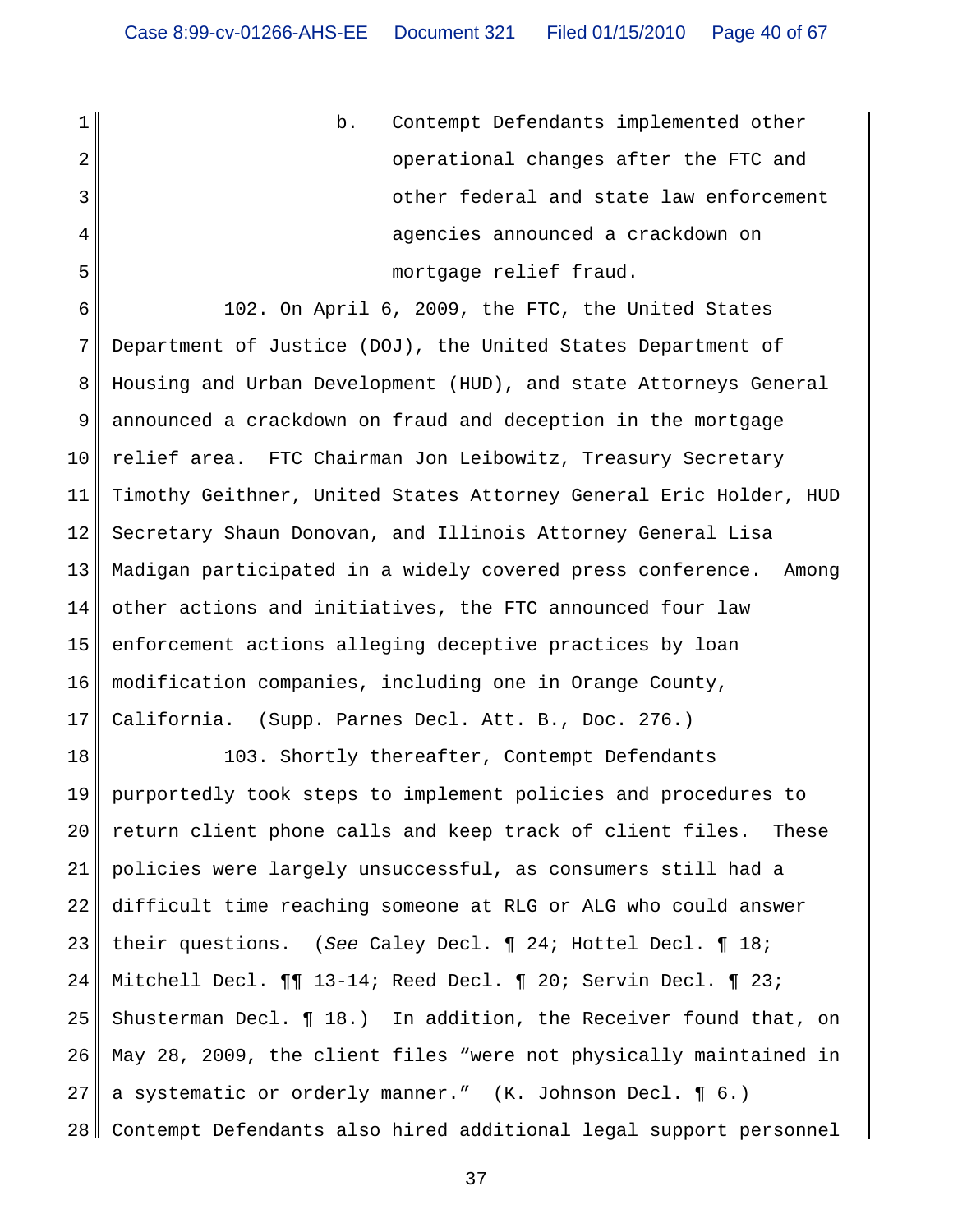1 2 3 4 and made a concerted effort to submit a large number of loan modification packages to lenders, including "aged" clients whose files had been sitting untouched for months. (Qsar Dep. 75:21- 77:13; DelGallego Decl. ¶ 5.)

5 6 7 8 9 10 11 12 13 14 15 104. Qsar, who began work with Contempt Defendants on March 6, 2009 (Qsar Decl. ¶ 1), testified that 700 loan modification application packages were submitted during his tenure (Qsar Dep. 22:2-13), and that he implemented effective new policies in mid-April 2009 (*id.* 14:5-15:1). Even this were true, and the Court does not find it to be true that 700 loan packages were submitted, it would mean that virtually every loan modification package submitted to lenders by the Contempt Defendants was submitted during the six-week period between the government's April 6, 2009 announcement of a crackdown on loan modification fraud and entry of the TRO.

16 17 18 19 106. According to the Temporary Receiver's Report, the combined entities' books and records disclose total intake of \$12,116,252 from consumers, with \$1,483,469 thereof refunded to consumers. (Temp. Receiver's Rpt., Doc. 119 at 90-91.)

# **CONCLUSIONS OF LAW**

**III.**

22 23 **I. The Court Has Inherent Power to Enforce the Permanent Injunction through Civil Contempt**

A. Jurisdiction.

20

21

24

25 26 27 28 1. The Court has jurisdiction over this matter for all purposes, as specifically reserved in Section XV ("Continued Jurisdiction") of the Permanent Injunction. (Doc. 74.) //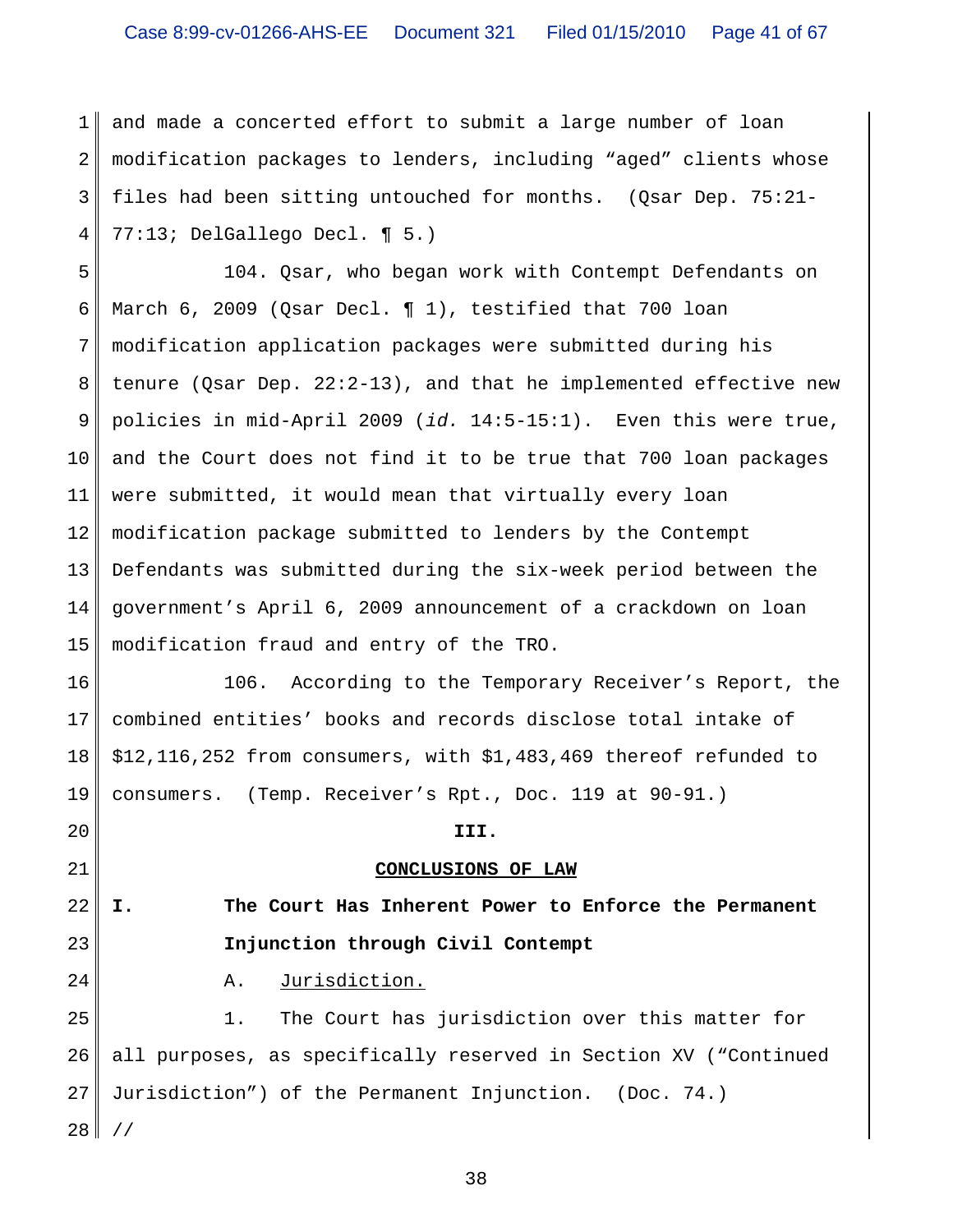1

#### B. Legal Standard for Civil Contempt.

2 3 4 5 6 7 8 9 10 11 12 13 2. The Court has the inherent power to enforce its Permanent Injunction through civil contempt. *Shillitani v. United States*, 384 U.S. 364, 370, 86 S. Ct. 1531, 1535, 16 L. Ed. 2d 622 (1966). As a party to the original action, the FTC may invoke the court's power by initiating a proceeding for civil contempt. *Gompers v. Bucks Stove & Range Co.*, 221 U.S. 418, 444- 45, 31 S. Ct. 492, 55 L. Ed. 797 (1911). The contempt "need not be willful," and there is no good faith exception to the requirement of obedience to a court order. *Stone v. City and County of San Francisco*, 968 F.2d 850, 856 (9th Cir. 1992); *In re Crystal Palace Gambling Hall, Inc.*, 817 F.2d 1361, 1365 (9th Cir. 1987).

14 15 16 17 18 19 20 21 22 23 3. "The standard for finding a party in civil contempt is well settled: 'The moving party has the burden of showing by clear and convincing evidence that the contemnors violated a specific and definite order of the court. The burden then shifts to the contemnors to demonstrate why they were unable to comply.'" *FTC v. Affordable Media, LLC*, 179 F.3d 1228, 1239 (9th Cir. 1999) (citations omitted). The contemnors "must show they took every reasonable step to comply." *Stone*, 968 F.2d at 856; *SEC v. Children's Internet, Inc.*, 2009 WL 2160660, \*2 (N.D. Cal., July 20, 2009).

24 25 26 27 28 4. Third parties, such as RLG, ALG, and Financial Group, are subject to an injunctive order when they are "in active concert or participation with [a party]" and "receive actual notice of [the order] by personal service or otherwise." Fed. R. Civ. P. 65(d)(2).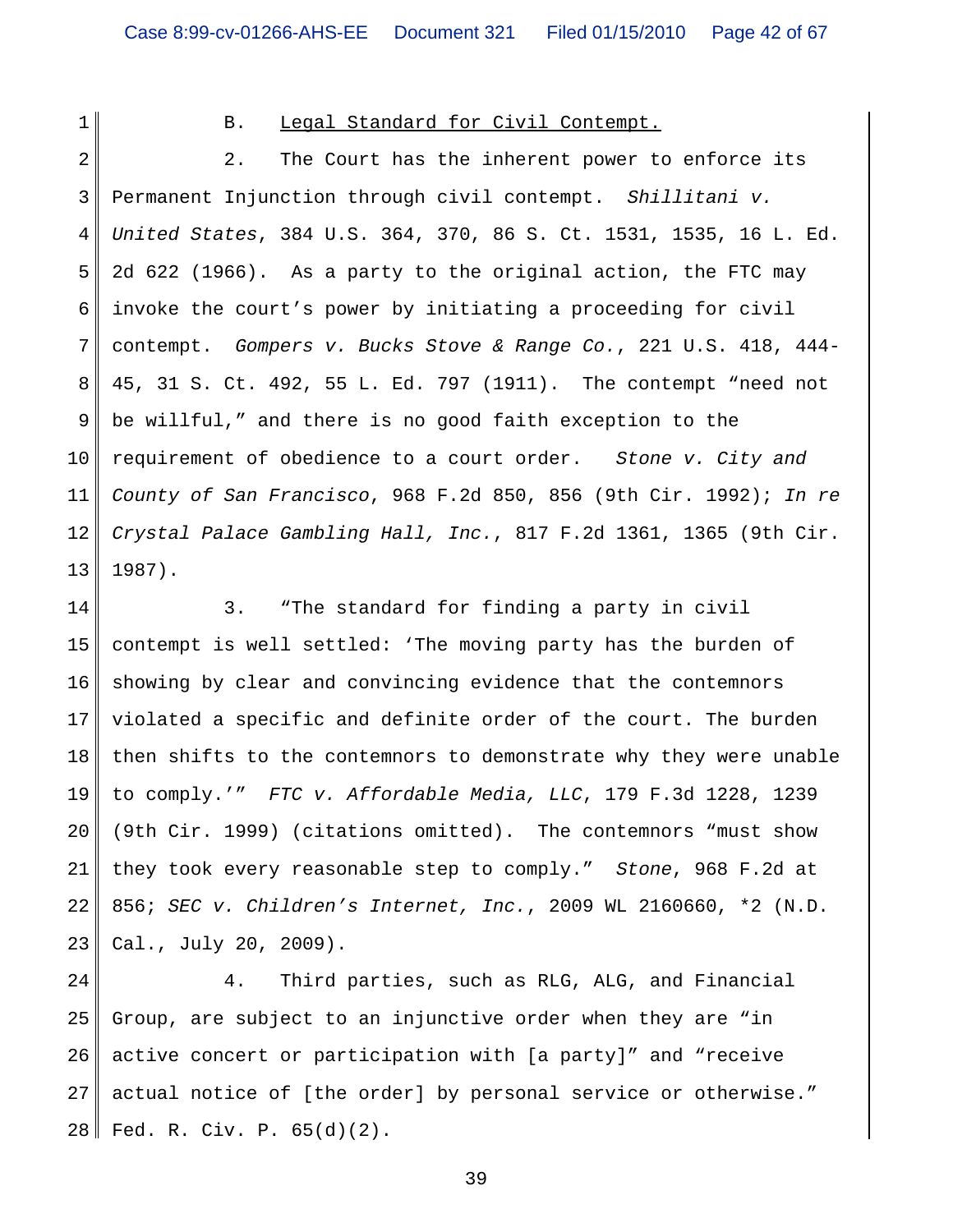1 2 3 4 5 6 7 8 9 10 11 12 13 14 15 16 17 18 19 20 21 22 23 24 25 26 27 28 C. The Permanent Injunction Applies to Contempt Defendants. 5. Clear and convincing evidence establishes that the Permanent Injunction applies to all of the Contempt Defendants. 1. *Contempt Defendant D'Antonio Is Bound by the Permanent Injunction.* 6. The Permanent Injunction binds D'Antonio because he was a party to the original litigation in this matter and signed an affidavit declaring that he received that order. 2. *Contempt Defendant RLG Is Bound by the Permanent Injunction.* 7. The Permanent Injunction binds RLG because it had actual notice of the Permanent Injunction and acted in concert and participation with D'Antonio. Fed. R. Civ. P. 65(d). 8. The knowledge of a company's officer and manager is imputed to the company. Cal. Civ. Code § 2332; *See Bank of New York v. Fremont General Corp.*, 523 F.3d 902, 911 (9th Cir. 2008) ("'Generally, the knowledge of a corporate officer within the scope of his employment is the knowledge of the corporation.' *Meyer v. Glenmoor Homes, Inc.*, 246 Cal. App. 2d 242, 54 Cal. Rptr. 786, 800-01 (1966)."); *United States v. One Parcel of Land Located at 7326 Highway 45 North, Three Lakes, Oneida County, Wisconsin*, 965 F.2d 311, 316 (7th Cir. 1992) ("a corporation 'knows' through its agents"); *People v. Forest E. Olson, Inc.*, 137 Cal. App. 3d 137, 140, 186 Cal. Rptr. 804, 806-07 (Cal. Ct. App. 1982). *See also FTC v. Neiswonger*, 494 F. Supp. 2d 1067, 1079 (E.D. Mo. 2007) ("Personal service is not required under Rule 65(d). All that is required is knowledge of the mere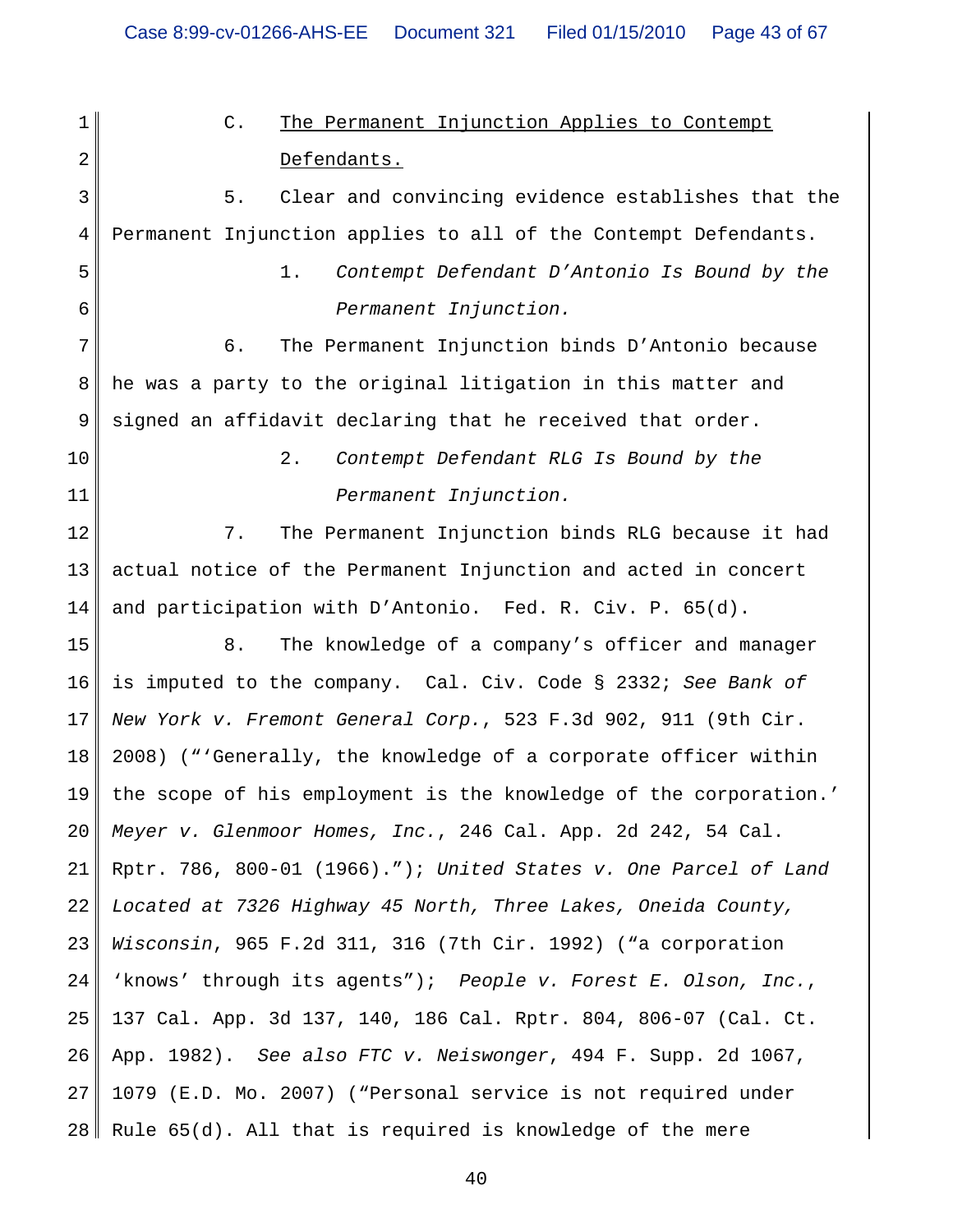#### Case 8:99-cv-01266-AHS-EE Document 321 Filed 01/15/2010 Page 44 of 67

1 2 3 existence of the injunction; not its precise terms. Furthermore, direct evidence is not required to sustain the FTC's burden of showing actual notice."(citation omitted)).

4 5 6 7 8 9 10 11 12 9. D'Antonio was a *de facto* officer and manager of RLG. D'Antonio identified himself as Chief Executive Officer ("CEO") and Senior Manager of RLG in corporate documents and in written and verbal communications to employees, and he demonstrated control of RLG by providing the initial financing of the company, subsequently directing allocation of company funds, exercising hiring and firing authority, dictating company sales strategy, and making other operational decisions. D'Antonio was a signatory on all of RLG's bank accounts.

13 14 15 16 17 18 19 20 21 10. D'Antonio, Rodis, and Chavarela each asserted their Fifth Amendment privilege against self-incrimination when questioned at their depositions about D'Antonio's title, ownership, and control over RLG, TFG, and ALG. Therefore, the Court infers that D'Antonio was in fact an officer, principal, and owner of RLG, TFG, and ALG, and that he controlled their daily operations. *See SEC v. Gemstar-TV Guide Int'l, Inc.*, 401 F.3d 1031, 1046 (9th Cir. 2005) (citing *SEC v. Colello*, 139 F.3d 674, 677 (9th Cir. 1998)).

22 23 24 25 26 27 28 11. D'Antonio was the *de facto* principal and CEO of RLG/ALG from their inception through May 28, 2009. *John Paul Lumber Co. v. Agnew et al.*, 125 Cal. App. 2d 613, 619, 270 P.2d 1044, 1048 (1954) ("A de facto officer of a private corporation is defined as being one who has the reputation of being the officer he assumes to be in the exercise of the functions of the office, and yet is not a good officer in point of law; and as one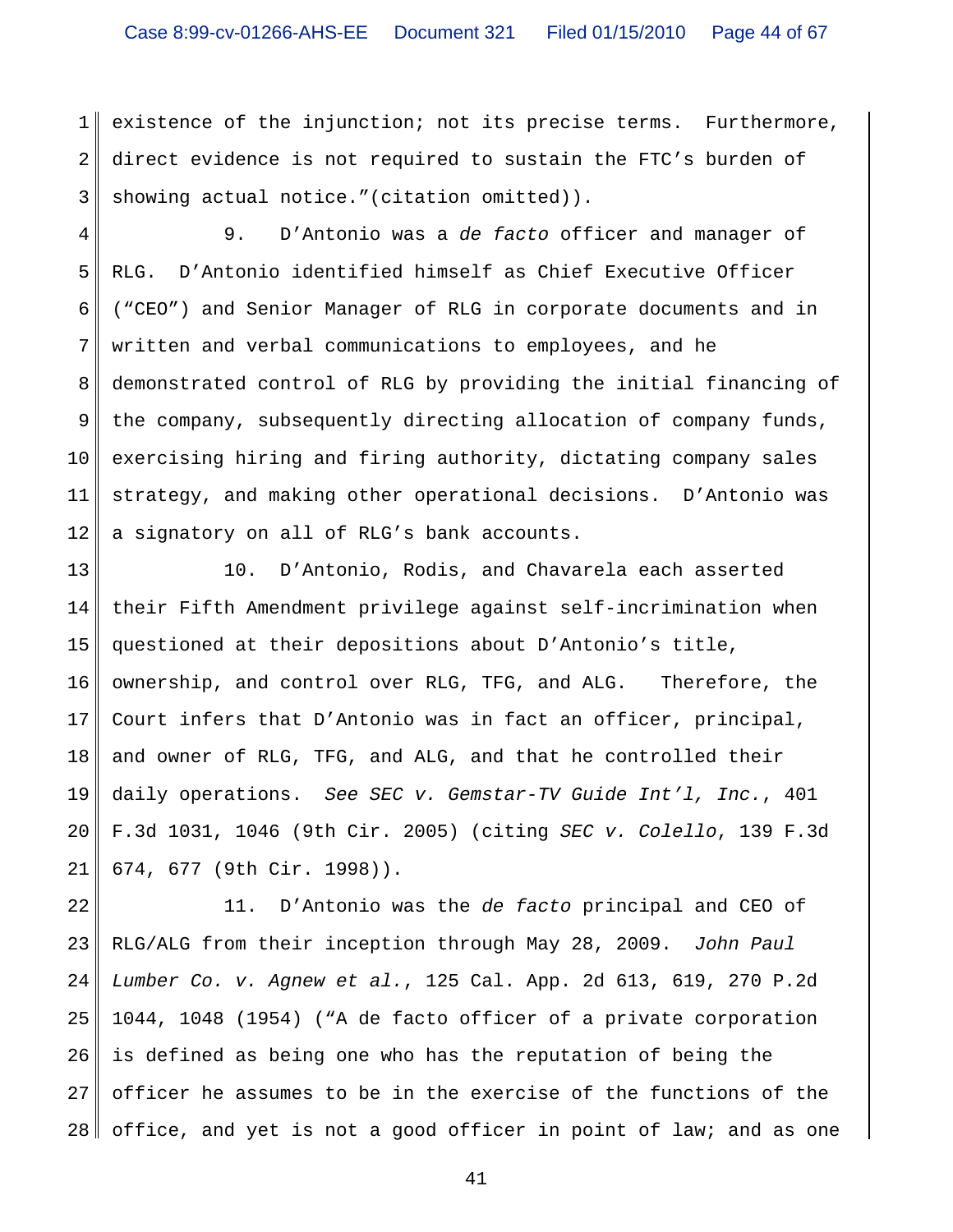1 2 3 4 5 6 7 8 9 10 11 12 13 who is in possession of an office and discharging its duties under color of authorities.") D'Antonio controlled the operations until the Receiver took control on May 28, 2009. From its incorporation on October 20, 2008 through April 1, 2009, when RLG filed a notice with the California Secretary of State listing Ronald Rodis as its sole officer, D'Antonio was the only person who claimed to be CEO of RLG. D'Antonio's actual knowledge of the Permanent Injunction, while he acted as *de facto* principal and CEO of RLG, is imputed to RLG. *FTC v. Vocational Guides, Inc.*, 2009 WL 943486 at \*15, ¶ 22 (M.D. Tenn. April 6, 2009) ("Because Jackson was Grant Info's *de facto* principal and controlled the company, his knowledge of the Final Order . . . is imputed to Grant Info.")

14 15 16 17 18 19 20 21 22 23 24 25 26 27 28 12. In addition, D'Antonio's actual knowledge of the Permanent Injunction is imputed to RLG as its agent acting within the scope of his agency. D'Antonio exercised ultimate decisionmaking authority over RLG's contumacious marketing activities. He was, at a minimum, a senior manager with actual and apparent authority over RLG's advertisements, telemarketing, individual telemarketing pitches, collection of fees from consumers, refunds to consumers, and the relative amount of funding to provide to the marketing and service fulfillment sides of RLG's operations. D'Antonio was, if not a principal, RLG's agent for all activities related to RLG's contumacious activities, and, therefore, his actual knowledge of the Permanent Injunction is imputed to RLG. Cal. Civ. Code § 2332. ("As against a principal, both principal and agent are deemed to have notice of whatever either has notice of, and ought, in good faith and the exercise of ordinary care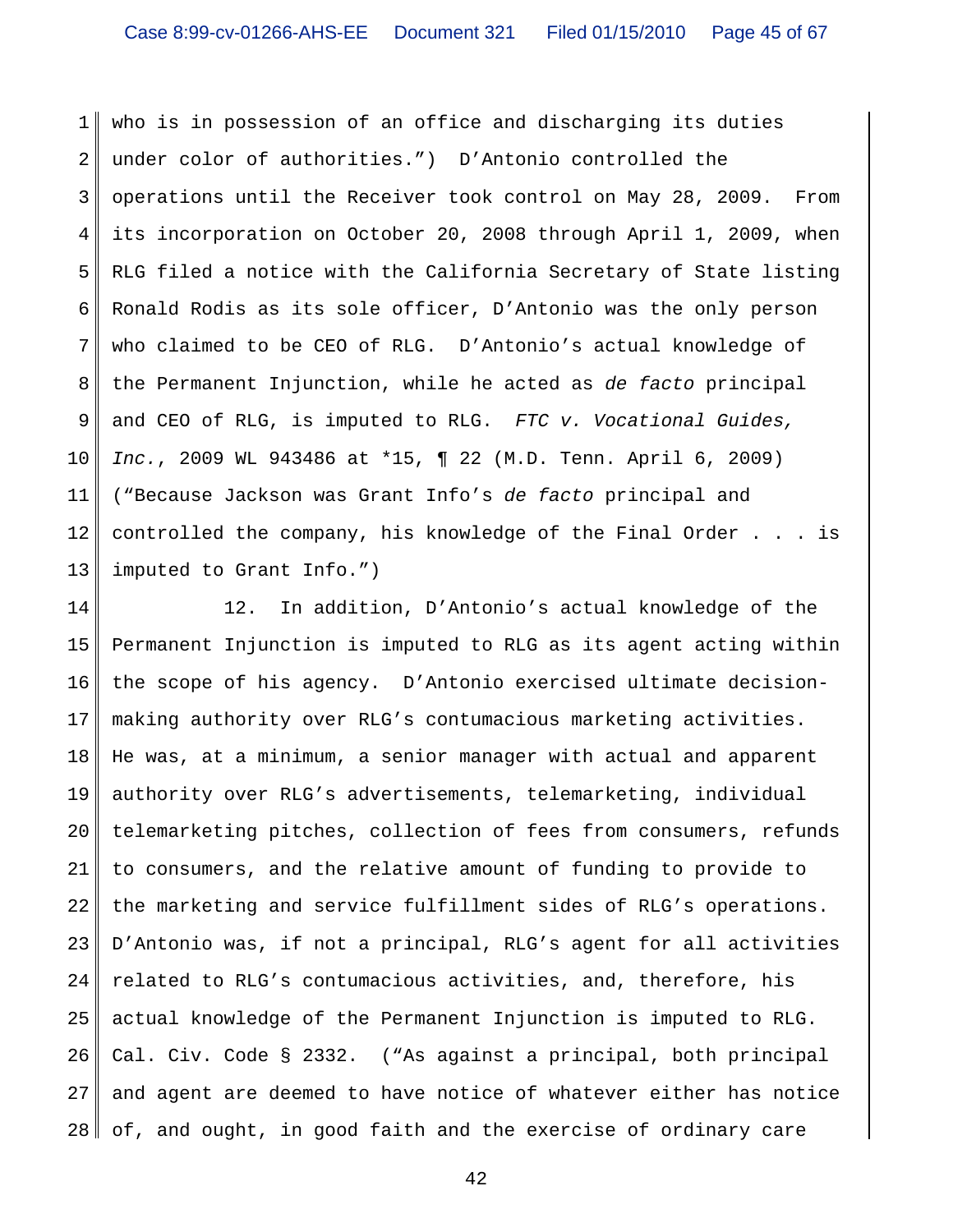1 and due diligence, to communicate to the other.")

2 3 4 13. Rodis, whose name and law license were used by RLG, had actual knowledge of the Permanent Injunction since at least March 6, 2009.

5 6 7 8 14. RLG acted in concert with D'Antonio. RLG was the entity through which D'Antonio engaged in telemarketing and made misrepresentations about RLG's foreclosure and loan modification services, from October 2008 through mid-April 2009.

- 9
- 10

28

3. *Contempt Defendant ALG Is Bound by the Permanent Injunction.*

11 12 13 14 15. The Permanent Injunction binds Contempt Defendant ALG because it had actual notice of the Permanent Injunction and acted in concert and participation with D'Antonio. Fed. R. Civ. P. 65(d).

15 16 17 18 16. Like RLG, ALG received actual notice of the Permanent Injunction through D'Antonio because he was a *de facto* principal, officer, and controlling manager of ALG (which did not have any formal officers).

19 20 21 22 23 24 25 26 27 17. D'Antonio identified himself as a Senior Director of ALG in corporate documents and written communications to employees and demonstrated control of ALG by providing the initial financing of the company, subsequently directing allocation of company funds, exercising hiring and firing authority, dictating company sales strategy, and making other operational decisions. D'Antonio was a signatory on all of ALG's bank accounts. ALG was a continuation of D'Antonio's foreclosure prevention and loan modification operation begun as RLG.

18. In addition, ALG received actual notice of the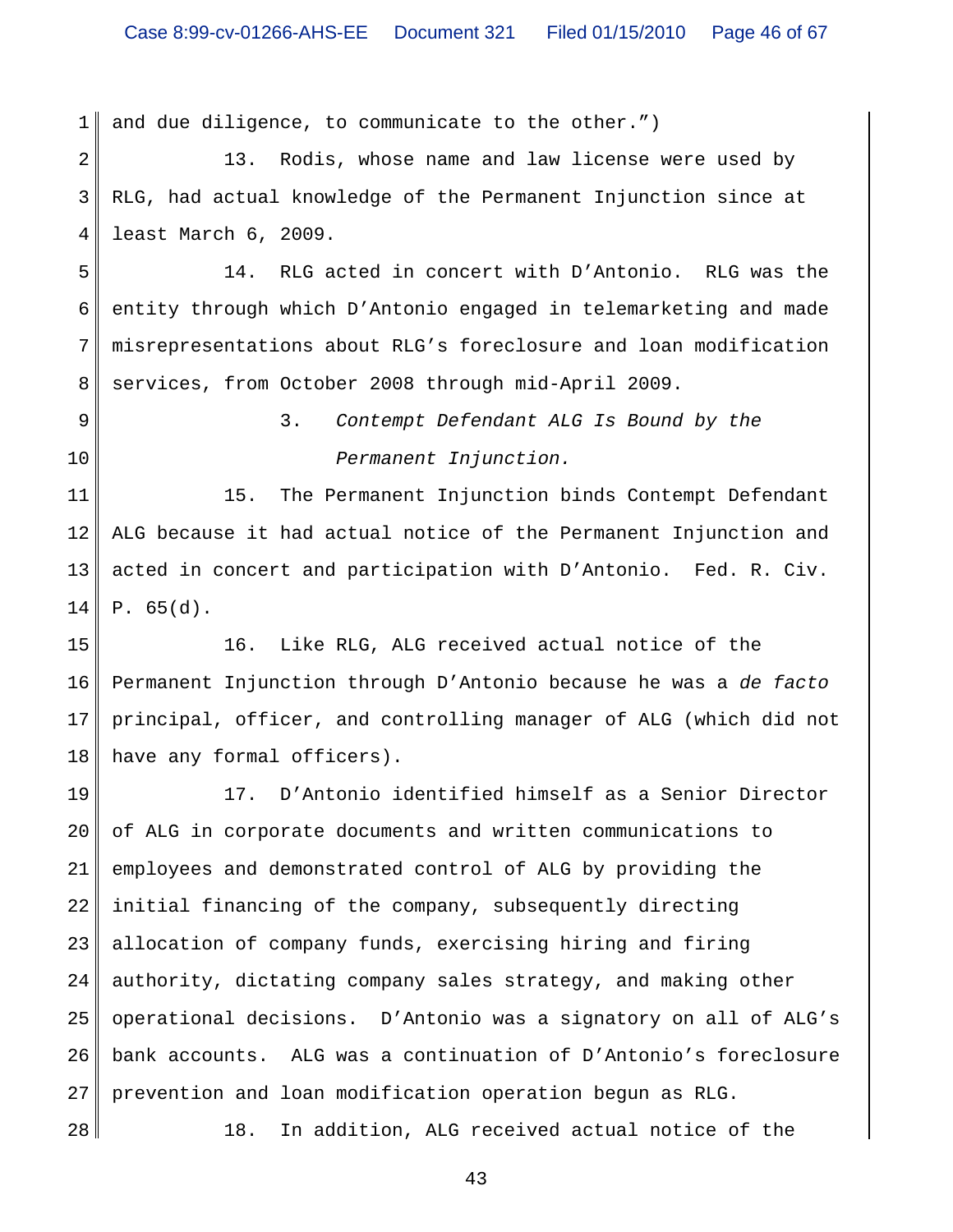1 2 3 Permanent Injunction through D'Antonio's role as its agent with control over ALG's telemarketing operations and general advertising.

4 5 6 7 8 19. ALG also acted in concert with D'Antonio. ALG was the entity through which D'Antonio continued to engage in telemarketing and make misrepresentations about foreclosure and loan modification services, from mid-April 2009 until May 28, 2009, when Contempt Defendants were served with the TRO.

9

10

4. *Contempt Defendant TFG Is Bound by the Permanent Injunction.*

11 12 13 14 20. The Permanent Injunction binds Contempt Defendant TFG because it had actual notice of the Permanent Injunction and acted in concert or participation with D'Antonio. Fed. R. Civ. P. 65(d).

15 16 17 21. Like RLG and ALG, TFG received actual notice of the Permanent Injunction through D'Antonio because he was a *de facto* principal, officer, and controlling manager of TFG.

18 19 20 21 22 23 22. D'Antonio identified himself as a Senior Director of TFG in corporate documents and in written and verbal communications to employees, and demonstrated control of TFG by directing allocation of company funds, exercising hiring and firing authority, dictating company sales strategy, and making other operational decisions.

24 25 26 27 23. In addition, TFG received actual notice of the Permanent Injunction through D'Antonio's role as its agent with control over TFG's telemarketing operations and general advertising.

28

24. TFG received actual notice of the Permanent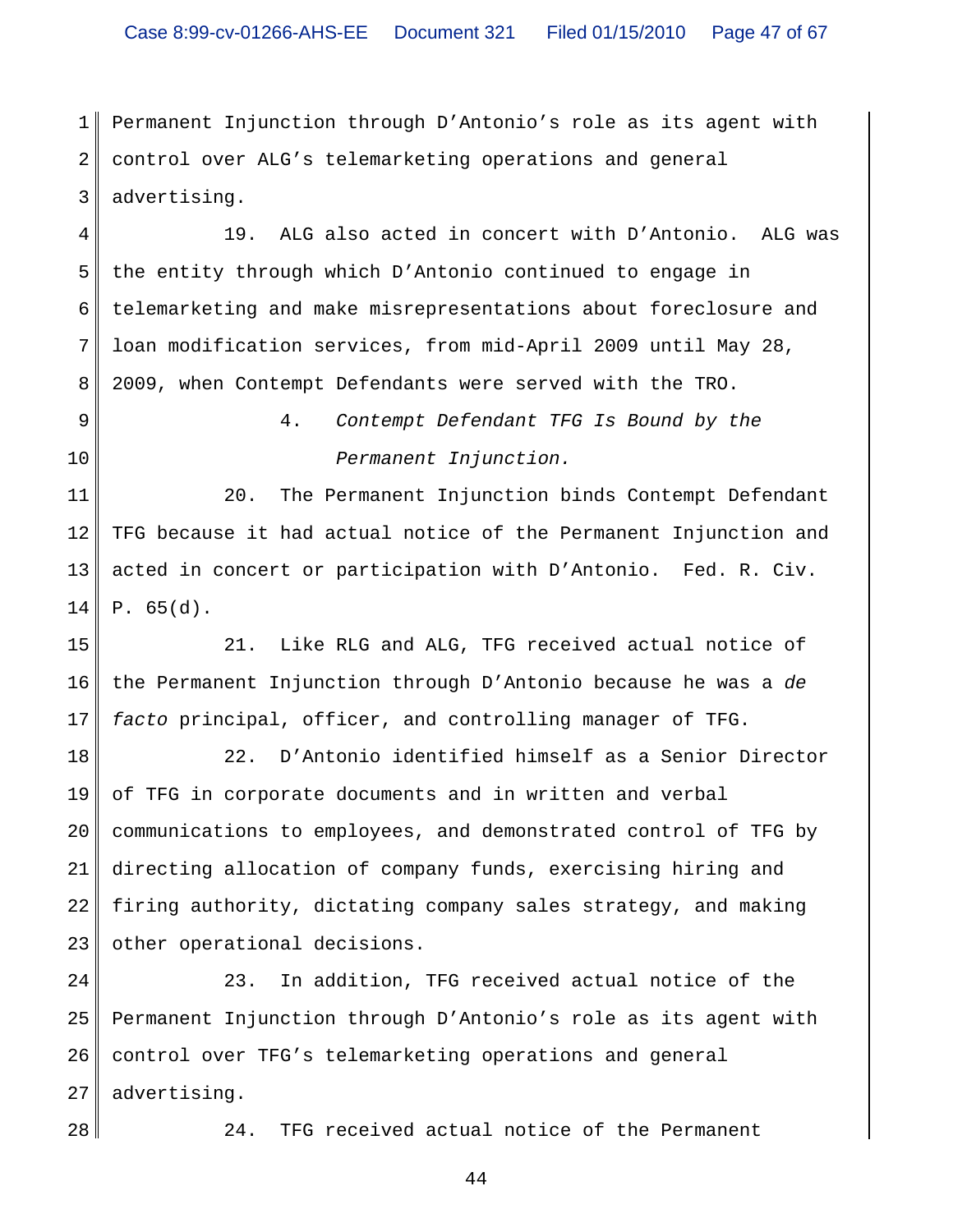1 2 3 Injunction against D'Antonio because TFG was the alter ego of D'Antonio. The Contempt Defendant TFG acted on behalf of D'Antonio and therefore acted with his knowledge.

4 5 6 7 8 9 10 25. TFG was in active concert or participation with D'Antonio, RLG, and ALG. TFG shared human resources, accounting, and information technology staff with ALG and RLG, and D'Antonio was a signatory on bank accounts for all three corporate Contempt Defendants. TFG was integrally involved with the management and allocation of funds between the entities, as well as with the mortgage rescue operations.

11 12 13 14 15 16 17 18 26. TFG has not made an appearance or contested this proceeding in any way and is therefore in default. Based on TFG's default, along with D'Antonio's assertion of his Fifth Amendment privilege against self-incrimination when questioned at his deposition about his title, ownership, and control over TFG, as well as the clear and convincing evidence of D'Antonio's control over TFG, the Court concludes that TFG had actual notice of the Permanent Injunction and acted in concert with D'Antonio.

19

20

21

5. *TFG Was an Alter Ego of D'Antonio, and Therefore Is Bound by the Permanent Injunction.*

22 23 24 25 26 27 28 27. TFG is bound by the Permanent Injunction as the alter ego of D'Antonio. As alter ego of D'Antonio, TFG shares D'Antonio's knowledge of the Permanent Injunction. "Under the alter ego doctrine, . . . [w]hen the corporate form is used to perpetrate a fraud, circumvent a statute, or accomplish some other wrongful or inequitable purpose, the courts will ignore the corporate entity and deem the corporation's acts to be those of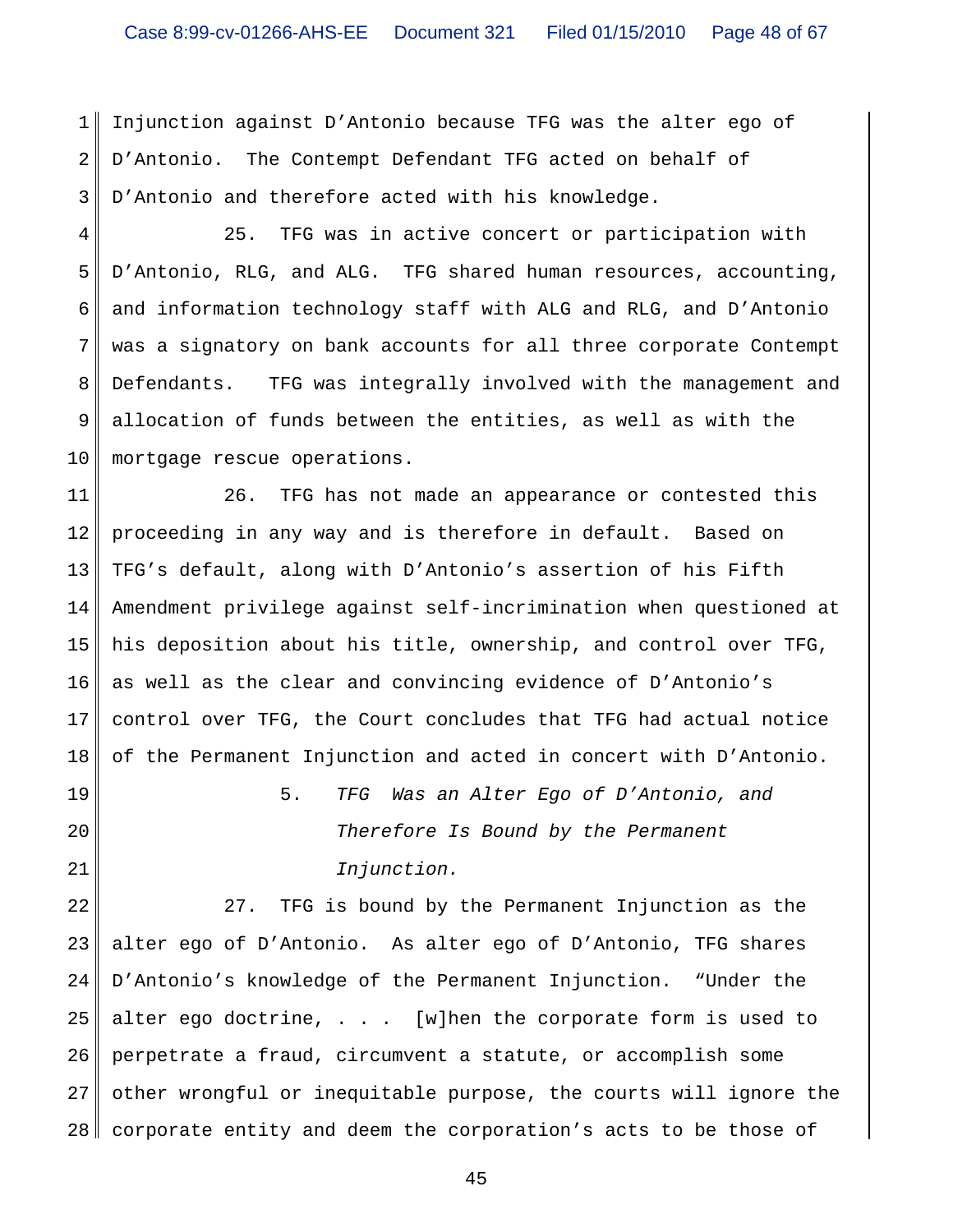1 2 3 4 5 the persons or organizations controlling the corporation, in most instances the equitable owners." *Sonora Diamond Corp. v. Superior Court*, 83 Cal. App. 4th 523, 538, 99 Cal. Rptr. 2d 824 (2000); *See also Troyk v. Farmers Group, Inc.*, 171 Cal. App. 4th 1305, 1342-43, 90 Cal. Rptr. 589, 619-20 (2009).

6 7 8 9 10 11 12 13 14 15 16 17 18 19 20 21 22 28. To determine whether TFG is the alter ego of D'Antonio, the Court inquires whether: (1) there is a "unity of interest and ownership" between TFG and D'Antonio, and (2) there will be an "inequitable result" if the company's acts "are treated as those of a corporation alone." *Sonora Diamond*, 83 Cal. App. 4th at  $538.^4$  TFG meets this test. First, the Contempt Defendants used the same employees and offices and were all controlled by D'Antonio and his senior managers. There is no evidence that the Contempt Defendants followed corporate formalities. They acted interchangeably and in concert to market and sell mortgage loan modification and foreclosure rescue services. D'Antonio controlled all expenditures by RLG, TFG, and ALG, and transferred money between these entities and ultimately to his personal accounts. As the person with ultimate control over all of their assets, and the person who profited directly from their practices, D'Antonio was the equitable owner of RLG, TFG, and ALG.

23

<sup>24</sup> 25 26 27 28 4 "Factors for the trial court to consider include the commingling of funds and assets of the two entities, identical equitable ownership in the two entities, use of the same offices and employees, disregard of corporate formalities, identical directors and officers, and use of one as a mere shell or conduit for the affairs of the other. . .. No one characteristic governs, but the courts must look at all the circumstances to determine whether the doctrine should be applied." *Troyk* 171 Cal. App. 4th at 1342, 90 Cal. Rptr. at 619 (citations omitted).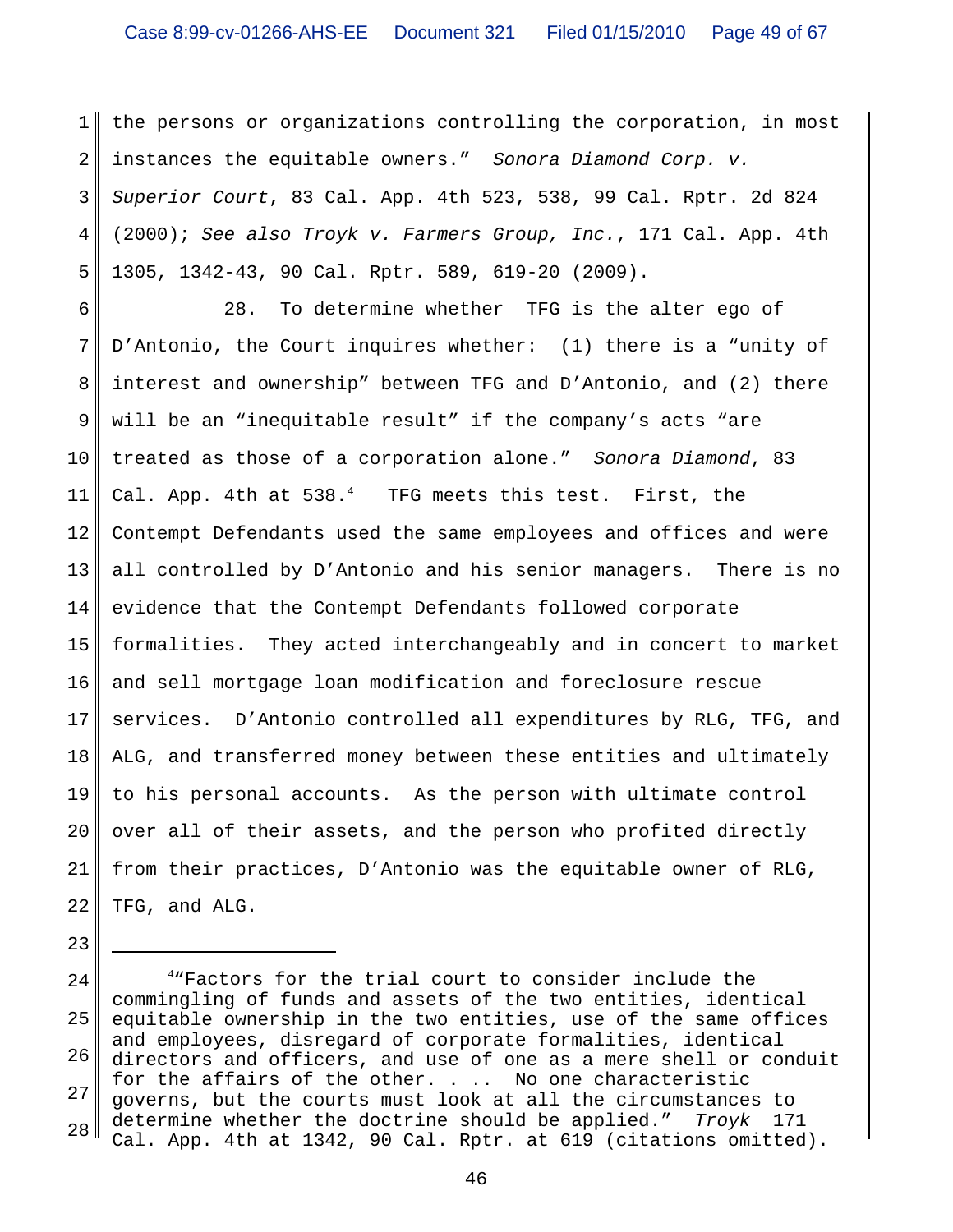1 2 3 4 5 6 29. Allowing the non-party Contempt Defendant TFG to circumvent the Permanent Injunction would frustrate the equitable purposes of the Permanent Injunction, undermine the inherent authority of this Court to enforce its orders, and be an "inequitable result." *Troyk*, 171 Cal. App. 4th at 1343, 90 Cal. Rptr. at 620-21.

7

8

9

6. *Corporate Contempt Defendants Are Bound by the Permanent Injunction as a Common Enterprise.*

10 11 12 13 14 15 16 17 18 19 20 21 22 23 24 25 26 27 28 30. Contempt Defendants acted as a common enterprise. Participants in a "common enterprise" share liability for the unlawful practices of any of the participants without regard to their corporate identities or affiliation. The factors courts typically consider to determine the existence of a "common enterprise" include: (1) whether purportedly separate corporations share employees, officers and office space; (2) whether corporate entities deal at arms-length; (3) whether corporate entities have their own substantive businesses; and  $(4)$ whether there is a commingling of corporate assets. *See*, *e.g*., *FTC v. J.K. Publications,* 99 F. Supp. 2d 1176, 1202 (C.D. Cal. 2000) (common enterprise found where corporate defendants were under individual defendant's common control, shared office space, employees, and officers)*; See also Sunshine Art Studios v. FTC*, 481 F.2d 1171, 1173, 1175 (1st Cir. 1973); *Delaware Watch Co. v. FTC*, 332 F.2d 745, 746 (2d Cir. 1964); *Waltham Precision Instrument Co. v. FTC*, 327 F.2d 427, 431 (7th Cir. 1964); *FTC v. Ameridebt*, 343 F. Supp. 2d 451, 462 (D. Md. 2004); *CFTC v. IBS, Inc.*, 113 F. Supp. 2d 830, 849 (W.D.N.C. 2000); *FTC v. U.S. Oil &*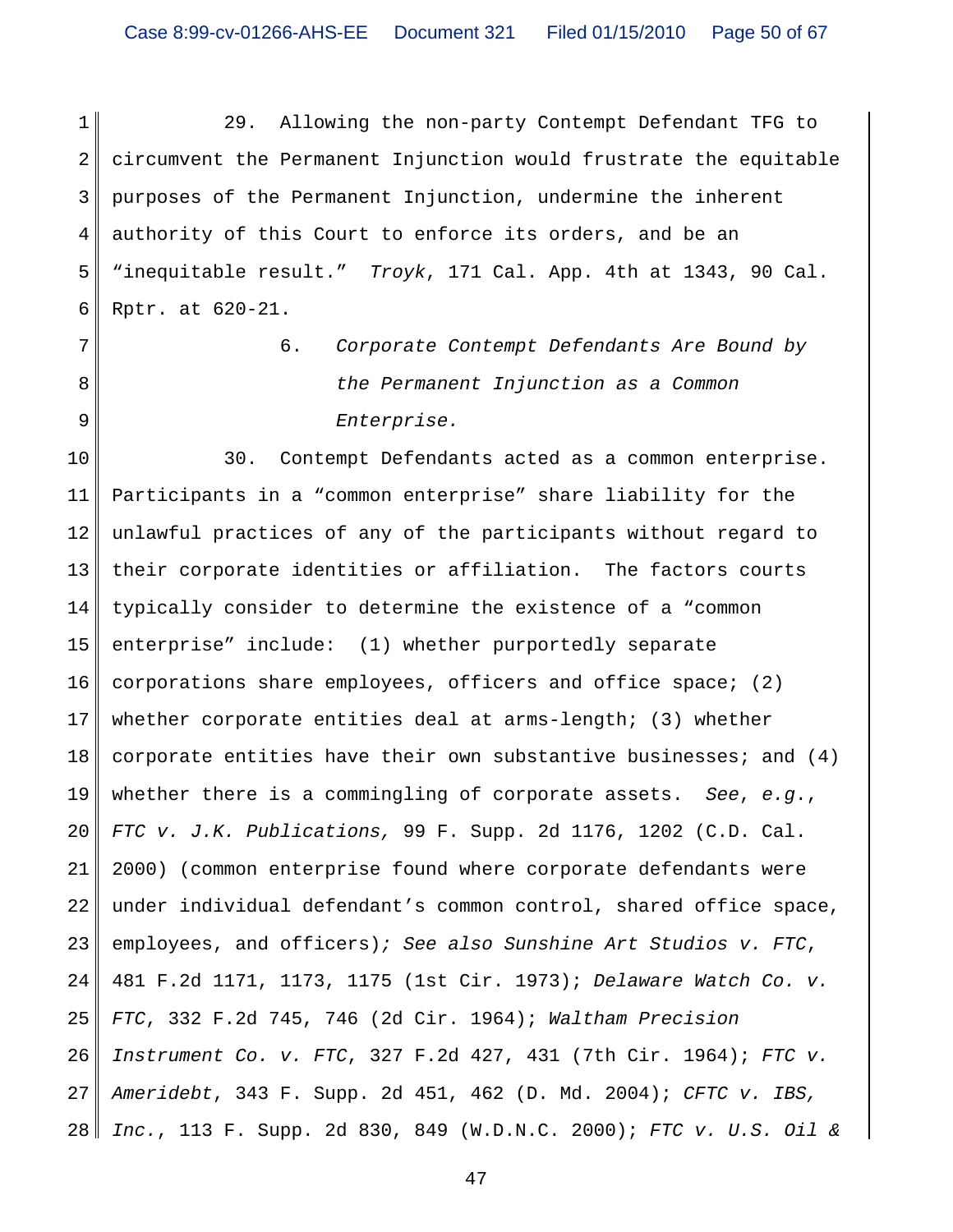1 *Gas Corp.*, 1987 U.S. Dist. Lexis 16137 (S.D. Fla. July 10, 1987).

2 3 4 5 6 7 8 9 10 11 31. In this case, the corporate Contempt Defendants shared office space, managers, employees, human resources, accounting, and IT support. The funds of RLG, ALG, and TFG were commingled, as D'Antonio moved money freely between corporate accounts and to his personal accounts. D'Antonio also used various corporate accounts to accept payment from consumers and to pay employees. The corporate Contempt Defendants worked together to market mortgage modification and foreclosure rescue services. Most significantly, RLG, ALG, and TFG were under the common control of Bryan D'Antonio and his senior managers.

12 13 14 15 16 17 18 32. The Contempt Defendants are jointly and severally liable as a common enterprise*. J.K. Publications,* 99 F. Supp. 2d at 1202. As a common enterprise, the corporate Contempt Defendants shared the actual knowledge of the Permanent Injunction with each other, and thus the actual notice of any corporate Contempt Defendant is imputed to each of the corporate Contempt Defendants.

19 20 **II. Contempt Defendants Violated a Definite and Specific Court Order.**

21

A. The Permanent Injunction is Definite and Specific.

22 23 24 25 26 33. The relevant provisions of the Permanent Injunction – the telemarketing definition (in "Definitions"), Section I ("Permanent Ban") and Section II ("Prohibited Representations") are definite and specific. 1. *The Telemarketing Ban Is Definite and*

*Specific.*

27

28

34. Section I.B. of the Permanent Injunction bans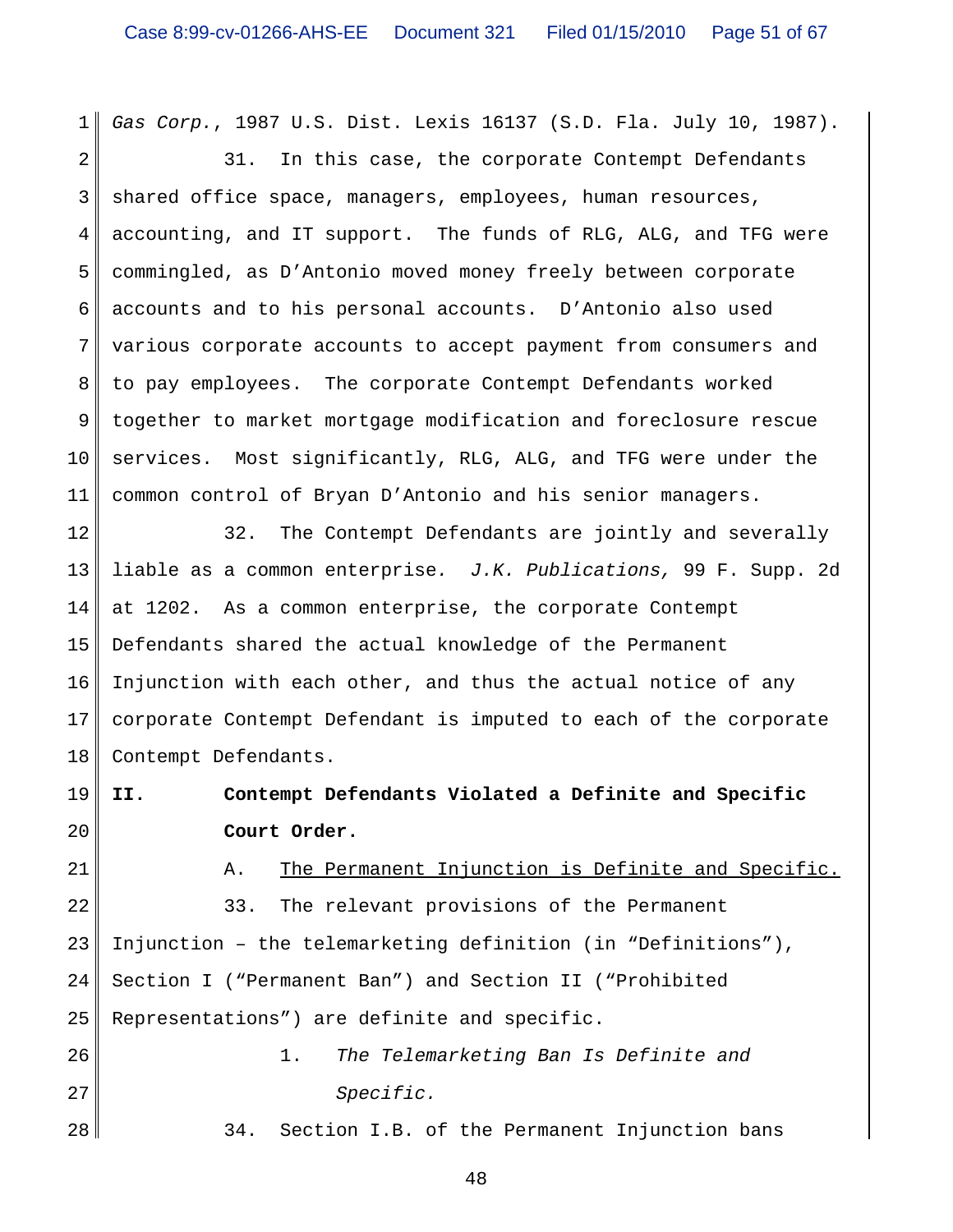1 2 3 4 5 6 7 8 9 10 D'Antonio, and those in active concert with him, from: engaging in, or receiving any remuneration of any kind whatsoever from, holding any ownership interest, share, or stock in, or serving as an officer, director, trustee, general manager of, or consultant or advisor to, any business entity engaged, or assisting others engaged in any of these activities, in whole or in part, in . . . [t]elemarketing or assisting others engaged in telemarketing.

11 (Doc. 74 at 5-6.)

12 13 14 15 16 17 18 19 20 21 22 23 35. The Permanent Injunction defines the term "telemarketing" as "[a] plan, program or campaign which is conducted to induce the purchase of goods or services by the use of one or more telephones and which involves more than one interstate telephone call." (*Id.* at 4.) The Contempt Defendants' practice of marketing and selling their mortgage loan modification and foreclosure rescue services ("to induce the purchase of . . . services") during thousands of interstate telephone calls that were initiated by consumers in response to Contempt Defendants' Internet and radio advertising (the "plan, program or campaign") fits within this definition of telemarketing and is prohibited by the Permanent Injunction.

24 25 26 27 28 36. "Telemarketing" does not mean, nor could it be understood to mean, only outbound telephone sales calls to persons with whom the callers have no prior relationship (*i.e.* "cold-call" telemarketing). There is no such limitation in the definition. The definition of "telemarketing" and the injunctive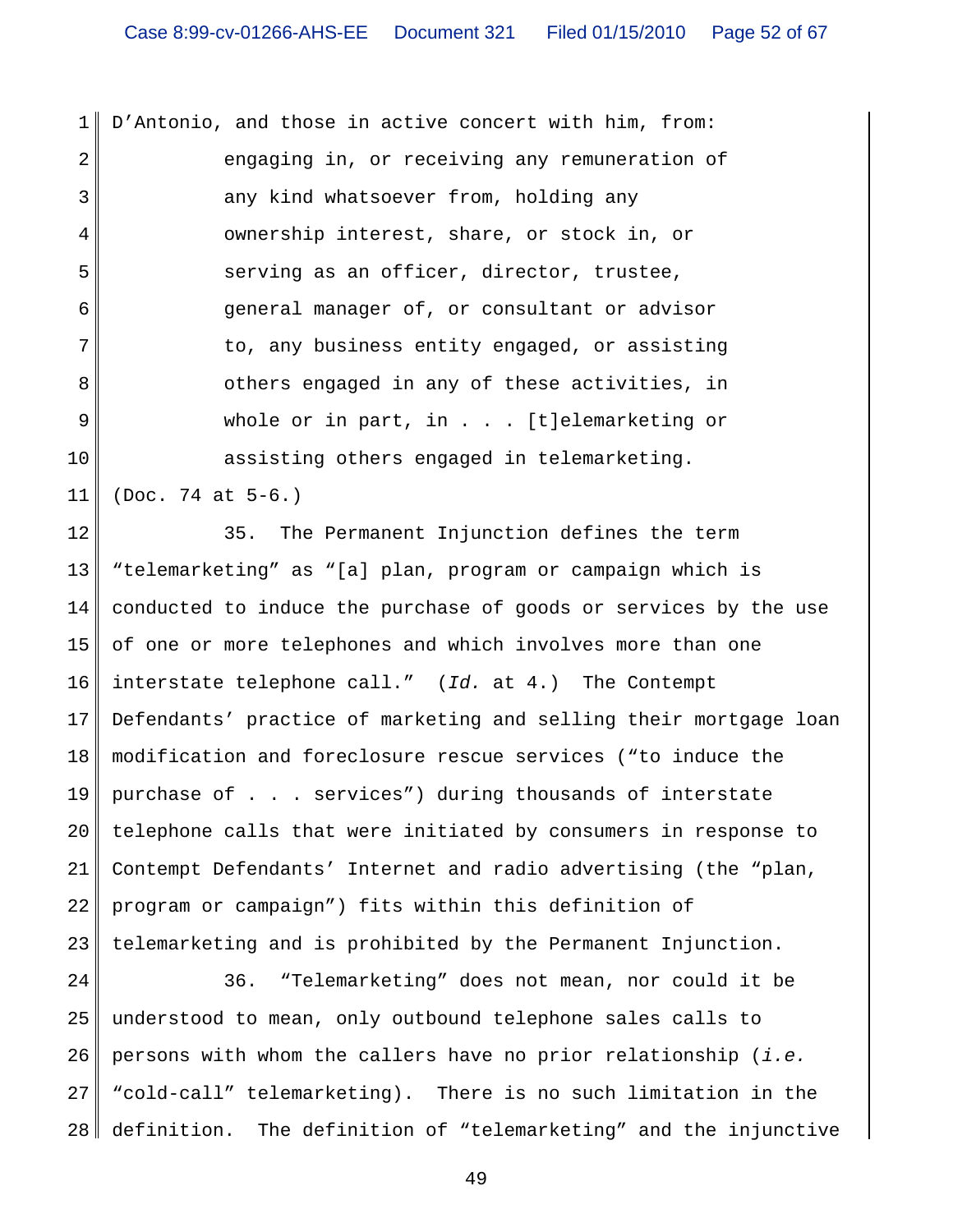1 2 prohibition against it in the 2001 Order are not vague, but clear and unambiguous on their face.

3 4 5 6 7 8 9 10 11 37. The Court need not look beyond the four corners of the Order to determine its scope when the provisions are clear on their face. *Firefighters Local Union No. 1784 v. Stotts*, 467 U.S. 561, 574, 104 S. Ct. 2576, 2585, 81 L. Ed. 2d 483 (1984) ("the 'scope of a consent decree must be discerned within its four corners, and not by reference to what might satisfy the purposes of one of the parties to it'") (quoting *United States v. Armour & Co.*, 402 U.S. 673, 681-82, 91 S. Ct. 1752, 1757-58 (1971)); *Stone*, 968 F.2d at 861.

12 13 14 15 16 17 38. Telemarketing is sufficiently defined by the Order, without reference to any outside source, to include all campaigns that use telephones and interstate telephone calls to complete sales. The definition describes Contempt Defendants' telephone sales operations. There is no need to look beyond the Order to consider D'Antonio's interpretation of the Order.

18 19 20 21 22 23 24 25 26 27 28 39. To look outside the four corners of the Permanent Injunction to either the circumstances under which the Permanent Injunction was entered or the common understanding of the term "telemarketing" does not help D'Antonio. In the original action against D'Antonio, the Commission alleged that defendants used general media advertisements to generate inbound telemarketing calls and then made deceptive representations during their telemarketing operations. D'Antonio admitted to these inbound telemarketing practices by pleading guilty to an indictment alleging the same facts. The telemarketing ban stemming from his inbound telemarketing scheme was designed – at a minimum – to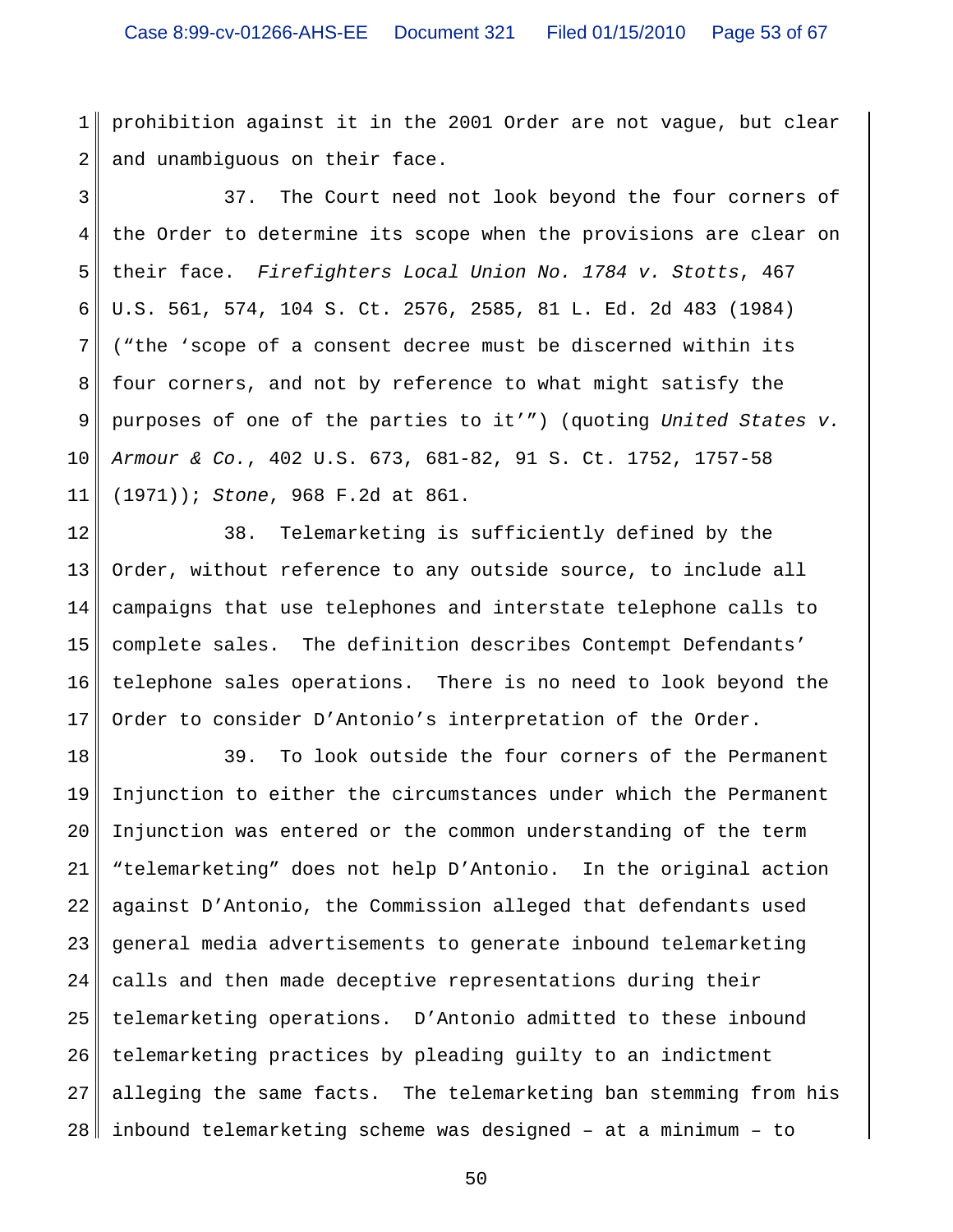1 2 3 4 prohibit future, similar, inbound telemarketing. Thus, D'Antonio's argument, which is made through counsel and without sworn testimony, that he did not understand the ban to apply to inbound telemarketing is not credible.

5 6 7 8 9 10 11 12 13 14 15 16 17 18 19 40. The American Heritage Dictionary defines "telemarketing" as "the business or practice of marketing goods or services by telephone." (4th Ed. 2009.) This definition is consistent with that in the Permanent Injunction and covers the Contempt Defendants' inbound telemarketing program. D'Antonio's reliance on the FTC's Telemarketing Sales Rule, 16 CFR Part 310 ("TSR"), does not support excluding inbound telemarketing from the scope of the Preliminary Injunction. The original, and still primary, purpose of the TSR, as set forth in the authorizing legislation, is to prevent telemarketing fraud, not to stop irritating cold call telemarketing.<sup>5</sup> The TSR's definitions of "telemarketing" and "telemarketer" ("any person who, in connection with telemarketing, initiates or receives telephone calls to or from a customer or donor") describe the Contempt Defendants' telephone sales operation. 16 C.F.R. §§ 310.2 (bb)

<sup>21</sup> 22 23 24 25 26 27 28 5 *See* Telemarketing & Consumer Fraud & Abuse Prevention Act, 15 U.S.C. § 6101: (1) Telemarketing differs from other sales activities in that it can be carried out by sellers across State lines without direct contact with the consumer. Telemarketers also can be very mobile, easily moving from State to State. (2) Interstate telemarketing fraud has become a problem of such magnitude that the resources of the Federal Trade Commission are not sufficient to ensure adequate consumer protection from such fraud. (3) Consumers and others are estimated to lose \$40 billion a year in telemarketing fraud. (4) Consumers are victimized by other forms of telemarketing deception and abuse. (5) Consequently, Congress should enact legislation that will offer consumers necessary protection from telemarketing deception and abuse.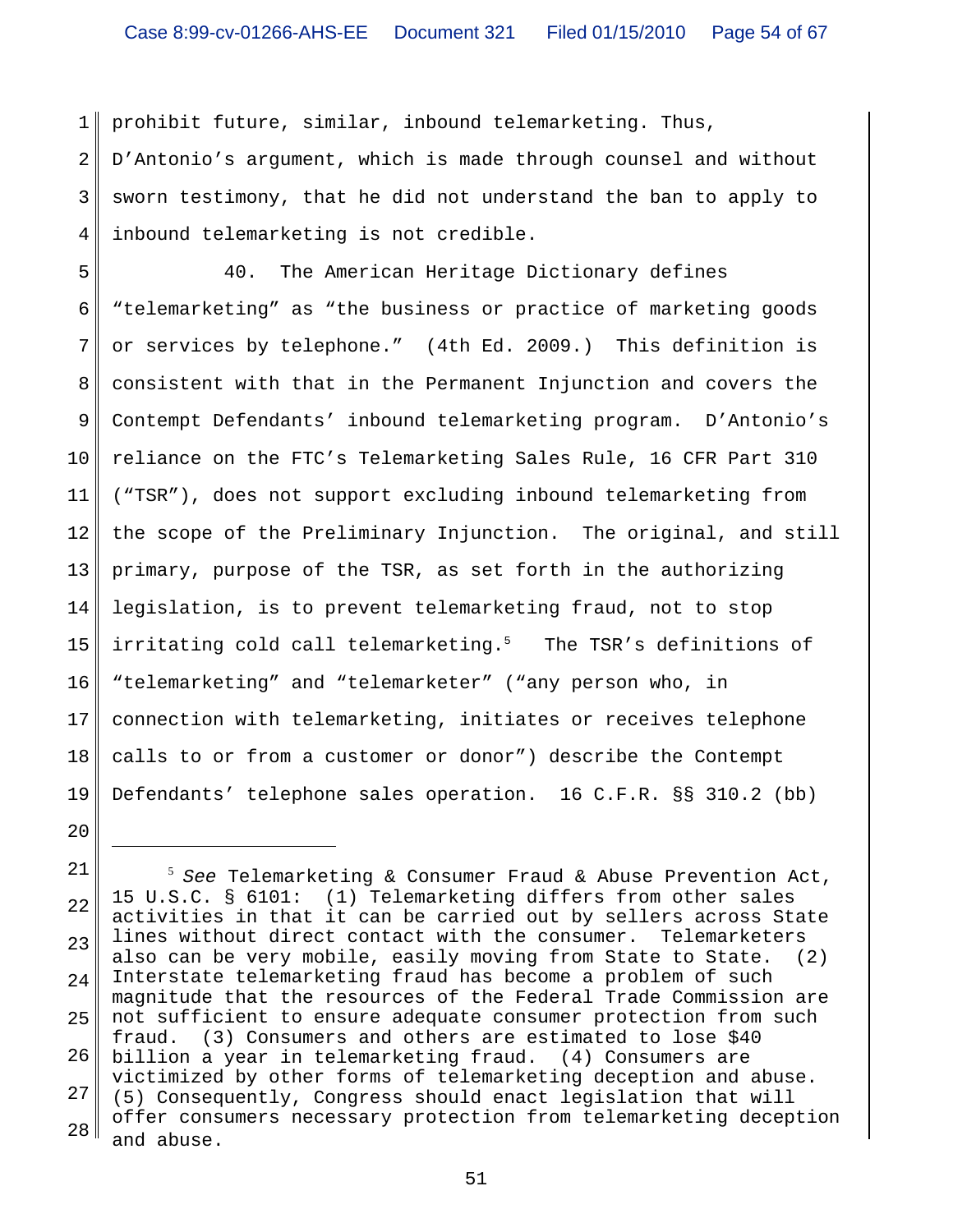1 and (cc).

2 3 4 5 6 7 8 9 10 11 12 13 14 41. D'Antonio suggests, through counsel, that he read the definition of telemarketing to incorporate certain exceptions in the TSR to its general requirements. However, the Commission may seek broader remedies against individuals whom it sues in Federal Court for engaging in deceptive, inbound telemarketing, and the Court may proscribe a defendant's future conduct in consideration of his past conduct. *See FTC v. J.K. Publications*, 99 F. Supp. 2d at 1176. Even had D'Antonio supplied evidence that he subjectively understood the definition of "telemarketing" in the Permanent Injunction to incorporate the TSR's exceptions, this understanding would not be reasonable given the clarity of the definition, the totality of the circumstances, and the common meaning of the term.

15 16 17 18 19 20 21 22 23 24 42. D'Antonio contends that he reasonably believed the Permanent Injunction prohibited "telemarketing" when selling "business ventures" because both bans are in the same section of the Permanent Injunction, separated by the word "and." This narrow reading of the Permanent Injunction would ignore the definitions section, which states that "[t]he terms 'and' and 'or' have both conjunctive and disjunctive meanings."<sup>6</sup> Most importantly, D'Antonio offered no evidence concerning his understanding of the Permanent Injunction, choosing instead to remain silent.

<sup>26</sup> 27 28 6 D'Antonio's counsel suggests that D'Antonio was not sophisticated enough to incorporate this definition. This purported lack of sophistication is inconsistent with the claim that he based his understanding on Federal Register notices related to the FTC's 2004 do-not-call amendments to the TSR.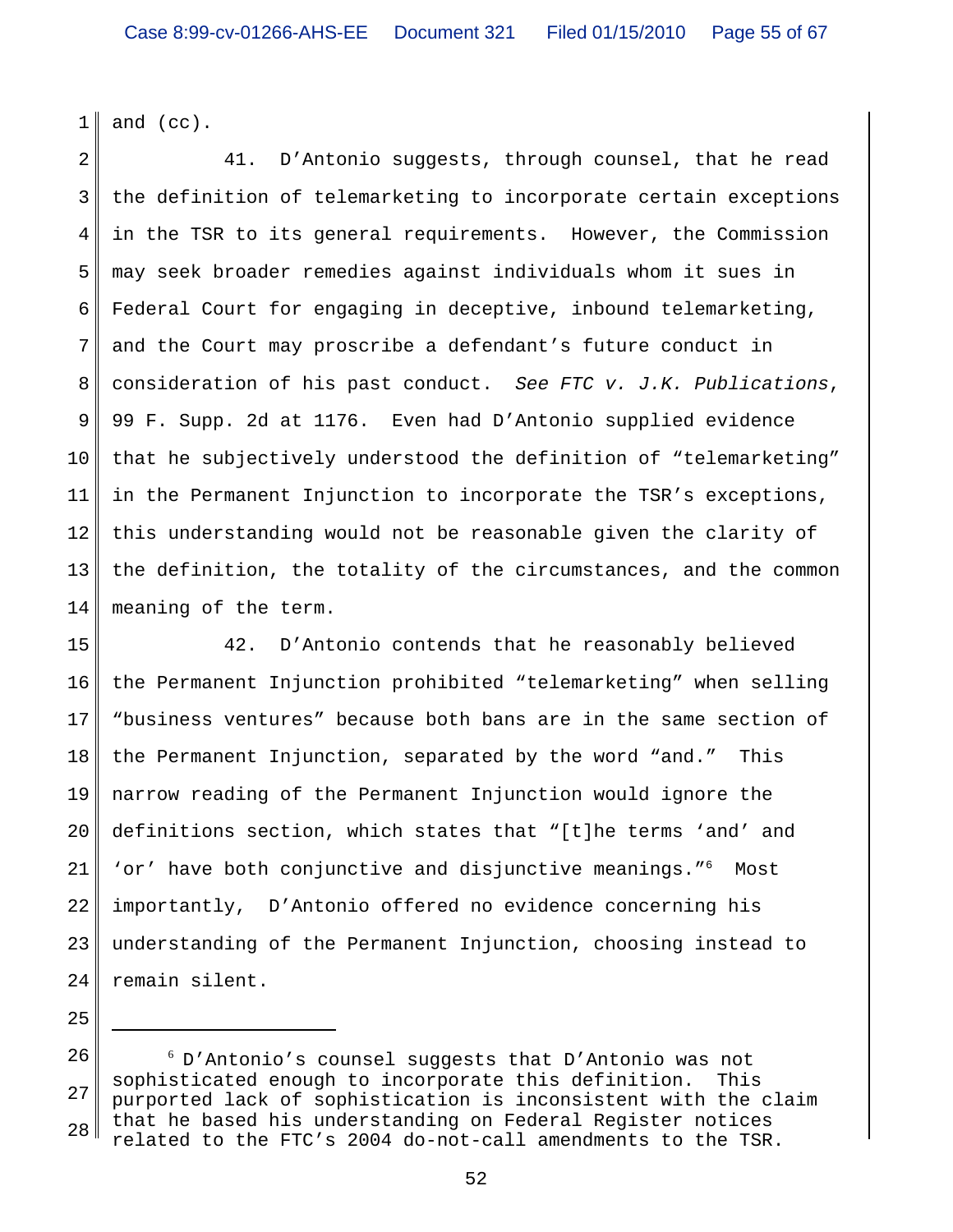1 2 3 4 5 43. D'Antonio also argues that it would be impracticable for him to know whether inbound telemarketing calls were interstate. Given Contempt Defendants' national advertising and nationwide distribution of customers, the argument lacks merit.

6

7

2. *The Prohibition on Misrepresenting Material Facts Is Clear and Definite.*

8 9 10 11 12 13 44. Section II of the Permanent Injunction prohibits D'Antonio, and those in active concert with him, from misrepresenting, "in connection with the advertising, marketing, promoting, telemarketing, offering for sale, or sale of any good or service, . . . any fact material to a consumer's decision to buy or accept the good or service." (Doc. 74 at 8-9.)

14 15 16 17 45. The Permanent Injunction provides "fair and welldefined notice" that telemarketing and making material misrepresentations are prohibited. *See Reno Air Racing Assoc., Inc. v. McCord*, 452 F.3d 1126, 1132 (9th Cir. 2006).

18 19

20

21

## Evidence That Contempt Defendants Violated the Permanent Injunction's Prohibition Against Telemarketing.

B. The FTC Established by Clear and Convincing

22 23 24 25 26 27 28 46. There is clear and convincing evidence that Contempt Defendants violated the Permanent Injunction's telemarketing ban. Contempt Defendants' operation was based on a concerted telemarketing campaign. Contempt Defendants devoted significant resources to their nationwide radio advertising, which, along with their websites, directed consumers to call a toll-free telephone number. Thereafter, Contempt Defendants'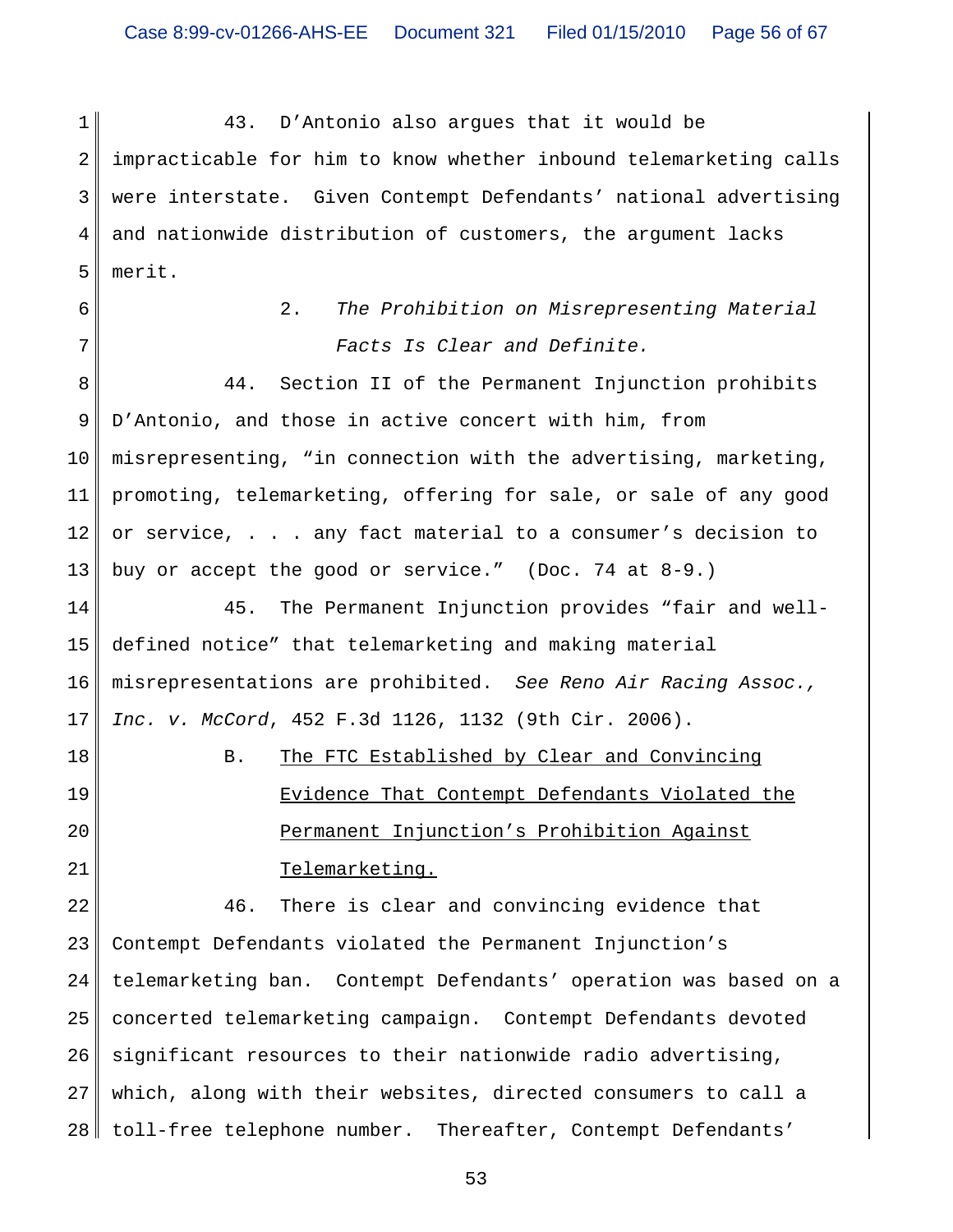1 2 3 4 5 6 7 8 9 dozens of telemarketers fielded thousands of consumer calls and made false promises of modified mortgage loans with lower interest rates and substantially reduced monthly payments. The telemarketers used scripted sales pitches and "rebuttal" scripts to induce consumers to purchase the Contempt Defendants' mortgage loan modification and foreclosure rescue services. D'Antonio, TFG, RLG, and ALG all participated directly in the telemarketing campaign. Therefore, Contempt Defendants violated the Permanent Injunction by engaging in telemarketing.

- 10
- 11 12

13

C. The FTC Has Established by Clear and Convincing Evidence That Contempt Defendants Violated the Permanent Injunction's Prohibition Against Making Material Misrepresentations.

14 15 16 17 18 19 20 21 22 23 24 25 26 27 28 47. There is clear and convincing evidence that Contempt Defendants violated the Permanent Injunction's ban against making material misrepresentations. Contempt Defendants made numerous material misrepresentations to market and sell foreclosure prevention and mortgage loan modification services. Specifically, Contempt Defendants falsely represented to consumers that: (1) none of their clients had ever lost a home to foreclosure; (2) consumers would receive mortgage loan modifications with substantially reduced interest rates, reduced principal balances, and substantially reduced and affordable monthly payments; and, (3) highly experienced attorneys would fight for them in ways that included conducting "forensic audits" that would compel lenders to offer affordable mortgage terms. // //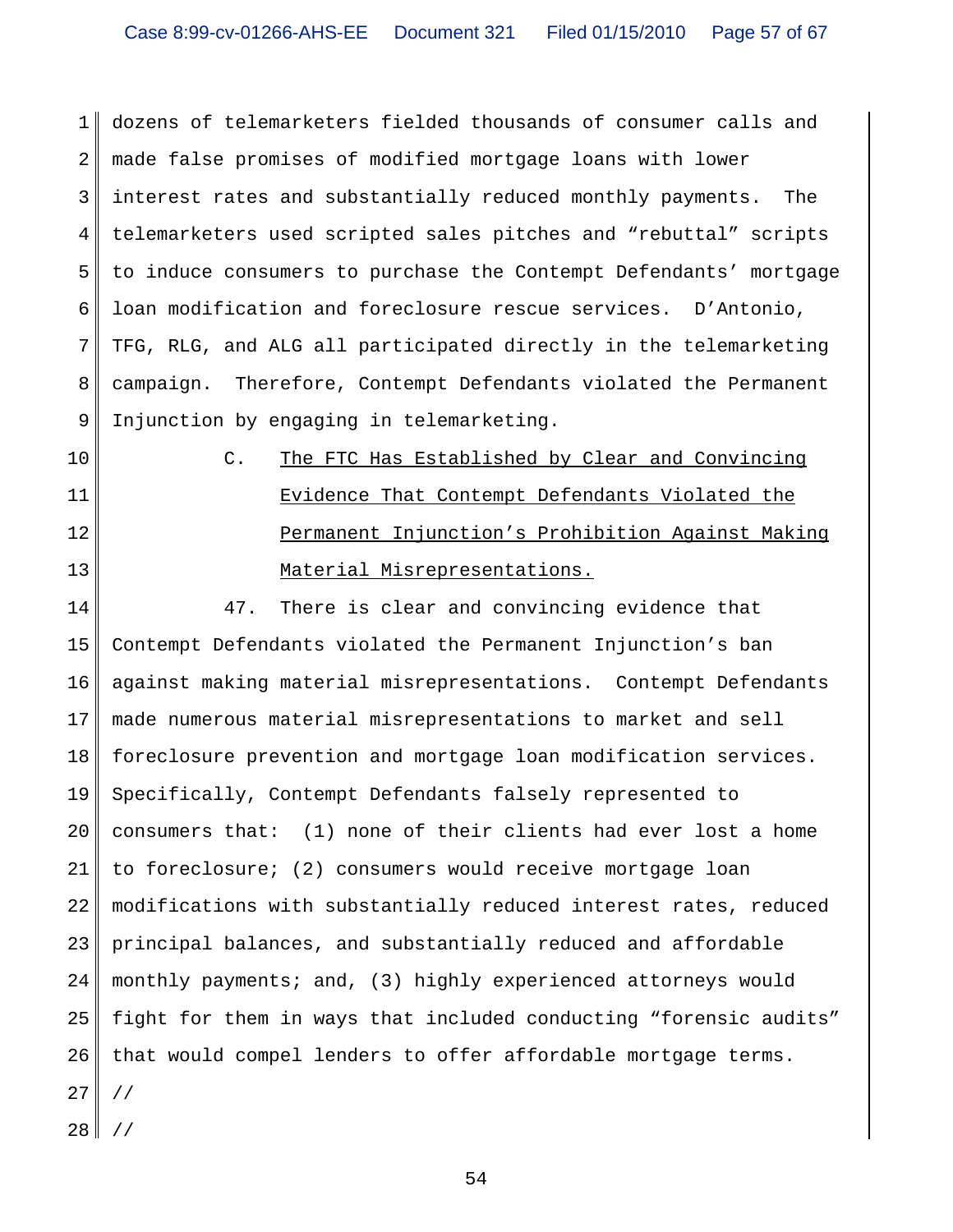1 2 3 4 5 1. *Contempt Defendants Misrepresented the Nature of the Services Provided, Their History of Success, and the High Likelihood That Contempt Defendants Would Negotiate a Substantially Reduced Mortgage Payment.*

6 7 8 48. Contempt Defendants misrepresented that they employed multiple attorneys with foreclosure prevention and loan modification expertise and had never lost a home to foreclosure.

9 10 11 12 13 14 15 Contempt Defendants did not employ the number of attorneys promised, or attorneys with the promised qualifications. Contempt Defendants did not have ten to twelve years of experience successfully negotiating reduced mortgage modifications. Neither RLG nor ALG conducted forensic audits, pursued legal action against lenders, or, in most instances, even negotiated with lenders' legal departments.

16 17 18 19 49. Although Contempt Defendants were sometimes successful in delaying foreclosure sales for their clients, a significant number of Contempt Defendants' customers lost their homes to foreclosure.

20 21 22 23 24 25 26 27 28 50. Contempt Defendants made express and implied representations to consumers that they would successfully reduce consumers' monthly mortgage rates by negotiating with their lenders to drastically reduce interest rates and principal balances. Contempt Defendants, in their national radio advertisements, Internet website, and telemarketing pitches, told consumers that they routinely obtained lower interest rates, lower monthly payments, and reduced principal balances. Once consumers called the toll-free number, Contempt Defendants'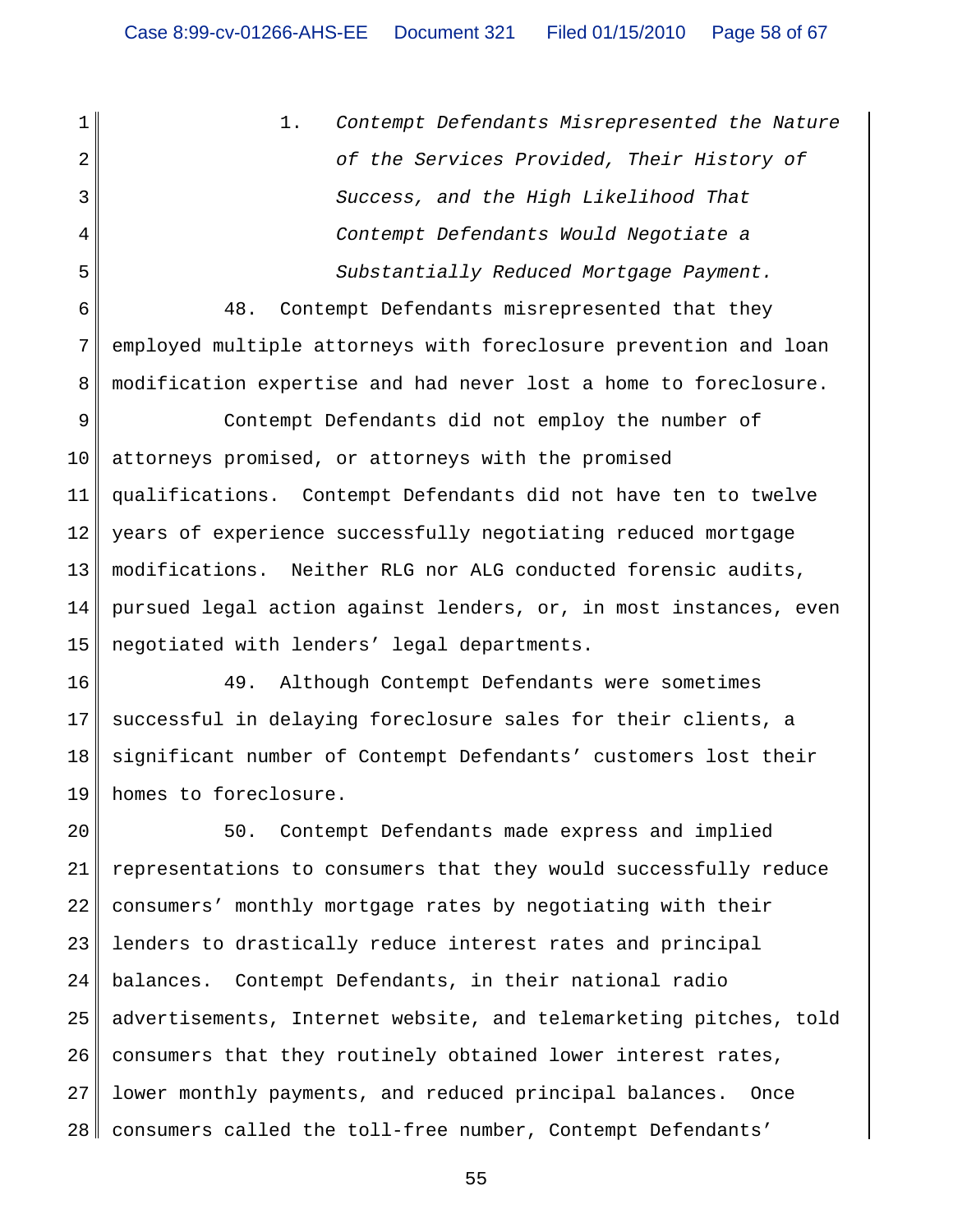1 2 3 telemarketers repeated these claims, frequently asserting a 90% or 100% success rate over a ten to twelve year history of successful modifications for their clients.

4 5 6 7 8 9 10 11 12 13 The Contempt Defendants did not "routinely" negotiate reduced interest rates for its clients nor have a success rate of 90% or 100%. Even accepting the Contempt Defendants' contention of 100 successful loan modifications for more than 2,000 clients, the result is less than five percent. The Receiver, after having reviewed the case files and corresponding computer files for each of the clients identified by Rodis and Chavarela as a successful modification, could substantiate only eight files wherein the borrower had been offered and accepted a mortgage loan modification by their lender.

14 15 51. ALG admitted that it did not successfully modify any mortgage loans.

16 17 18 19 20 21 52. The FTC found one successful modification in its random survey of 49 RLG clients who first contacted RLG at least three months before May 28, 2009. This is not "routine" success. Contempt Defendants' advertising and marketing claims of routine success, and their frequent claims of 90 % or 100% success over 10 to 12 years of operation, were false.

22 23 24 53. Contempt Defendants' express claims to consumers that they would only take them on as clients if they could dramatically reduce their mortgage payments were false.

25 26 27 28 54. Contempt Defendants' telemarketers, relying on scripts provided by Contempt Defendants, misrepresented the extensive experience and uniform success of the attorneys that would be working for them, and they made repeated express and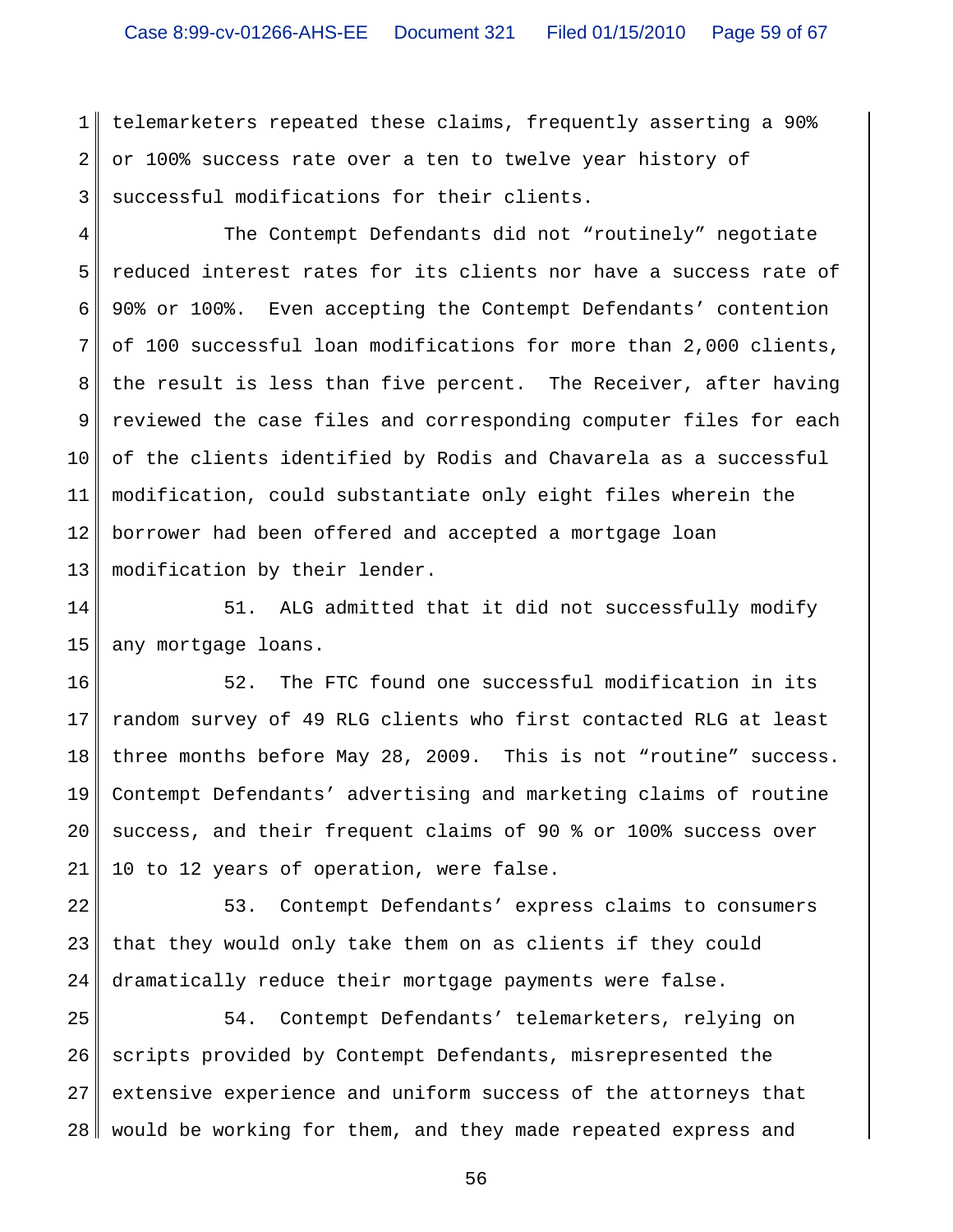1 2 3 4 5 6 7 8 9 implied misrepresentations to consumers that they would, in fact, obtain a significant mortgage payment reduction for them in a relatively short period of time. In many instances, Contempt Defendants' telemarketers told consumers that they would be better off paying for Contempt Defendants' services than continuing to make mortgage payments because Contempt Defendants had never lost a home to foreclosure and because of the inevitable and substantial reduction in payment that their attorneys would negotiate for the consumer.

10 11 12 13 14 15 16 17 18 19 20 21 22 23 55. The content of RLG's and ALG's websites, radio advertisements, sales scripts, and other marketing materials were virtually identical, and telemarketers for both entities made the same misrepresentations. When RLG stopped accepting new clients, its telemarketers became telemarketers of the foreclosure and loan modification services under ALG's name. RLG and ALG both misrepresented that they would conduct forensic audits and aggressively negotiate on consumers' behalf, and both relied on the same deceptive customer "testimonial." ALG continued to use RLG's telemarketing scripts, including misrepresentations that it had a long history of success in negotiating substantially reduced mortgage payments and misrepresentations that it would successfully negotiate a substantially reduced mortgage payment for all of its customers.

24 25 26 27 28 56. ALG continued RLG's misrepresentations that it had ten to twelve years of experience. ALG also falsely touted its successful representation of over 2,000 homeowners in an April 16, 2009 press release , even though it had a total of only 408 clients as of May 28, 2009, and had not successfully obtained a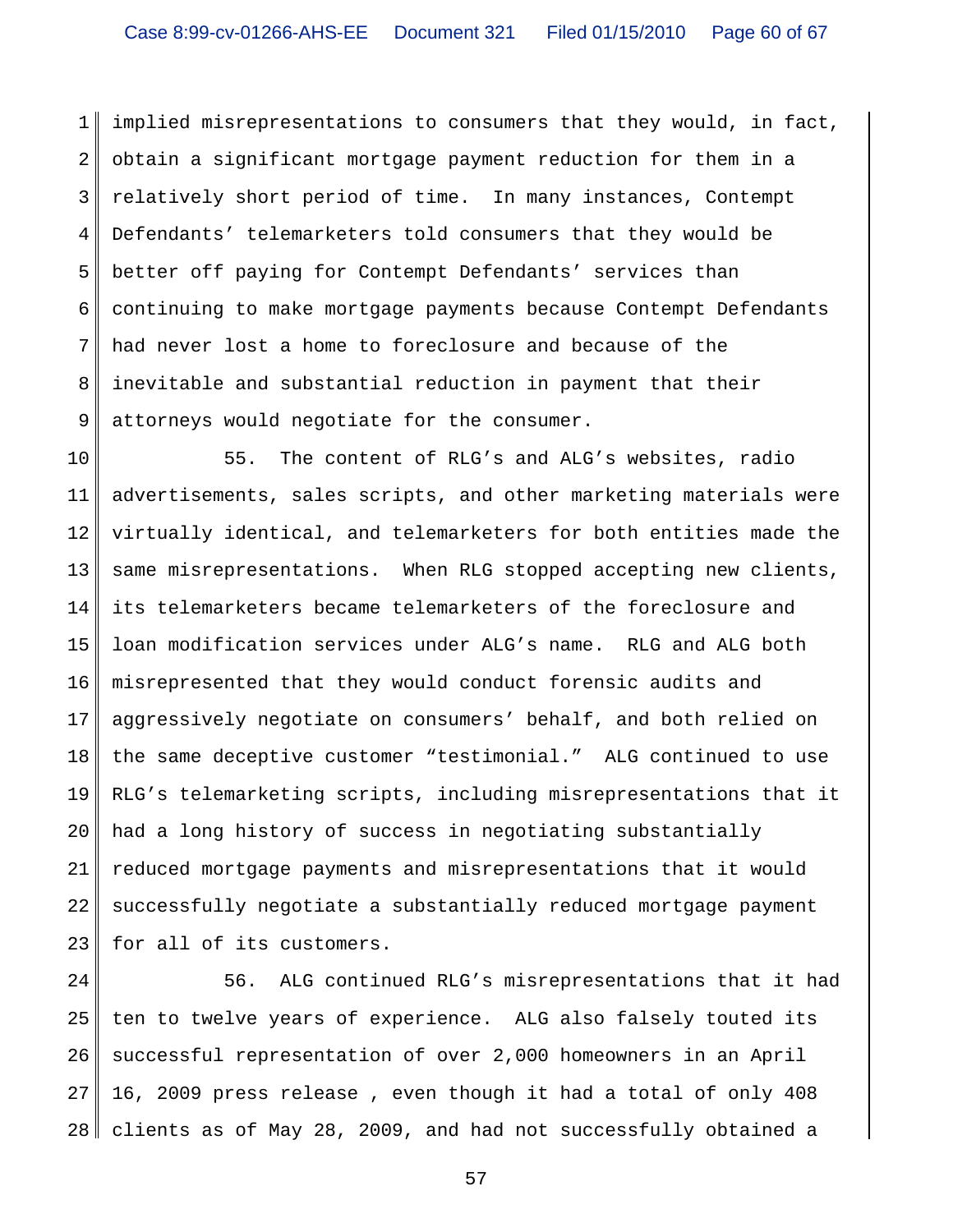1 loan modification for any of its clients.

2

3

2. *Contempt Defendants' Misrepresentations Were Material.*

4 5 6 7 8 9 10 11 12 13 14 15 16 17 18 19 20 21 57. Contempt Defendants' misrepresentations to potential customers about the nature of the services they would provide, the experience of their lawyers, their history of success in preventing foreclosure and negotiating a mortgage modification, and the extremely high likelihood that they could negotiate substantial reductions in mortgage loan payments were false and deceptive. *See FTC v. Cyberspace.com, LLC*, 453 F.3d 1196, 1199 (9th Cir. 2006) (a practice is deceptive "(1) if it is likely to mislead consumers acting reasonably under the circumstances (2) in a way that is material.") These misrepresentations were clearly material to consumers' decisions to purchase services from Contempt Defendants. *FTC v. Five-Star Auto Club, Inc*., 97 F.Supp. 2d 502, 528 (S.D.N.Y. 2000) (internal citations omitted) ("'Consumer reliance on express claims is [] presumptively reasonable. . . . It is reasonable to interpret express statements as intending to say exactly what they say.'") Therefore, Contempt Defendants made material misrepresentations in violation of the Permanent Injunction.

22 23

24

3. *Contempt Defendants' Disclaimers Did Not Change the Net Impression of the Misrepresentations.*

25 26 27 28 58. Starting sometime in February 2009, Contempt Defendants began to provide consumers with a verbal and written disclaimer that results were not "guaranteed." However, these disclosures were given only after consumers heard or saw Contempt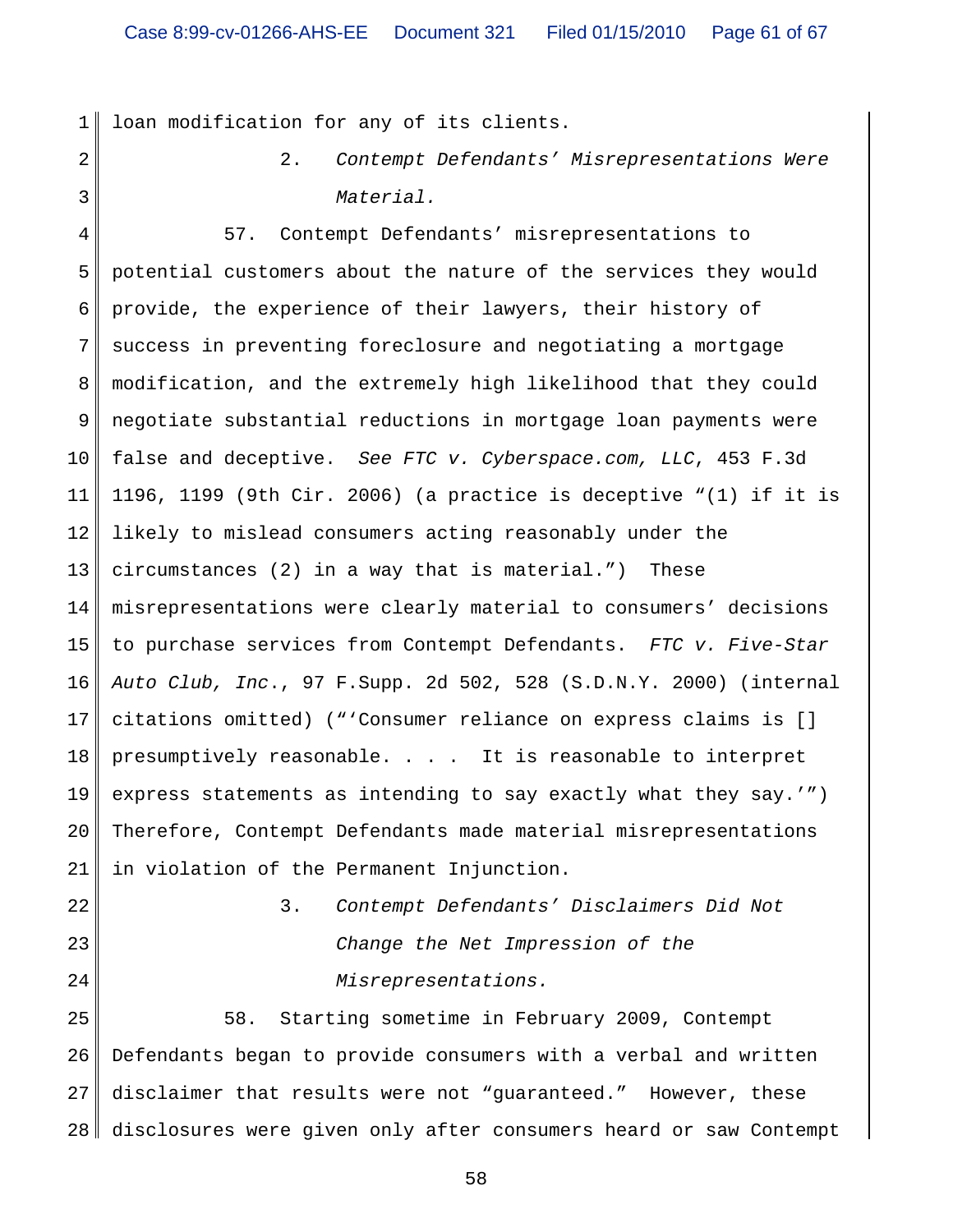1 2 3 4 5 6 7 8 9 10 11 12 13 14 15 16 17 18 19 20 21 22 23 24 Defendants' deceptive advertising, and after Contempt Defendants' telemarketers made repeated false claims about the nature of the services they would provide, the experience of their lawyers, their history of success in preventing foreclosure and negotiating a mortgage modification, and the great likelihood that they could negotiate substantial reductions in mortgage loan payments. Scripts used by Contempt Defendants prompted the telemarketers to repeat and stress the deceptive claims about history of success and the high likelihood that they would negotiate a substantial reduction in mortgage loan payments even while answering consumers' questions about the "no guarantee" policy. The false promises overshadowed the disclaimers; consequently, the disclaimers did not alter the "net impression" conveyed by Contempt Defendants' misrepresentations. *See Cyberspace.com, LLC*, 453 F.3d at 1200 ("net impression" representation misleading even if it also contains truthful disclosures); *FTC v. Medlab, Inc.*, No. C 08-822 SI, slip op. at 7-8 (N.D. Cal. April 21, 2009) (parties cannot "innoculate themselves" from net impression with cautionary statements); *FTC v. Vocational Guides, Inc.*, 2009 WL 943486, \*16, ¶¶ 25-27 (M.D. Tenn. April 6, 2009) (disclaimer did not change the net impression because "[t]he 'no guarantee' *caveat* in the script was buried in a series of upbeat pronouncements about the easy availability of grant money.")

25

26

4. *Evidentiary Objections are Overruled in Part and Sustained in Part.*

27 28 59. D'Antonio objects that consumer testimony about the telephone conversations that those consumers had with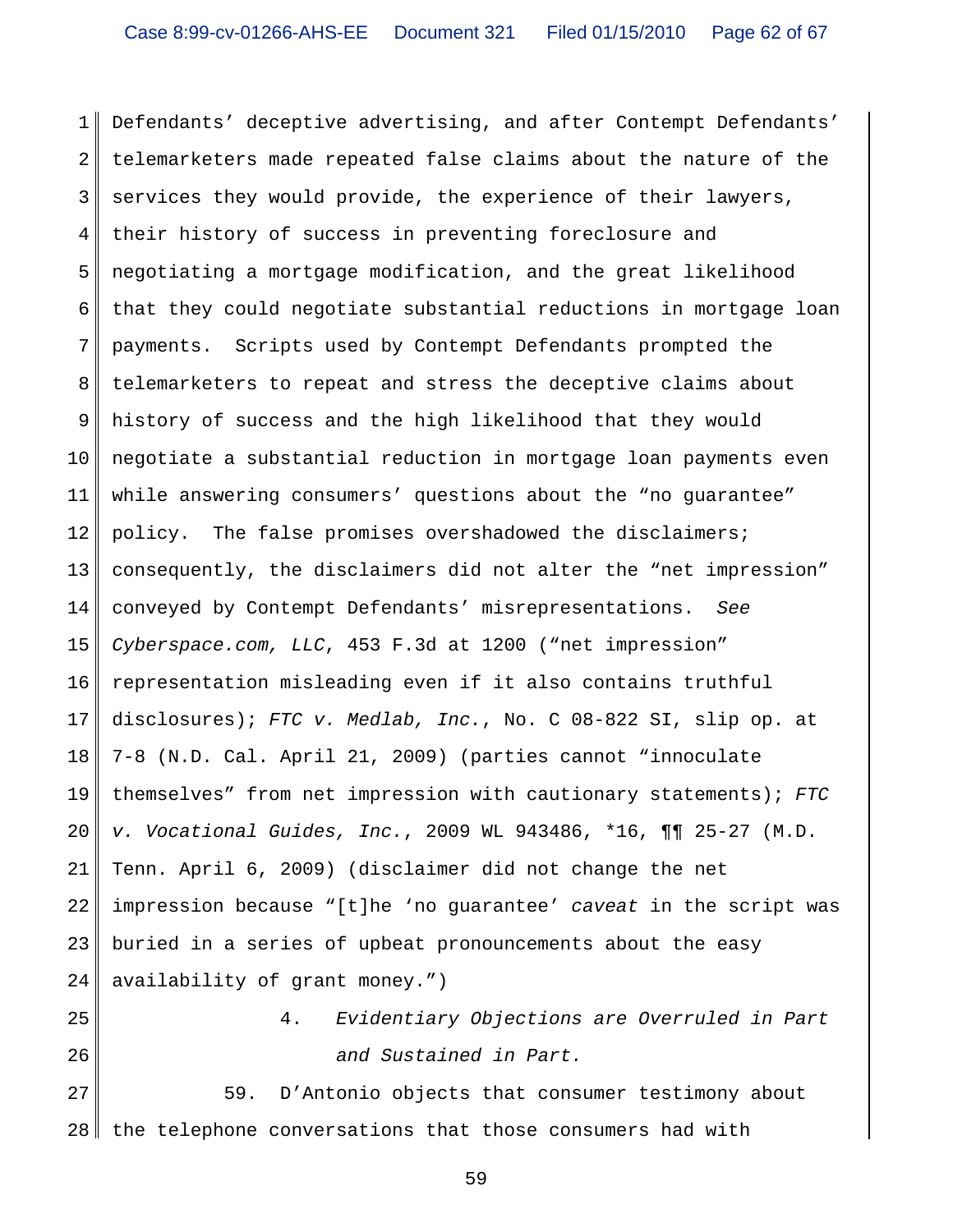1 2 3 4 5 6 7 8 9 10 11 12 13 14 15 Contempt Defendants' telemarketers is inadmissible hearsay. For the most part, these statements recount the sales pitches made by Contempt Defendants' telemarketers to these consumers. These statements are not hearsay because the FTC is not introducing them for the truth of the matter asserted, but rather to show that the statements were made. *United States v. Gibson*, 690 F.2d 697, 700 (9th Cir. 1982) ("The investor's testimony was offered to prove the existence of a scheme; the statements were not offered for their truthfulness. The purpose of the testimony was solely to establish the fact that the salesmen and employees had made the statements.") In those instances where the testimony about the conversation is offered for the truth of the matter asserted, and is therefore hearsay, it is still admissible as a statement of an agent for a party pursuant to Fed. R. Evid. 801(d)(2)(D).

16 17 18 19 20 21 22 23 24 25 26 27 28 The Temporary Receiver's Report is hearsay insofar as the Court is asked to make factual findings based on the various conclusions drawn by the Receiver as to how the entities were operated (pages 3 through 14), and D'Antonio's objections thereto are sustained. However, certain facts referred to therein stand uncontroverted, e. g., the amounts of revenue and refunds based on the companies' books and records, and have been relied on by all parties in their arguments and proposed findings of fact and conclusions of law, and, are, therefore, accepted as correct for these proceedings. In addition, the Report has attached to it numerous exhibits, particularly office e-mails, that disclose how D'Antonio and his associates operated the Contempt Defendant entities. D'Antonio's objections to the communications found by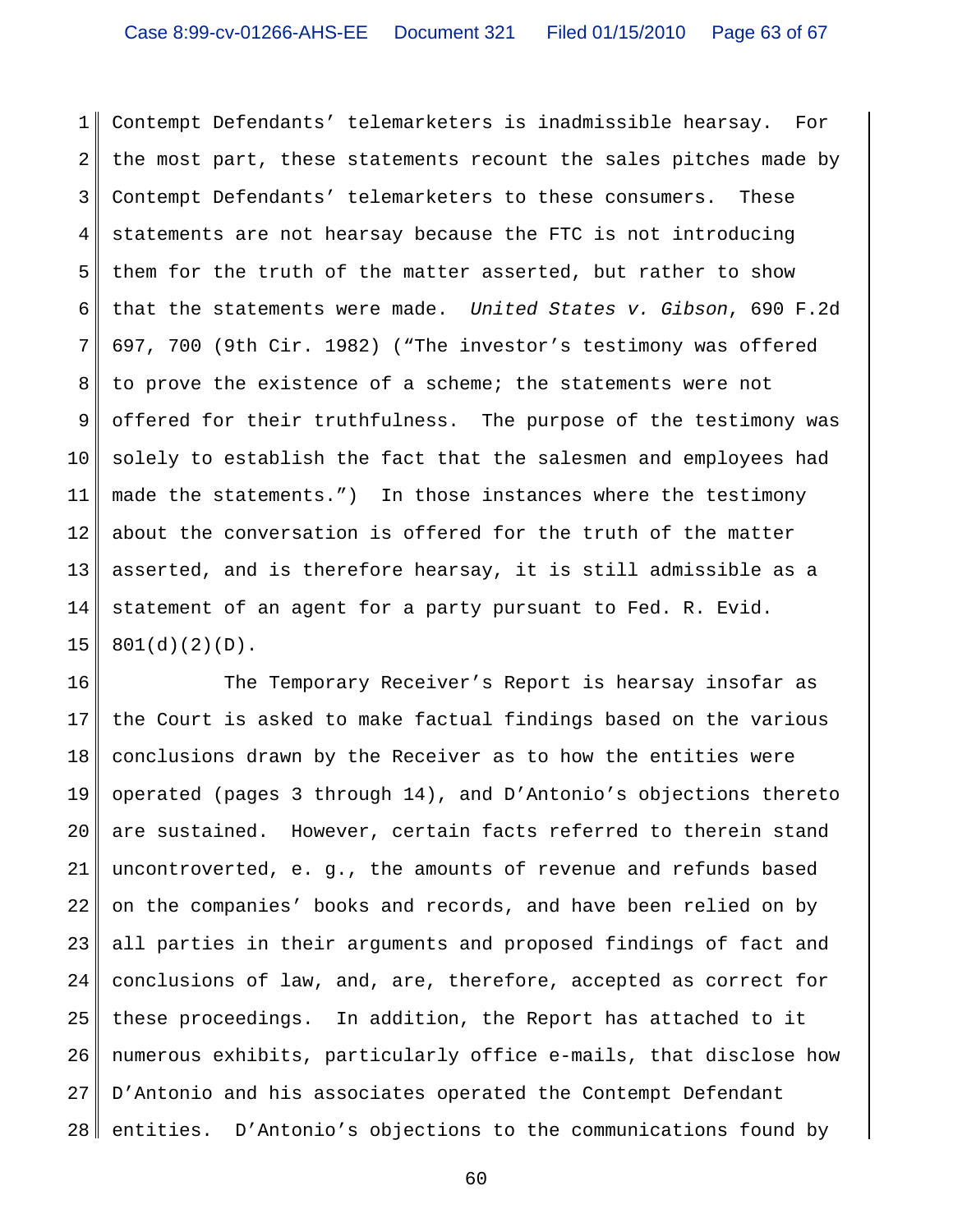1 2 the Receiver, or communications made directly to the Receiver, whether in attachments or in pages 3 through 14, are overruled.

3 4 5 6 7 The remaining parties' objections on foundation and hearsay grounds as to numerous declarations submitted by plaintiff as well as Contempt Defendants are overruled. The Court's findings are based on those facts found to be reliable and admissible.

- 8
- 9

### D. The Contempt Defendants Did Not Substantially Comply with the Permanent Injunction.

10 11 12 13 14 15 16 17 60. Contempt Defendants D'Antonio and RLG argue that they were in substantial compliance with the Permanent Injunction based upon a "good faith and reasonable interpretation of the order." *In re Dual-Deck Video Cassette Recorder Antitrust Litigation*, 10 F.3d 693, 695 (9th Cir. 1993) ("'Substantial compliance' with the court order is a defense to civil contempt, and is not vitiated by 'a few technical violations' where every reasonable effort has been made to comply.")

18 19 20 21 The FTC has proven, by clear and convincing evidence, that the Contempt Defendants' violations of the Permanent Injunction were substantive and that Contempt Defendants did not make reasonable efforts to comply.

22 23 24 25 26 27 28 61. Contempt Defendant D'Antonio's purported understanding that the Permanent Injunction's telemarketing prohibition did not apply to Contempt Defendants' telephone marketing campaign is neither in good faith nor reasonable. Contempt Defendants have not proffered any alternative "good faith and reasonable" interpretation of the prohibition on material misrepresentations.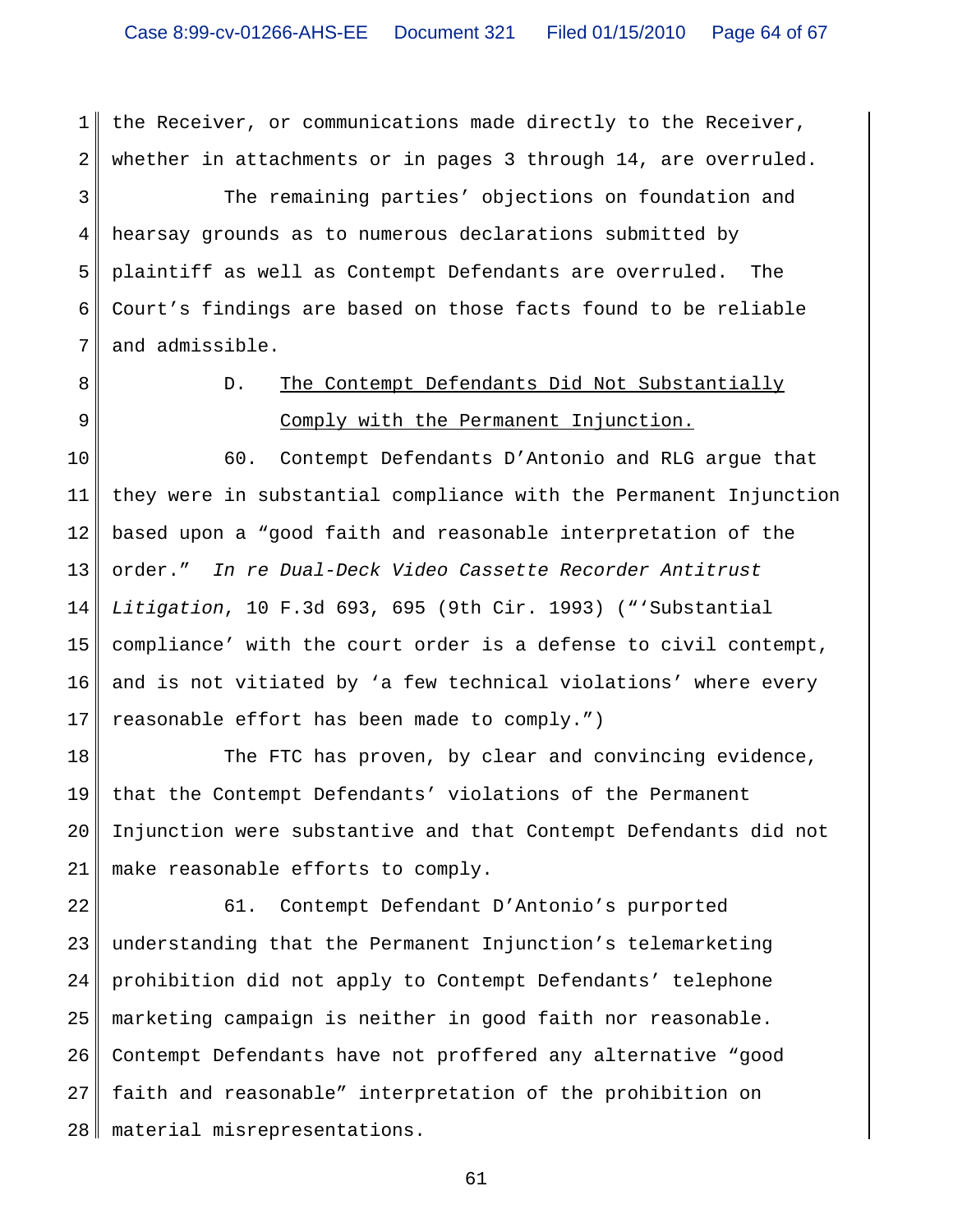1 2 3 4 5 6 7 8 9 62. Contempt Defendants' operation of a large-scale, nationwide telemarketing operation cannot be considered a "merely technical" violation of the prohibition against telemarketing. The Contempt Defendants' advertising and telemarketing were permeated with material misrepresentations. They operated a multi-million dollar telemarketing fraud to obtain substantial fees from desperate consumers who, concerned with losing their homes, ended up paying for services the Contempt Defendants did not deliver.

10 11 12 13 14 63. Contempt Defendants argue that they were in substantial compliance with the Permanent Injunction because they made good faith efforts to provide the promised services to their customers, focusing on purported improvements in the "legal department" starting in mid-April, 2009.

15 16 17 18 19 20 21 22 The Contempt Defendants continued to engage in telemarketing in violation of the Order until the Receiver took possession pursuant to the TRO on May 28, 2009. The Contempt Defendants also continued to make material misrepresentations in their national radio advertisements, on their website, in a press release, in telemarketing pitches to consumers, and in emails to potential clients until their marketing was stopped pursuant to the TRO on May 28, 2009.

23 24 25 26 27 The Contempt Defendants were well aware that they were inducing consumers to purchase their services by making material misrepresentations, yet continued to make these representations. There is no evidence that Contempt Defendants had obtained or could obtain the promised results for their new clients.

28

64. Although the Contempt Defendants made some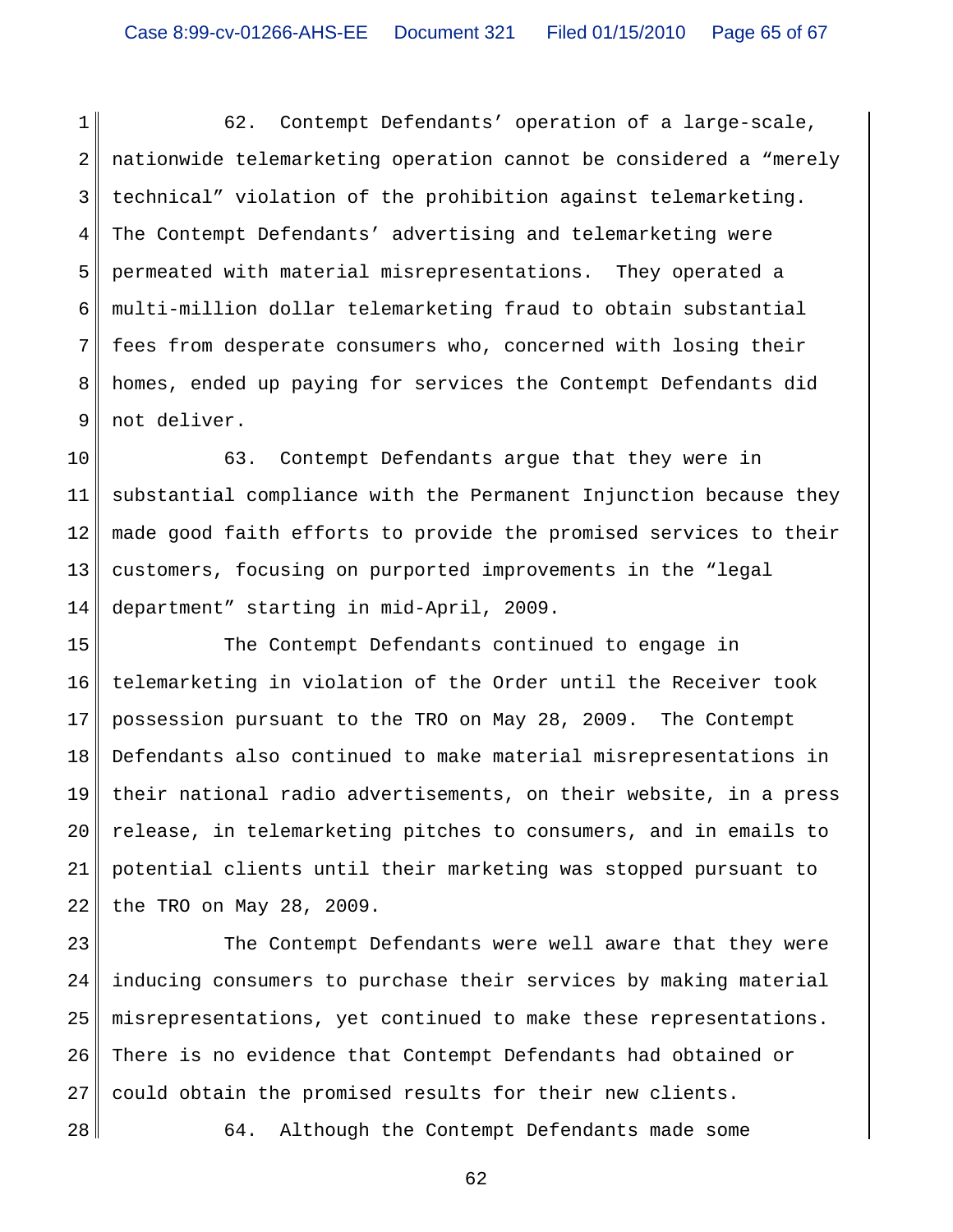1 2 3 4 5 6 7 8 9 10 improvements to their practices, there is strong reason for the Court to question whether the changed practices, which started in mid-April – nearly six months after the first consumers started retaining Contempt Defendants' services – were voluntary. *See FTC v. Sage Seminars, Inc.*, No. C 95-2854 SBA, 1995 WL 798938, at \*6 (N.D. Cal. Nov. 2, 1995) (citing *United States v. W.T. Grant Co.*, 345 U.S. 629, 632 n.5, 73 S. Ct. 894, 97 L.Ed. 1303 (1953) (acknowledging that courts should be skeptical of evidence of changed practices when the timing demonstrates anticipation of suit).

11 12 13 14 15 16 17 18 19 20 21 22 23 24 25 26 27 28 65. Contempt Defendants point to consumer refunds of \$1,483,469 (out of \$12,116,252 in total customer payments) as evidence of substantial compliance. Although many consumers received full or, more commonly, partial refunds, many consumers found it difficult or impossible to obtain refunds. Furthermore, the argument that providing refunds somehow makes the falsity of an ad irrelevant "has been repeatedly rejected." *FTC v. Think Achievement*, 312 F.3d 259, 261 (7th Cir. 2002) ("No one would buy something knowing it was worthless and that therefore he would get a refund of his purchase price."); *Cyberspace.com*, 453 F.3d at 1201-1202 ("Similarly, the fact that companies provided consumers a toll free number to call for refunds does not affect our conclusion that the solicitation" was deceptive); *FTC v. Pantron*, 33 F.3d 1088, 1103 (9th Cir. 1994) ("the existence of a money-back guarantee is insufficient reason as a matter of law to preclude a monetary remedy."); *Vocational Guides, Inc.*, 2009 WL 943486, at \*16, ¶¶ 28 - 29 (rejecting defense that contemnors did not violate prohibition against material misrepresentations